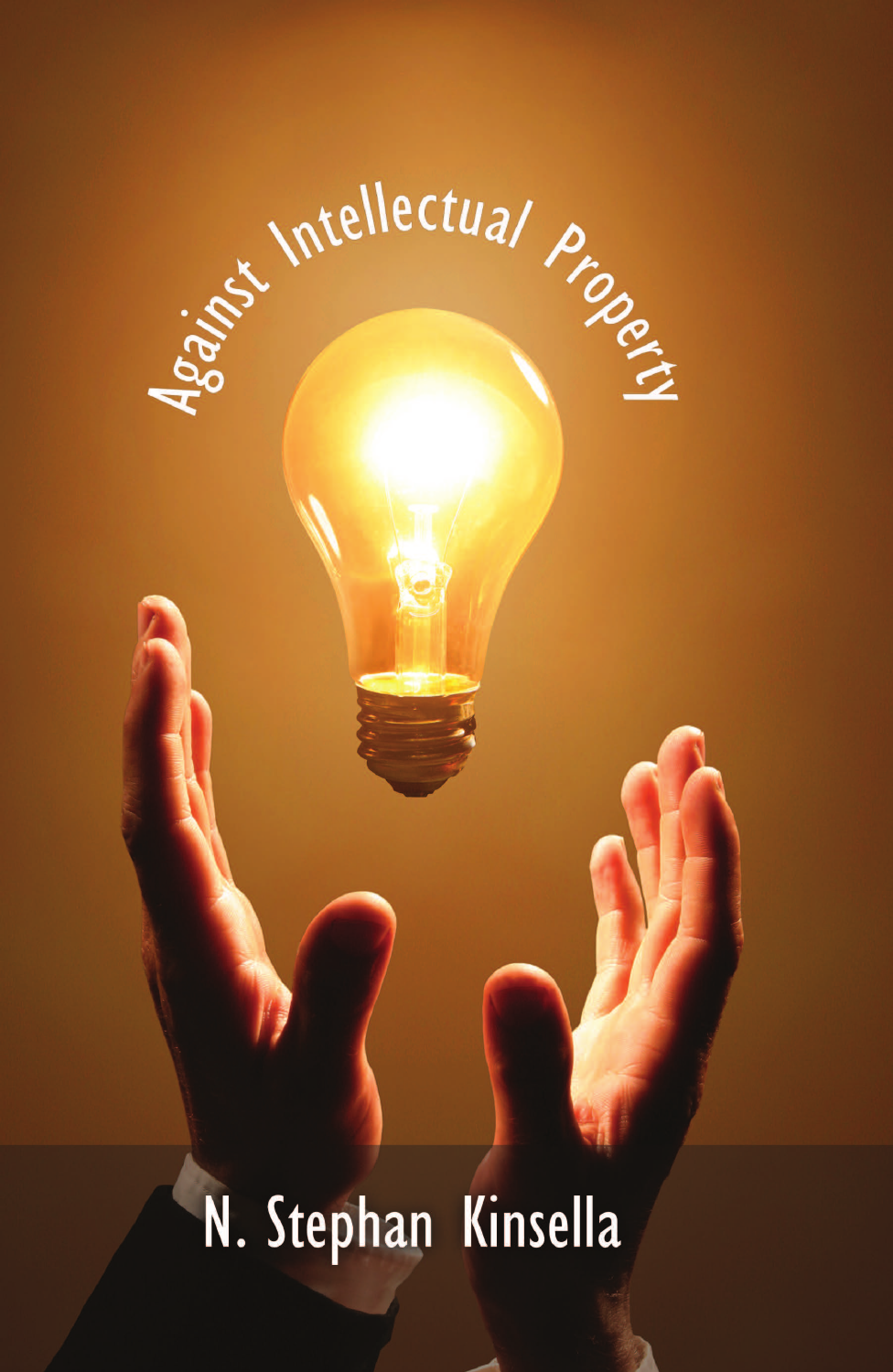## AGAINST INTELLECTUAL PROPERTY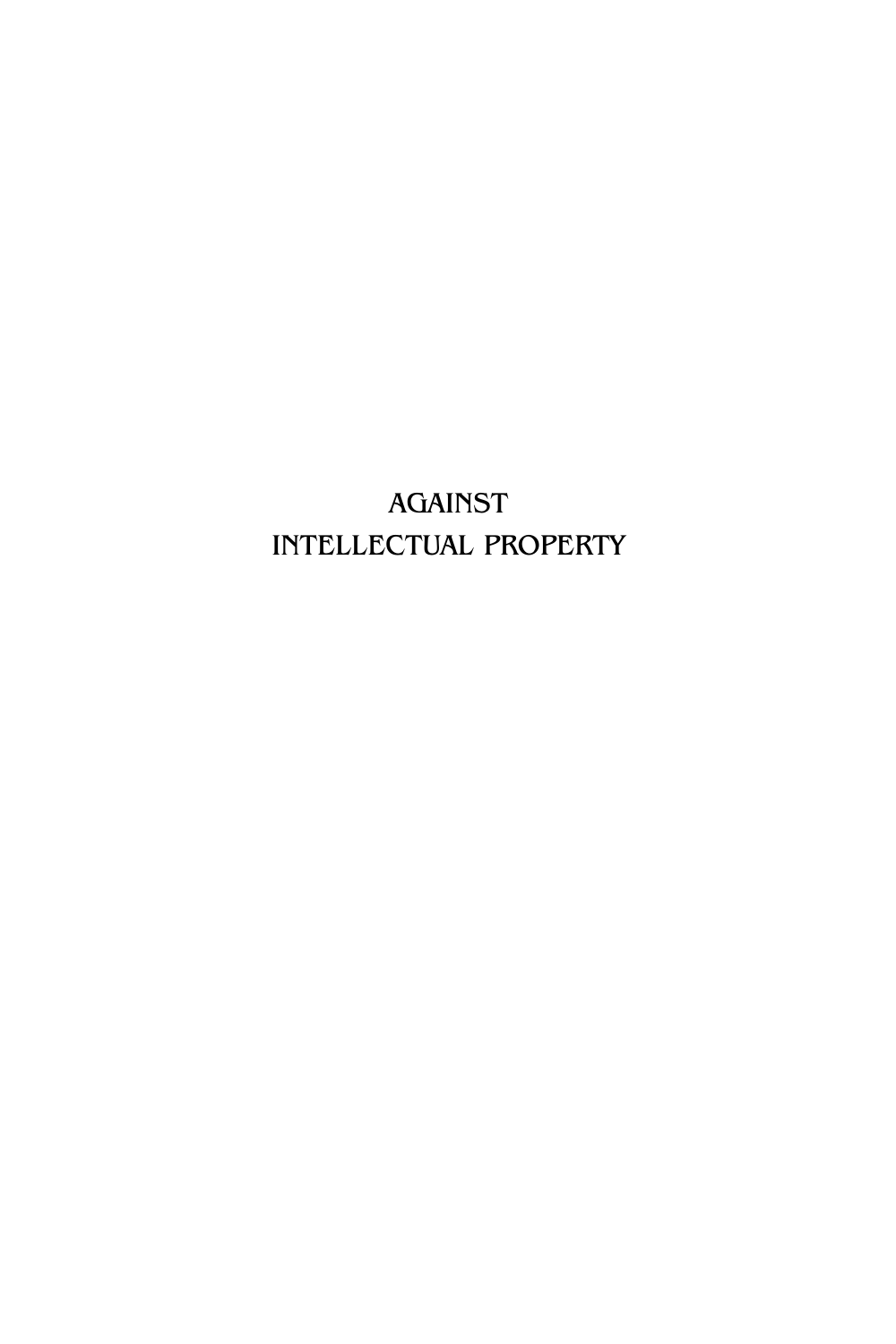"Against Intellectual Property" first appeared as part of the symposium Applications of Libertarian Legal Theory, published in the *Journal of Libertarian Studies* 15, no. 2 (Spring 2001).

Copyright © 2008 Ludwig von Mises Institute

For information, write the Ludwig von Mises Institute, 518 West Magnolia Avenue, Auburn, Alabama 36832, U.S.A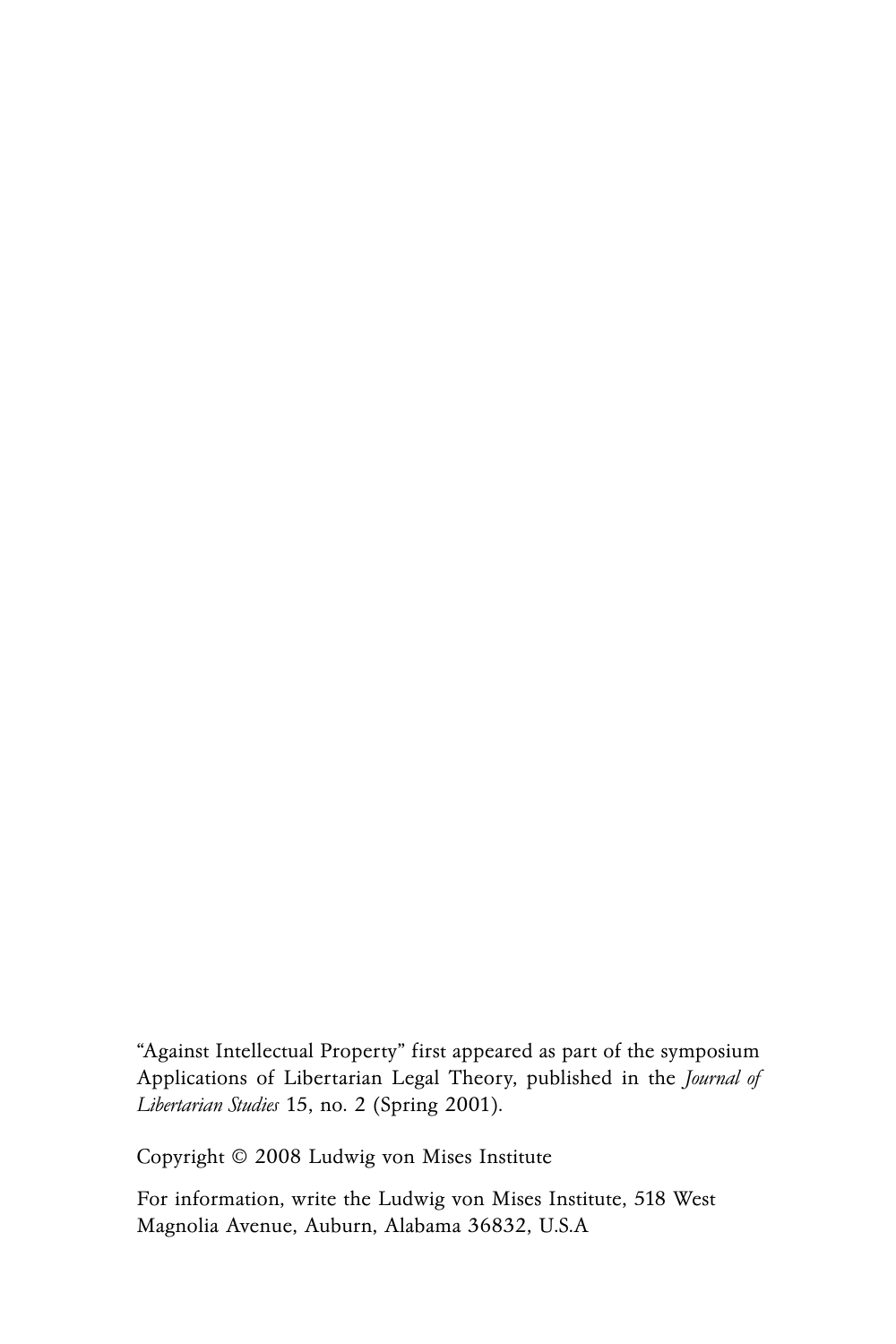# AGAINST INTELLECTUAL PROPERTY

N. Stephan Kinsella



Ludwig von Mises Institute Auburn, Alabama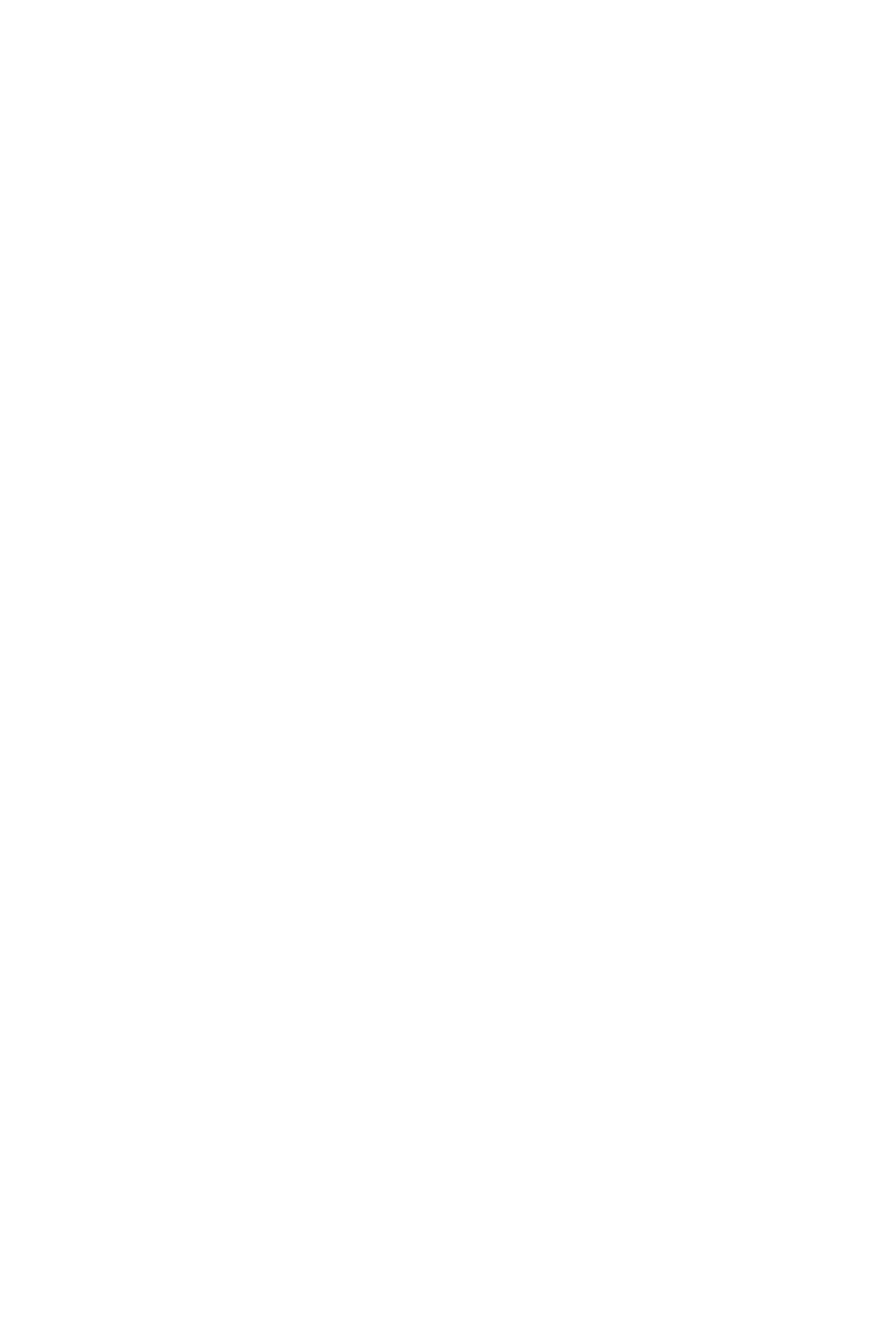## **CONTENTS**

| PROPERTY RIGHTS: TANGIBLE AND INTANGIBLE7       |
|-------------------------------------------------|
|                                                 |
|                                                 |
|                                                 |
|                                                 |
|                                                 |
|                                                 |
| IP Rights and Relation to Tangible Property  14 |
| LIBERTARIAN PERSPECTIVES ON IP 16               |
|                                                 |
|                                                 |
|                                                 |
| IP AND PROPERTY RIGHTS 28                       |
|                                                 |
|                                                 |
|                                                 |
| Two Types of Homesteading  43                   |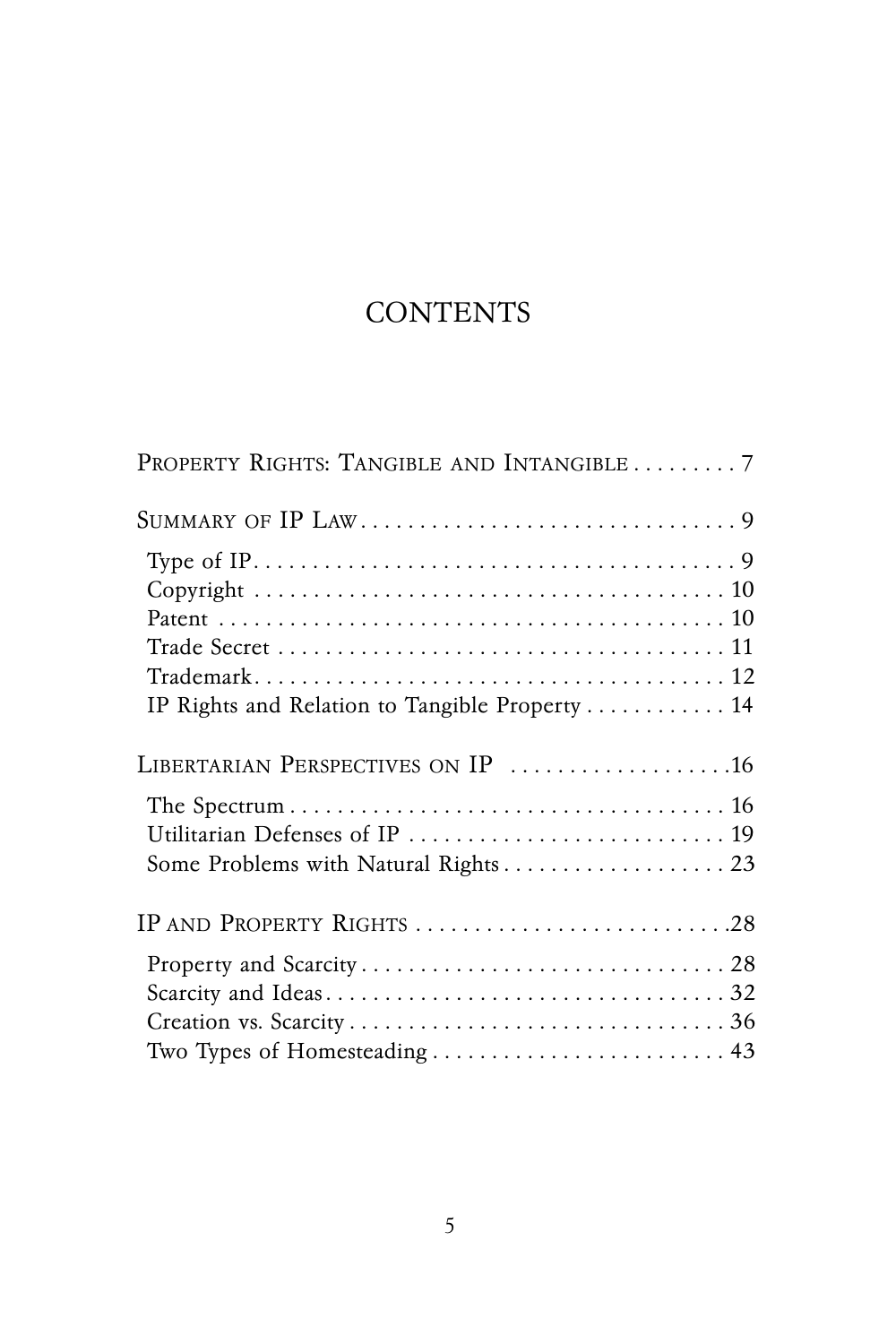| Contract vs. Reserved Rights 47                         |
|---------------------------------------------------------|
|                                                         |
|                                                         |
|                                                         |
|                                                         |
| <b>APPENDIX</b>                                         |
| Some Questionable Examples of Patents and Copyrights 60 |
|                                                         |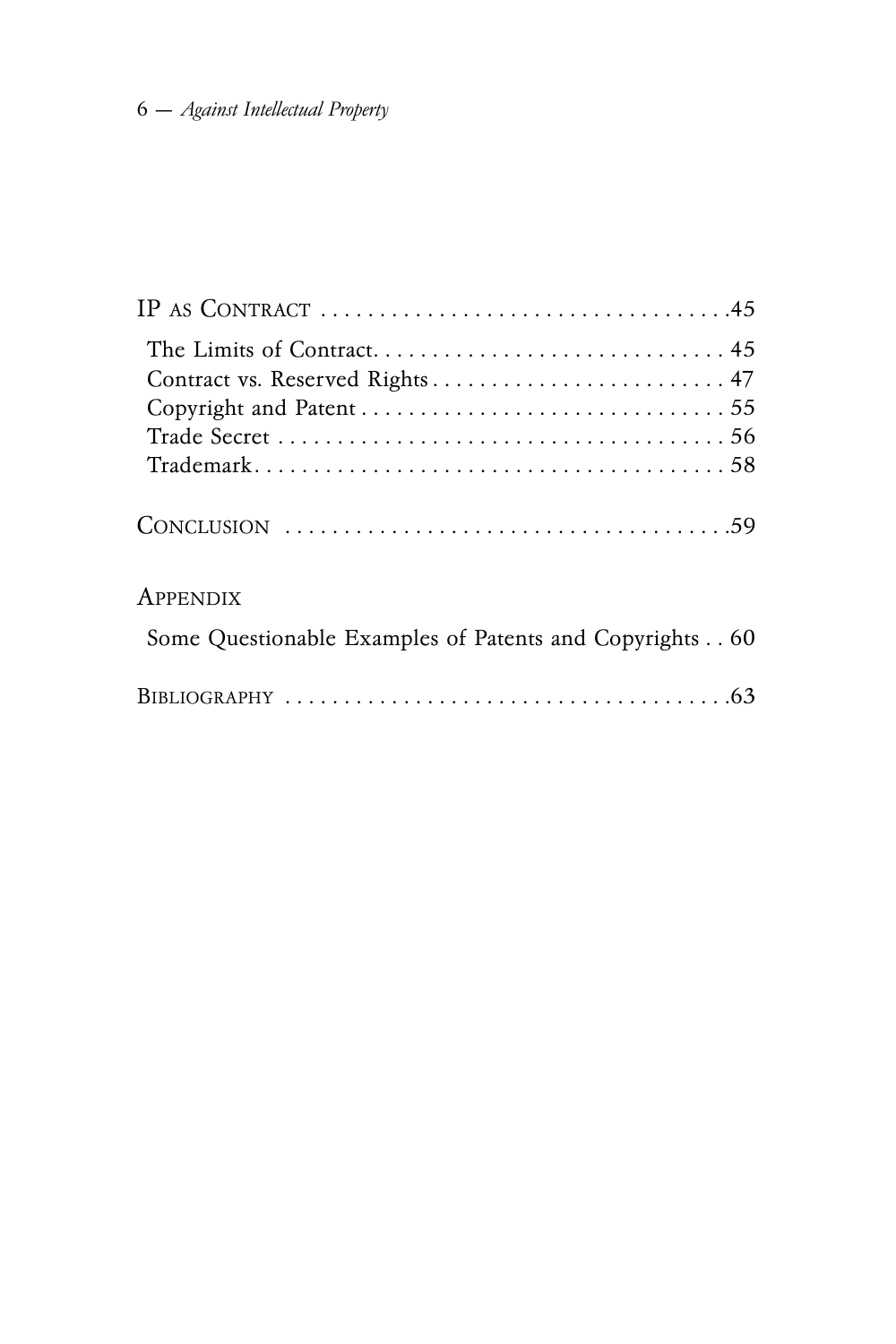## AGAINST INTELLECTUAL PROPERTY

## PROPERTY RIGHTS: TANGIBLE AND INTANGIBLE

All libertarians favor property rights, and agree that<br>property rights include rights in tangible resources.<br>These resources include immovables (realty) such as<br>land and houses and movables such as chairs clubs cars property rights include rights in tangible resources. These resources include immovables (realty) such as land and houses, and movables such as chairs, clubs, cars, and clocks. $<sup>1</sup>$ </sup>

Further, all libertarians support rights in one's own body. Such rights may be called "self-ownership" as long as one keeps in mind that there is dispute about whether such body-ownership is alienable in the same way that rights in homesteadable, external objects are alienable.<sup>2</sup> In any

<sup>&</sup>lt;sup>1</sup>Terms like "realty," "personalty," and "tangible" are common-law terms; analogous civil-law terms are "immovables," "movables," and "corporeals," respectively. See N. Stephan Kinsella, "A Civil Law to Common Law Dictionary," *Louisiana Law Review* 54 (1994): 1265–305 for further differences between civil-law and common-law terminology. The term "things" is a broad civil-law concept that refers to all types of items, whether corporeal or incorporeal, movable or immovable.

 $2$ Debate over this issue manifests itself in differences over the issue of inalienability and with respect to the law of contract, i.e., can we "sell" or alienate our bodies in the same manner that we can alienate title to homesteaded property? For arguments against body inalienability, see N. Stephan Kinsella,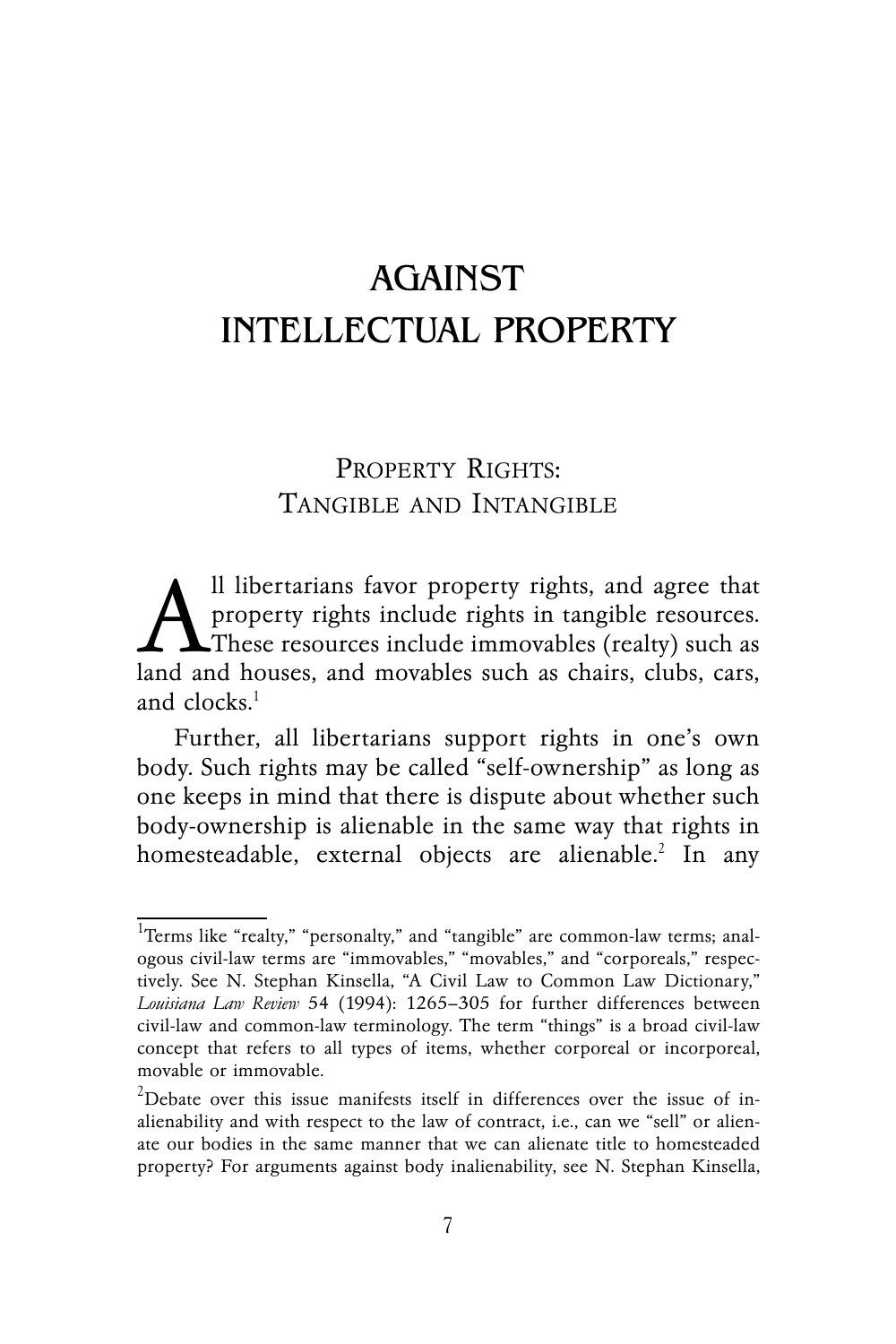event, libertarians universally hold that all tangible scarce resources—whether homesteadable or created, immovable or movable, or our very bodies—are subject to rightful control, or "ownership," by specified individuals.

As we move away from the tangible (corporeal) toward the intangible, matters become fuzzier. Rights to reputations (defamation laws) and against blackmail, for example, are rights in very intangible types of things. Most, though not all, libertarians oppose laws against blackmail, and many oppose the idea of a right to one's reputation.<sup>3</sup>

Also disputed is the concept of intellectual property (herein referred to as IP). Are there individual rights to one's intellectual creations, such as inventions or written works? Should the legal system protect such rights? Below, I summarize current U.S. law on intellectual property rights. I then survey various libertarian views on IP rights, and present what I consider to be the proper view.

<sup>&</sup>quot;A Theory of Contracts: Binding Promises, Title Transfer, and Inalienability" (paper presented at the Austrian Scholars Conference, Auburn, Alabama, April 1999); and N. Stephan Kinsella, "Inalienability and Punishment: A Reply to George Smith," *Journal of Libertarian Studies* 14, no. 1 (Winter 1998–99): 79–93. For arguments favoring such alienability, see Walter Block, "Toward a Libertarian Theory of Inalienability: A Critique of Rothbard, Barnett, Gordon, Smith, Kinsella, and Epstein," *Journal of Libertarian Studies* 17, no. 2 (Spring 2003): 39–85.

 $^3$ For views in opposition to blackmail laws, see Walter Block, "Toward a Libertarian Theory of Blackmail," *Journal of Libertarian Studies* 15, no. 2 (Spring 2001); Walter Block, "A Libertarian Theory of Blackmail," *Irish Jurist* 33 (1998): 280–310; Walter Block, *Defending the Undefendable* (New York: Fleet Press, 1976), pp. 53–54; Murray N. Rothbard, *The Ethics of Liberty* (New York: New York University Press, 1998), pp. 124–26; and Eric Mack, "In Defense of Blackmail," *Philosophical Studies* 41 (1982): 274.

For libertarian views in favor of blackmail laws, see Robert Nozick, *Anarchy, State, and Utopia* (New York: Basic Books, 1974), pp. 85–86; and Richard Epstein, "Blackmail, Inc.," *University of Chicago Law Review* 50 (1983): 553.

For libertarian arguments against defamation (libel and slander) laws, see Block, *Defending the Undefendable*, pp. 50–53; and Rothbard, The Ethics of Liberty, pp. 126–28; in favor, see David Kelley in *David Kelley vs. Nat Hentoff: Libel Laws: Pro and Con*, audiotape (Free Press Association, Liberty Audio, 1987).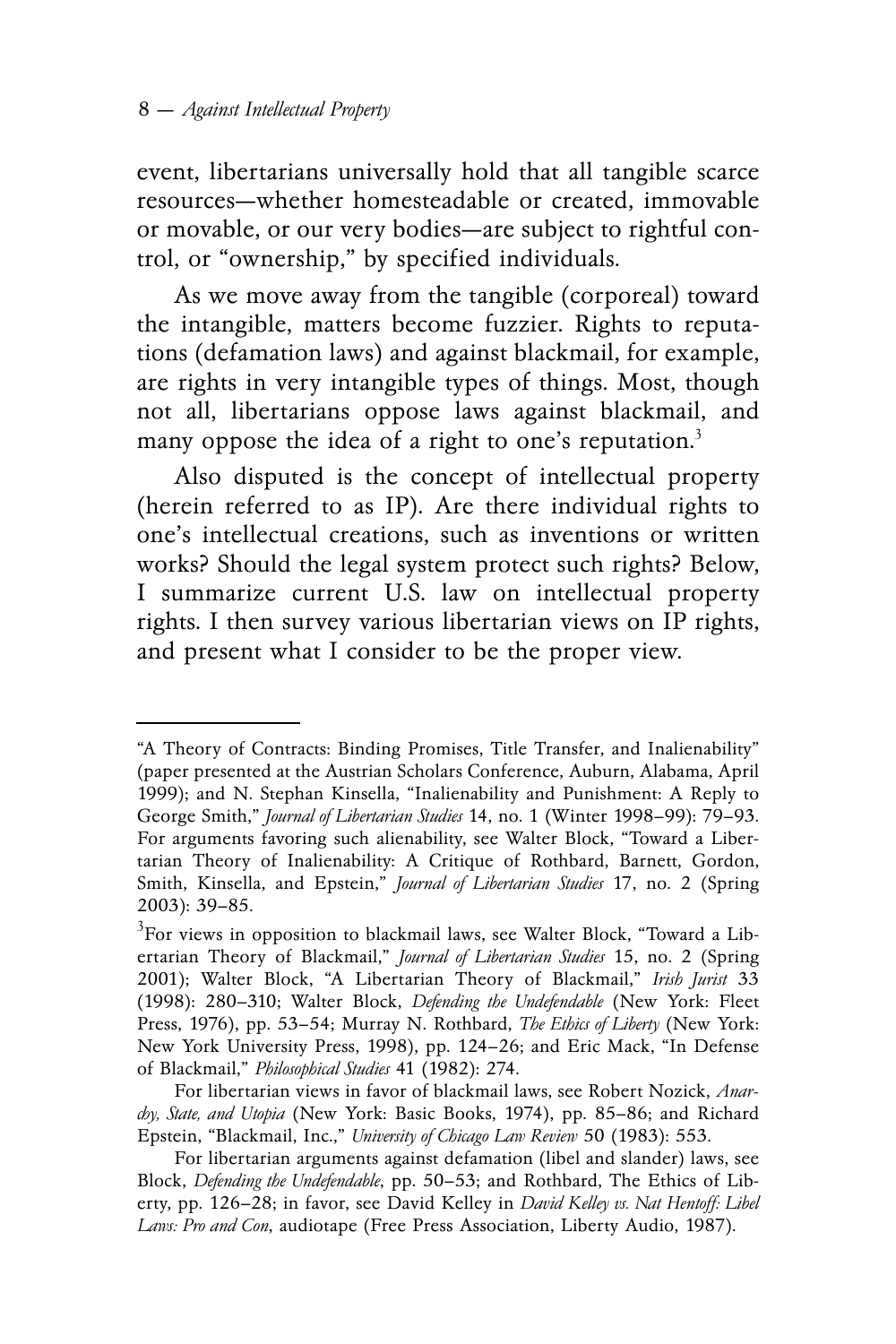#### SUMMARY OF IP LAW

#### Types of IP

Intellectual property is a broad concept that covers several types of legally recognized rights arising from some type of intellectual creativity, or that are otherwise related to ideas.<sup>4</sup> IP rights are rights to intangible things<sup>5</sup>—to *ideas*, as expressed (copyrights), or as embodied in a practical implementation (patents). Tom Palmer puts it this way: "Intellectual property rights are rights in ideal objects, which are distinguished from the material substrata in which they are instantiated."<sup>6</sup> In today's legal systems, IP typically includes at least copyrights, trademarks, patents, and trade secrets.<sup>7</sup>

<sup>&</sup>lt;sup>4</sup>In some European countries, the term "industrial property" is used instead of "intellectual property."

<sup>5</sup> *De La Vergne Refrigerating Mach. Co. v Featherstone*, 147 U.S. 209, 222, 13 S.Ct. 283, 285 (1893).

<sup>6</sup> Tom G. Palmer, "Are Patents and Copyrights Morally Justified? The Philosophy of Property Rights and Ideal Objects," in "Symposium: Intellectual Property," *Harvard Journal of Law & Public Policy* 13, no. 3 (Summer 1990): 818. As one commentator has noted, "intellectual property may be defined as embracing rights to novel ideas as contained in tangible products of cognitive effort." Dale A. Nance, "Foreword: Owning Ideas," in "Symposium: Intellectual Property," *Harvard Journal of Law & Public Policy* 13, no. 3 (Summer 1990): 757.

 ${}^{7}A$  useful introduction to IP can be found in Arthur R. Miller and Michael H. Davis, Intellectual Property: Patents, Trademarks, and Copyrights in a Nutshell, 2nd ed. (St. Paul, Minn.: West Publishing, 1990); see also "Patent, Trademark, and Trade Secret," http://profs.lp.findlaw.com/patents/ index.html. For a good introduction to patent law, see Ronald B. Hildreth, *Patent Law: A Practitioner's Guide*, 3rd ed. (New York: Practising Law Institute, 1998). More in-depth treatises with further information on IP law include Donald S. Chisum, *Chisum on Patents* (New York: Matthew Bender, 2000); Melville B. Nimmer and David Nimmer, *Nimmer on Copyright* (New York: Matthew Bender, 2000); Paul Goldstein, *Copyright: Principles, Law, and Practice* (Boston: Little, Brown, 1989); J. Thomas McCarthy, *McCarthy on Trademarks and Unfair Competition*, 4th ed. (St. Paul, Minn.: West Group, 1996); and Roger M. Milgrim, *Milgrim on Trade Secrets* (New York: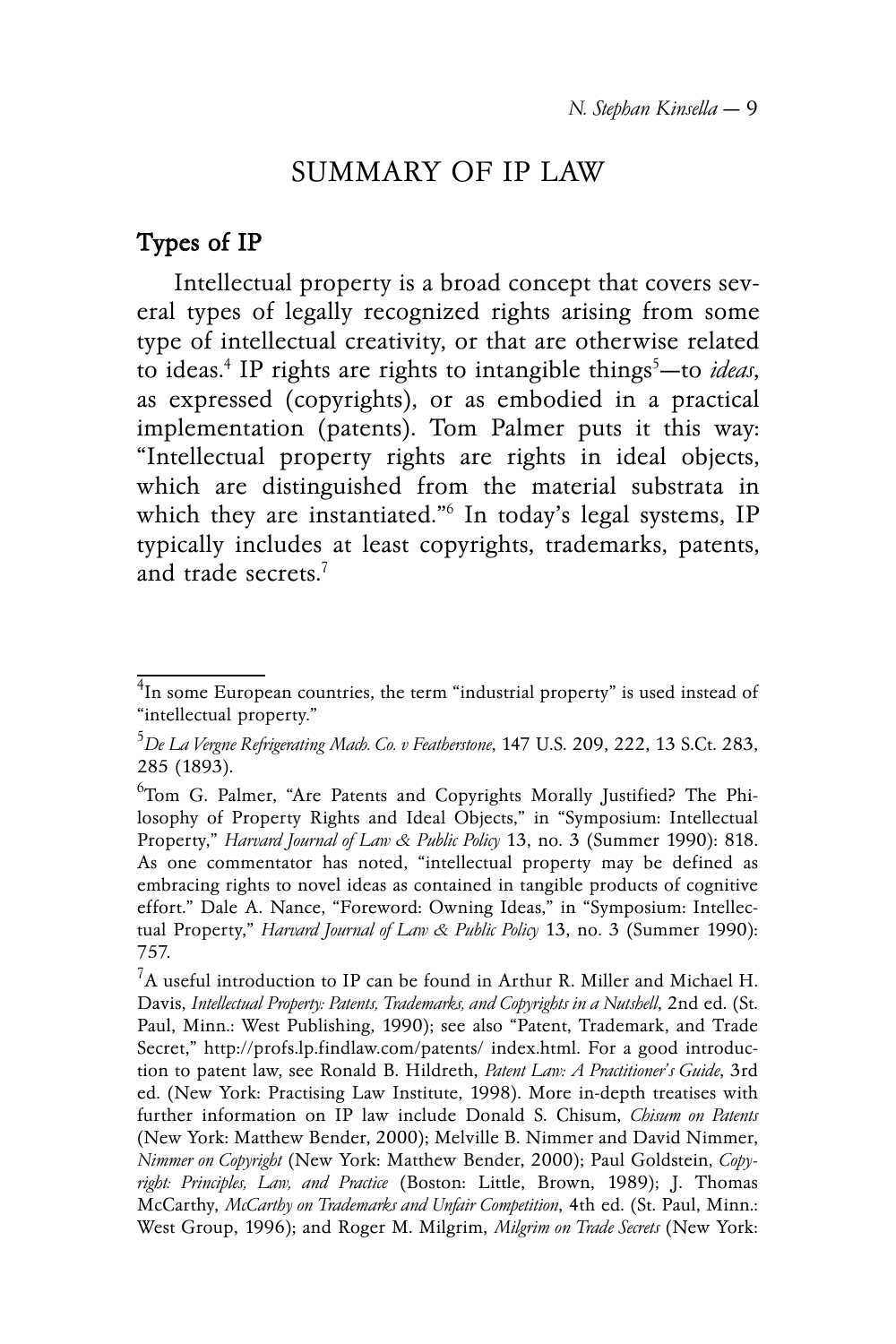#### Copyright

Copyright is a right given to authors of "original works," such as books, articles, movies, and computer programs. Copyright gives the exclusive right to reproduce the work, prepare derivative works, or to perform or present the work publicly.<sup>8</sup> Copyrights protect only the *form* or expression of ideas, not the underlying ideas themselves.<sup>9</sup>

While a copyright may be registered to obtain legal advantages, a copyright need not be registered to exist. Rather, a copyright comes into existence automatically the moment the work is "fixed" in a "tangible medium of expression," and lasts for the life of the author plus seventy years, or for a total of ninety-five years in cases in which the employer owns the copyright.<sup>10</sup>

#### Patent

A patent is a property right in inventions, that is, in devices or processes that perform a "useful" function.<sup>11</sup> A new or improved mousetrap is an example of a type of device which may be patented. A patent effectively grants the inventor a limited monopoly on the manufacture, use,

Matthew Bender, 2000). Useful information, brochures, and pamphlets are available from the United States Copyright Office, http://lcweb.loc.gov/copyright, and from the Patent and Trademark Office of the Department of Commerce, http://www.uspto.gov. Other useful sites are listed in this article's appendix and bibliography.

<sup>8</sup> 17 USC §§ 101, 106 *et pass*.

 $^{9}$ Modern copyright law has superseded and largely preempted "common law copyright," which attached automatically from the moment of a work's creation, and which essentially conferred only a right of *first* publication. Goldstein, *Copyright*, §§ 15.4 *et seq*.

 $10$ 17 USC § 302. Due to recent legislation, these terms are twenty years longer than under previous law. See HR 2589, the *Sonny Bono Copyright Term Extension Act/Fairness in Music Licensing Act of 1998*.

<sup>11</sup>35 USC § 1 *et seq*.; 37 CFR Part 1.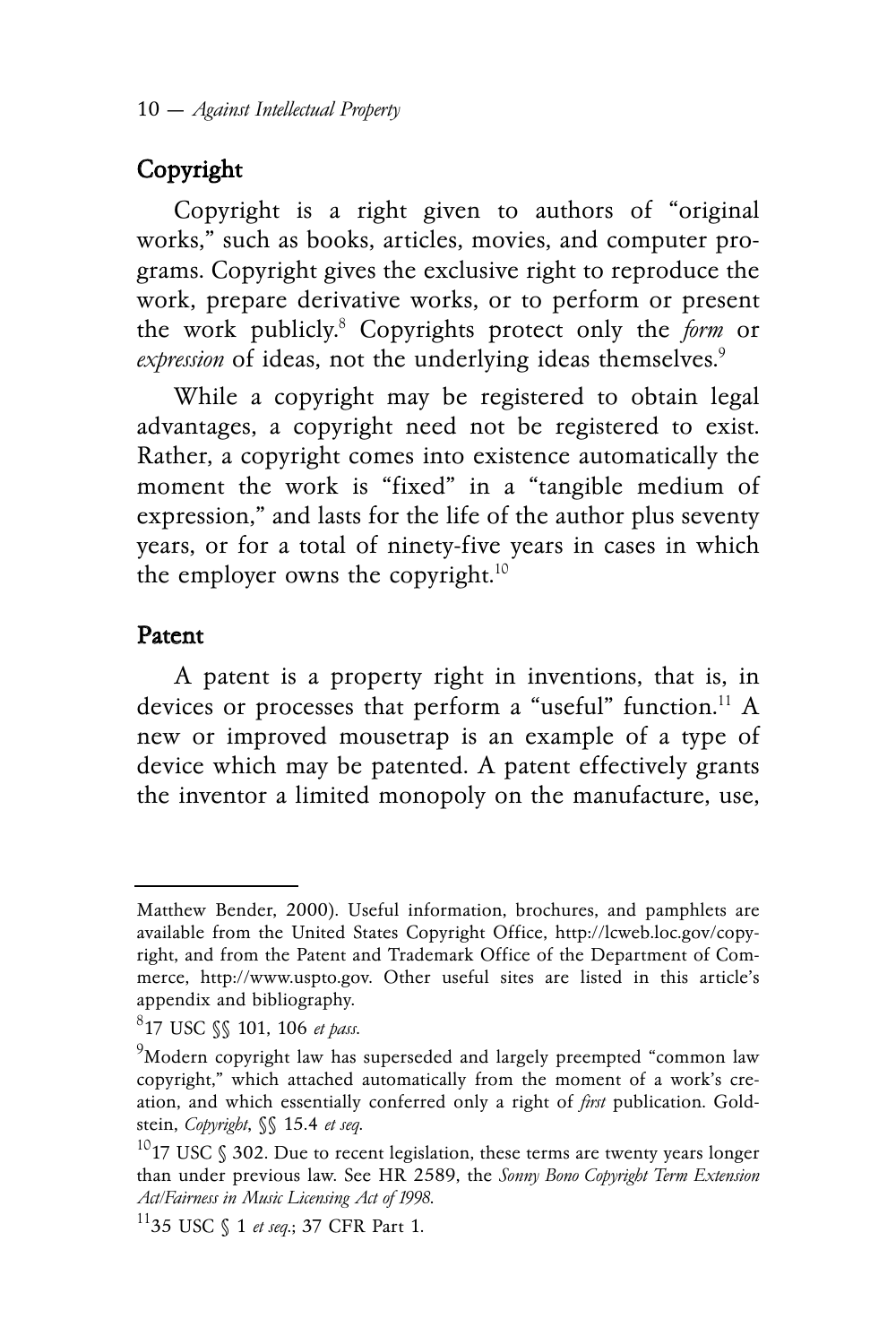or sale of the invention. However, a patent actually only grants to the patentee the right to *exclude* (i.e., to prevent others from practicing the patented invention); it does not actually grant to the patentee the right to *use* the patented  $invention<sup>12</sup>$ 

Not every innovation or discovery is patentable. The U.S. Supreme Court has, for example, identified three categories of subject matter that are unpatentable, namely "laws of nature, natural phenomena, and abstract ideas."<sup>13</sup> Reducing abstract ideas to some type of "practical application," i.e., "a useful, concrete and tangible result,"<sup>14</sup> is patentable, however. U.S. patents, since June 8, 1995, last from the date of issuance until twenty years from the original filing date of the patent application<sup>15</sup> (the previous term was seventeen years from date of issue).

#### Trade Secret

A trade secret consists of any confidential formula, device, or piece of information which gives its holder a competitive advantage so long as it remains secret.<sup>16</sup> An

<sup>12</sup>Suppose *A* invents and patents a better mousetrap, which has a Nitinol (memory metal) spring for better snapping ability. Now suppose *B* invents and patents a mousetrap with a Nitinol spring covered with non-stick coating, to improve the ability to remove mouse remains while still providing the Nitinoldriven snapping action. *B* has to have a mousetrap with a Nitinol spring in order to use his invention, but this would infringe upon *A*'s patent. Similarly, *A* cannot add the non-stick coating to his own invention without infringing upon *B*'s improvement patent. In such situations, the two patentees may crosslicense, so that *A* can practice *B*'s improvement to the mousetrap, and so *B* can use his own invention.

<sup>13</sup>*Diamond v Diehr*, 450 US 175, 185 (1981); see also 35 USC § 101.

<sup>14</sup>*In re Alappat*, 33 F3d 1526, 1544, 31 USPQ2d 1545, 1557 (Fed Cir 1994) (in banc). See also *State Street Bank & Trust Co. v Signature Financial Group*, 149 F3d 1368 (Fed Cir 1998).

<sup>&</sup>lt;sup>15</sup>35 USC  $\sqrt{(}154(a)(2)$ .

<sup>&</sup>lt;sup>16</sup>See, e.g., R. Mark Halligan, esq., "Restatement of the Third Law—Unfair Competition: A Brief Summary," §§ 39–45, http://execpc.com/~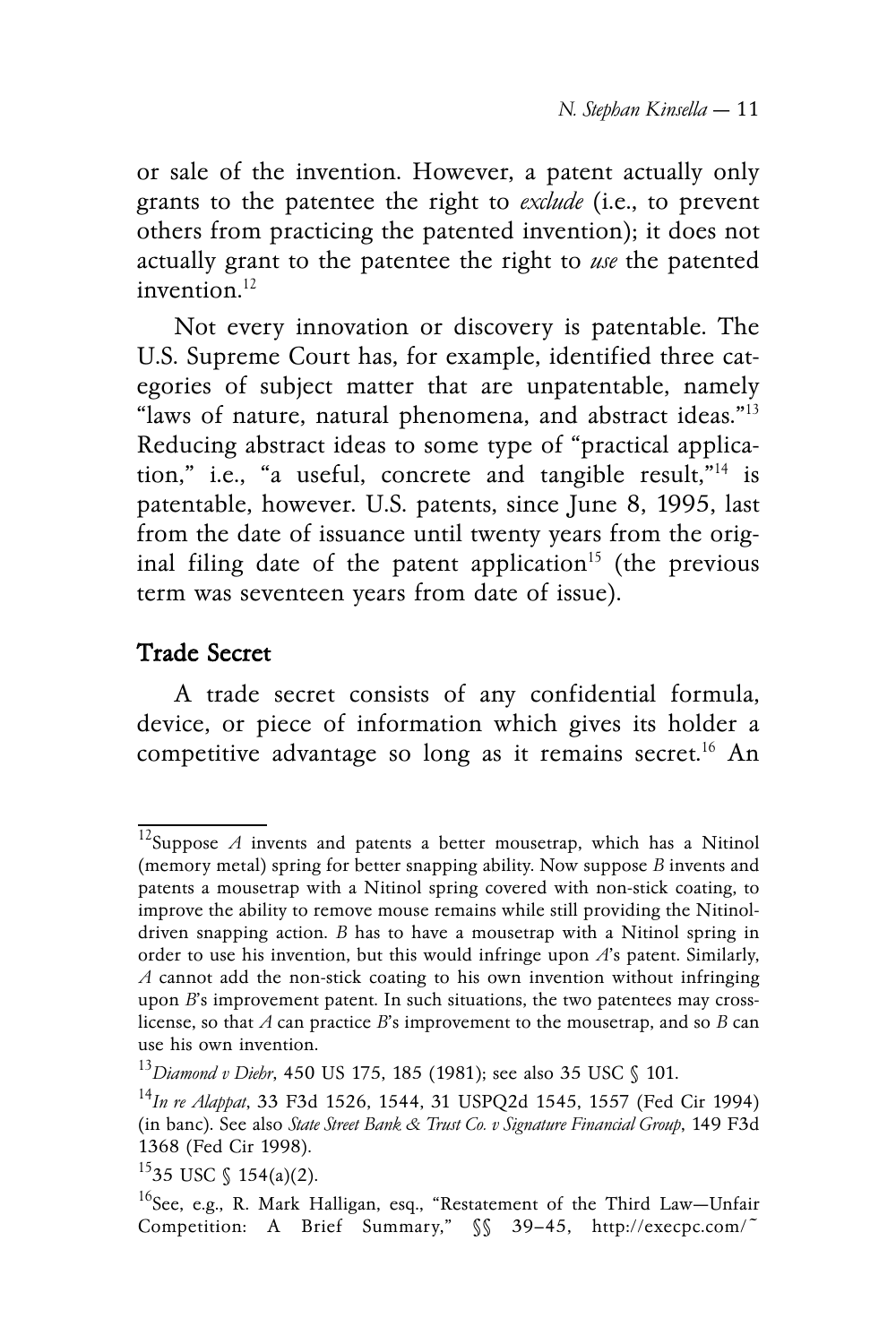example would be the formula for Coca-Cola®. Trade secrets can include information that is not novel enough to be subject to patent protection, or not original enough to be protected by copyright (e.g., a database of seismic data or customer lists). Trade secret laws are used to prevent "misappropriations" of the trade secret, or to award damages for such misappropriations.<sup>17</sup> Trade secrets are protected under state law, although recent federal law has been enacted to prevent theft of trade secrets.<sup>18</sup>

Trade secret protection is obtained by declaring that the details of a subject are secret. The trade secret theoretically may last indefinitely, although disclosure, reverseengineering, or independent invention may destroy it. Trade secrets can protect secret information and processes, e.g., compilations of data and maps not protectable by copyright, and can also be used to protect software source code not disclosed and not otherwise protectable by patent. One disadvantage of relying on trade secret protection is that a competitor who independently invents the subject of another's trade secret can obtain a patent on the device or process and actually prevent the original inventor (the trade secret holder) from using the invention.

#### Trademark

A trademark is a word, phrase, symbol, or design used to *identify* the source of goods or services sold, and to distinguish them from the goods or services of others. For example, the Coca-Cola® mark and the design that appears on their soft drink cans identifies them as products of that company, distinguishing them from competitors such as Pepsi®. Trademark law primarily prevents competitors

mhallign/unfair.html; also see the *Uniform Trade Secrets Act* (UTSA), http://nsi.org/Library/Espionage/usta.htm.

<sup>17</sup>See the *Uniform Trade Secrets Act* (UTSA).

<sup>18</sup>*Economic Espionage Act of 1996*, 18 USC §§ 1831–39.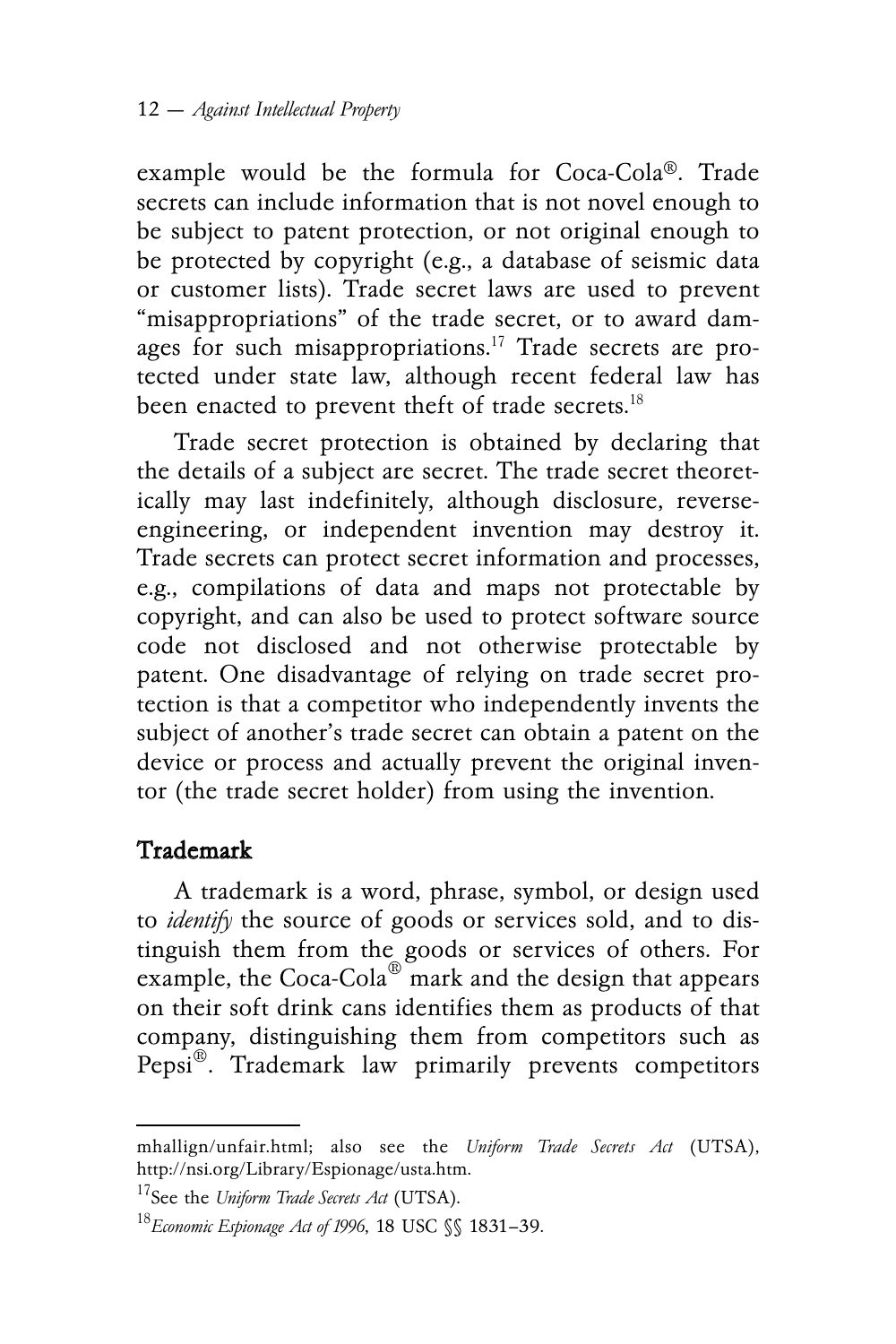from "infringing" upon the trademark, i.e., using "confusingly similar" marks to identify their own goods and services. Unlike copyrights and patents, trademark rights can last indefinitely if the owner continues to use the mark. The term of a federal trademark registration lasts ten years, with ten-year renewal terms being available.<sup>19</sup>

Other rights related to trademark protection include rights against trademark dilution, $20$  certain forms of cybersquatting, $^{21}$  and various "unfair competition" claims. IP also includes recent legal innovations, such as the mask work protection available for semiconductor integrated circuit (IC) designs,<sup>22</sup> the *sui generis* protection, similar to copyright, for boat hull designs,<sup>23</sup> and the proposed *sui generis* right in databases, or collections of information.<sup>24</sup>

In the United States, federal law almost exclusively governs copyrights and patents, since the Constitution grants Congress the power "to promote the progress of science and useful arts."<sup>25</sup> Despite the federal source of patents and copyrights, various related aspects, such as *ownership* of patents, are based on state law, which nevertheless tend to be fairly uniform from state to state.<sup>26</sup> Federal trademarks,

<sup>19</sup>15 USC § 1501 *et seq*.; 37 CFR Part 2.

 $^{20}$ 15 USC  $\$  1125(c), 1127.

<sup>21</sup>15 USC § 1125(d); *Anticybersquatting Consumer Protection Act*, PL 106–113 (1999); HR 3194, S1948.

<sup>22</sup>See 17 USC § 901 *et seq*.

<sup>23</sup>See 17 USC § 1301 *et seq*.

<sup>24</sup>See, e.g., HR 354 (introduced 1/19/1999), *Collections of Information Antipiracy Act*. See also Jane C. Ginsburg, "Copyright, Common Law, and *Sui Generis* Protection of Databases in the United States and Abroad," *University of Cincinnati Law Review* 66 (1997): 151.

<sup>25</sup>U.S. Cons., Art I, § 8; *Kewanee Oil Co. v. Bicron Corp*., 415 US 470, 479, 94 S.Ct. 1879, 1885 (1974).

<sup>&</sup>lt;sup>26</sup>See Paul C. van Slyke and Mark M. Friedman, "Employer's Rights to Inventions and Patents of Its Officers, Directors, and Employees," *AIPLA Quarterly Journal* 18 (1990): 127; and *Chisum on Patents*, § 22.03; 17 USC §§ 101, 201.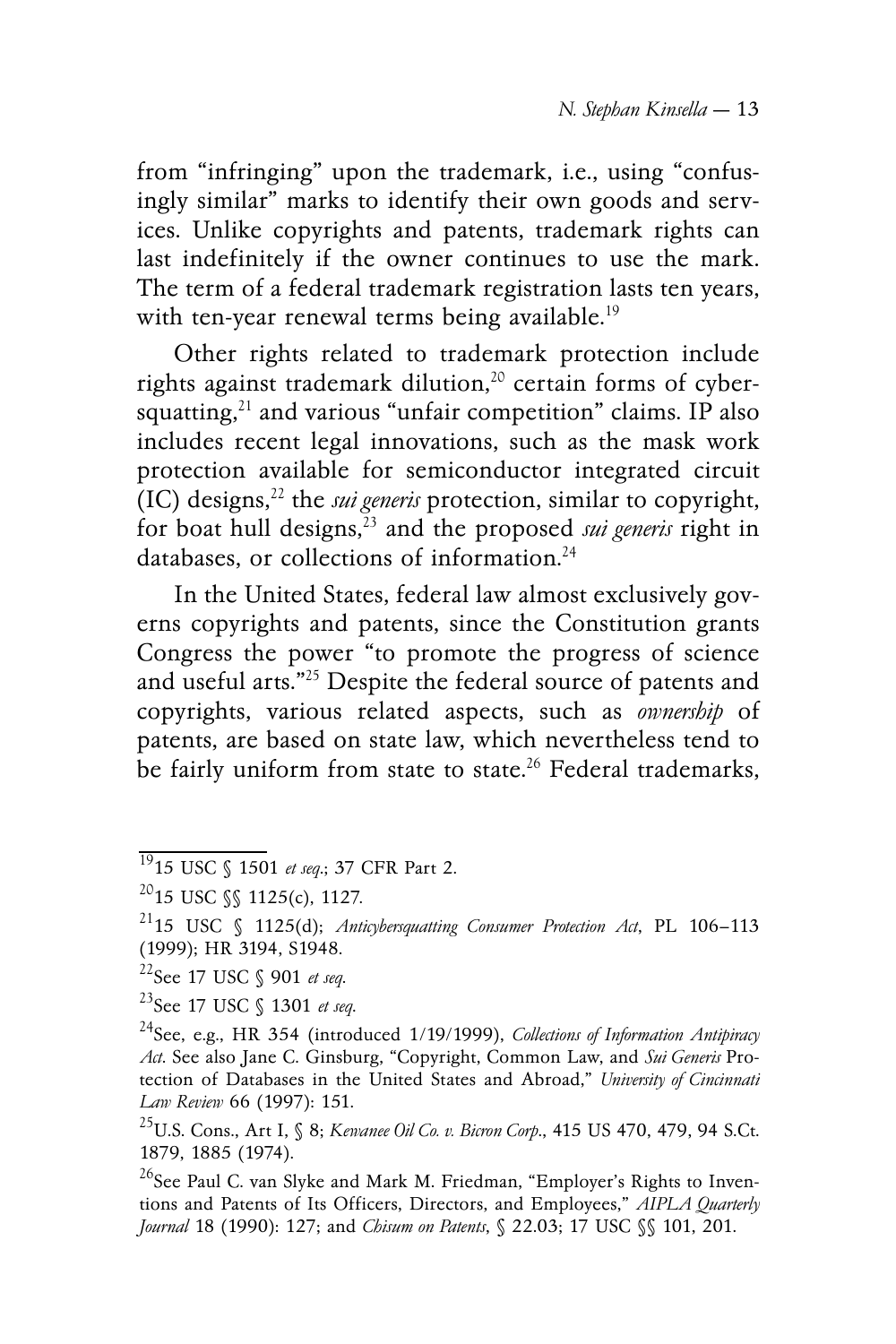by contrast, not being explicitly authorized in the Constitution, are based on the interstate commerce clause and thus only covers marks for goods and services in interstate commerce.<sup>27</sup> State trademarks still exist since they have not been completely preempted by federal law, but federal marks tend to be more commercially important and powerful. Trade secrets are generally protected under state, not federal, law.<sup>28</sup>

Many laymen, including libertarians, have a poor understanding of IP concepts and law, and often confuse copyrights, trademarks, and patents. It is widely, and incorrectly, believed that in the U.S. system, the inventor who files first at the patent office has priority over those who file later. However, the U.S. system is actually a "first-toinvent" system, unlike most other countries, which do have a "first-to-file" system for priority.<sup>29</sup>

#### IP Rights and Relation to Tangible Property

As noted above, IP rights, at least for patents and copyrights, may be considered rights in ideal objects. It is

 $27$ U.S. Constitution, art. 1, sec. 8, clause 3; *Wickard v Filburn*, 317 US 111, 63 S. Ct. 82 (1942).

<sup>28</sup>But see the federal *Economic Espionage Act of 1996*, 18 USC §§ 1831–39.

 $^{29}$ Ayn Rand mistakenly assumes that the first to file has priority (and then she is at pains to defend such a system). See Ayn Rand, "Patents and Copyrights," in *Capitalism: The Unknown Ideal* (New York: New American Library, 1967), p. 133. She also confusingly attacks the strict antitrust scrutiny given to patent holders. However, since patents are government-grant-ed monopolies, it is not unjust to use an anti-monopoly law to limit the ability of a patent owner to extend this monopoly beyond the bounds intended by the patent statute. The problem with antitrust laws is in their application to normal, peaceful business dealings, not to limit real—i.e., government-granted—monopolies. A similar point might be made with regard to Bill Gates, whose fortune has largely been built based on the government-granted monopoly inherent in copyright. Moreover, as Bill Gates is no libertarian, and doubtlessly does not oppose the legitimacy of antitrust laws, one can hardly wring one's hands in pity over his having to lie in the very bed he helped make.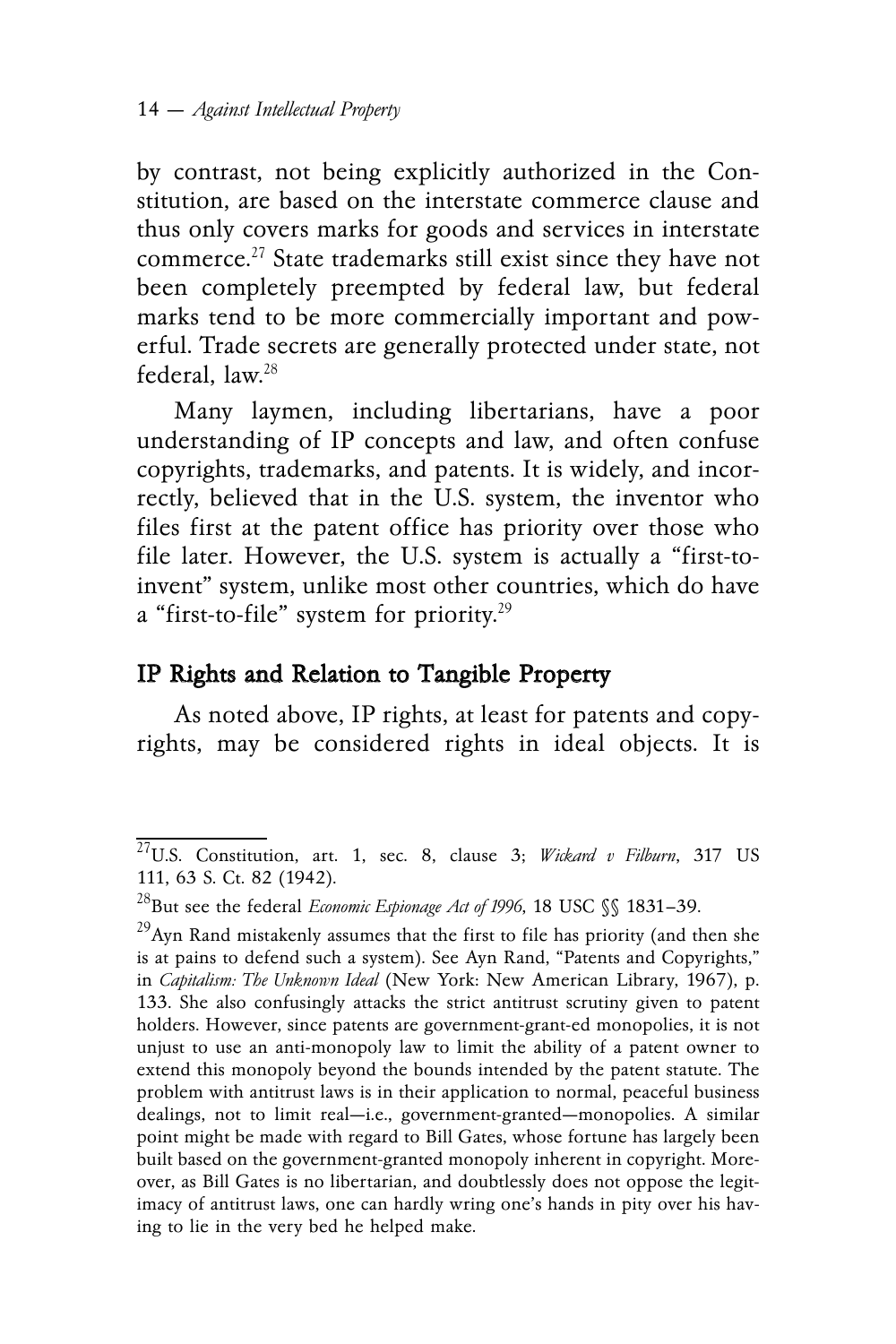important to point out that ownership of an idea, or ideal object, effectively gives the IP owners a property right in *every* physical embodiment of that work or invention. Consider a copyrighted book. Copyright holder *A* has a right to the underlying ideal object, of which the book is but one example. The copyright system gives *A* the right in the very *pattern* of words in the book; therefore, by implication, *A* has a right to *every* tangible instantiation or embodiment of the book—i.e., a right in every physical version of the book, or, at least, to every book within the jurisdiction of the legal system that recognizes the copyright.

Thus, if *A* writes a novel, he has a copyright in this "work." If he sells a physical copy of the novel to *B*, in book form, then *B* owns only that one physical copy of the novel; *B* does not own the "novel" itself, and is not entitled to make a copy of the novel, even using his own paper and ink. Thus, even if *B* owns the material property of paper and printing press, he cannot use his own property to create another copy of *A*'s book. Only *A* has the *right* to *copy* the book (hence, "copyright").

Likewise, *A*'s ownership of a patent gives him the right to prevent a third party from using or practicing the patented invention, even if the third party only uses his own property. In this way, *A*'s ownership of ideal rights gives him some degree of control—ownership—over the tangible property of innumerable others. Patent and copyright invariably transfer partial ownership of tangible property from its natural owner to innovators, inventors, and artists.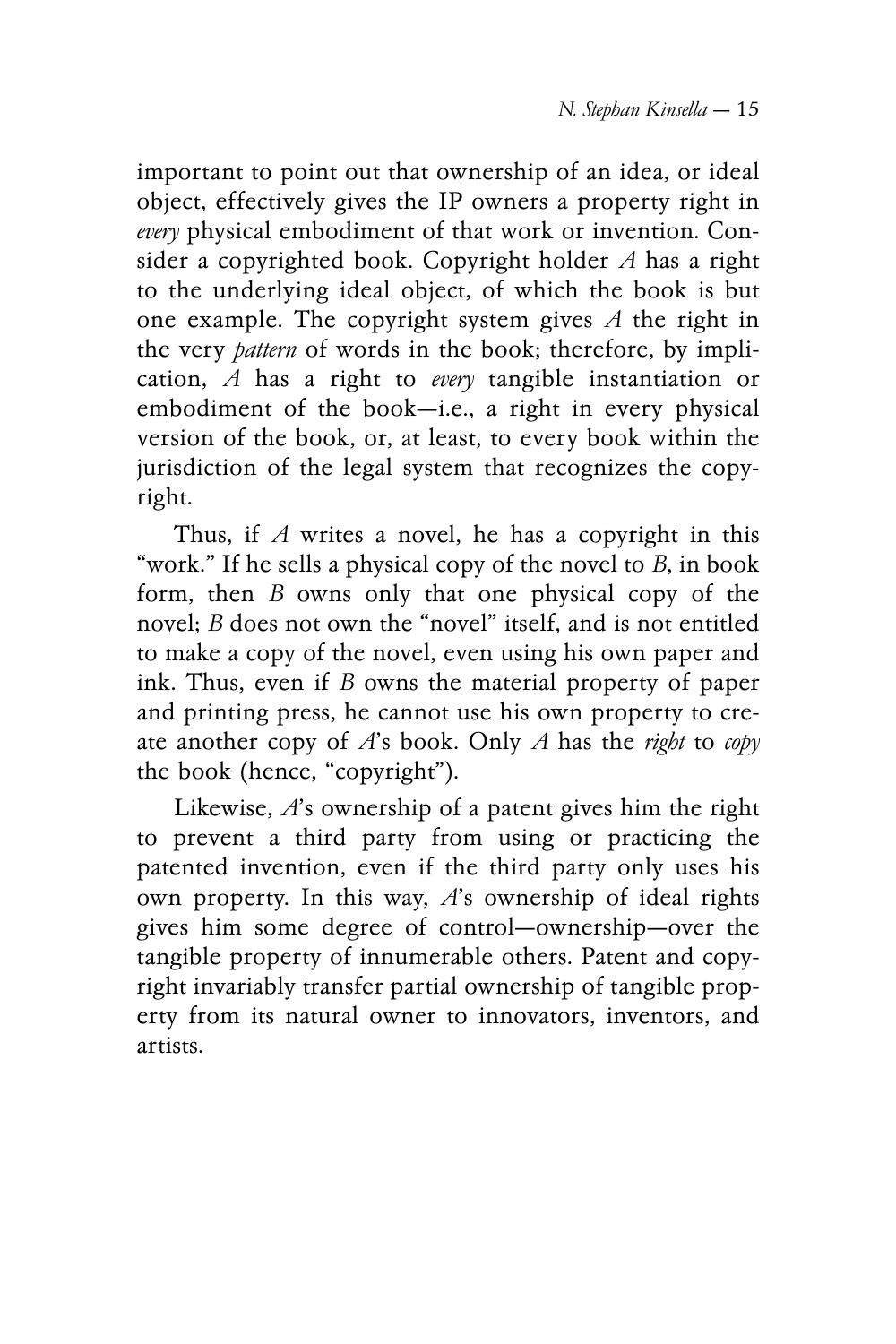#### LIBERTARIAN PERSPECTIVES ON IP

#### The Spectrum

Libertarian views on IP range from complete support of the fullest gamut of IP imaginable, to outright opposition to IP rights. Most of the debate about IP concerns patent and copyright; as discussed below, trademark and trade secret are less problematic. Therefore, this article focuses primarily on the legitimacy of patent and copyright.

Pro-IP arguments may be divided into natural-rights and utilitarian arguments. Libertarian IP advocates tend to adopt the former justification.<sup>30</sup> For example, naturalrights, or at least not explicitly utilitarian, libertarian proponents of IP include, from more to less extreme, Galambos, Schulman, and Rand.<sup>31</sup> Among precursors to modern

 $\sqrt[30]{30}$  For conventional theories of intellectual property, see "Bibliography of General Theories of Intellectual Property," *Encyclopedia of Law and Economics*, http://encyclo.findlaw.com/biblio/1600.htm; and Edmund Kitch, "The Nature and Function of the Patent System," *Journal of Law and Economics* 20 (1977): 265.

<sup>31</sup>See Andrew J. Galambos, *The Theory of Volition*, vol. 1, ed. Peter N. Sisco (San Diego: Universal Scientific Publications, 1999); J. Neil Schulman, "Informational Property: Logorights," *Journal of Social and Biological Structures* (1990); and Rand, "Patents and Copyrights." Other Objectivists (Randians) who support IP include George Reisman, *Capitalism: A Treatise on Economics* (Ottawa, Ill.: Jameson Books, 1996), pp. 388–89; David Kelley, "Response to Kinsella," *IOS Journal* 5, no. 2 (June 1995): 13, in response to N. Stephan Kinsella, "Letter on Intellectual Property Rights," *IOS Journal* 5, no. 2 (June 1995): 12–13; Murray I. Franck, "Ayn Rand, Intellectual Property Rights, and Human Liberty," 2 audio tapes, Institute for Objectivist Studies Lecture; Laissez-Faire Books (1991); Murray I. Franck, "Intellectual Property Rights: Are Intangibles True Property," *IOS Journal* 5, no. 1 (April 1995); and Murray I. Franck, "Intellectual and Personality Property," *IOS Journal* 5, no. 3 (September 1995): 7, in response to Kinsella, "Letter on Intellectual Property Rights." It is difficult to find published discussions of Galambos's idea, apparently because his own theories bizarrely restrict the ability of his supporters to disseminate them. See, e.g., Jerome Tuccille, *It Usually Begins with Ayn Rand* (San Francisco: Cobden Press, 1971), pp. 69–71. Scattered references to and discussions of Galambos's theories may be found, however, in David Friedman, "In Defense of Private Orderings: Comments on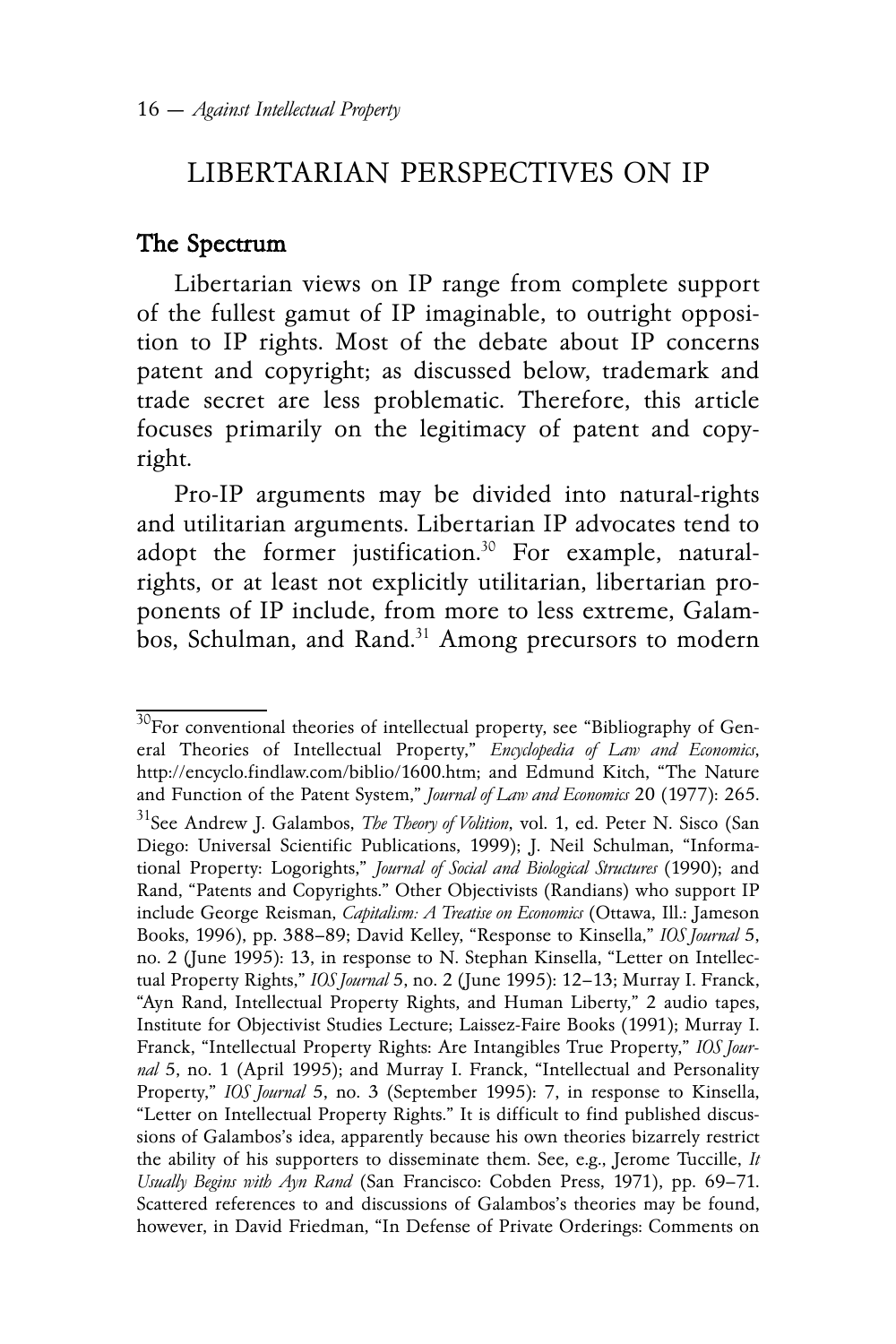libertarians, Spooner and Spencer both advocated IP on moral or natural-rights grounds.<sup>32</sup>

According to the natural-rights view of IP held by some libertarians, creations of the mind are entitled to protection just as tangible property is. Both are the product of one's labor and one's mind. Because one owns one's labor, one has a

natural law right to the fruit of one's labor. Under this view, just as one has a right to the crops one plants, so one has a right to the ideas one generates and the art one produces.<sup>33</sup>

This theory depends on the notion that one owns one's body and labor, and therefore, its fruits, including intellectual "creations." An individual creates a sonnet, a song, a sculpture, by employing his own labor and body. He is thus entitled to "own" these creations, because they result from other things he "owns."

There are also utilitarian pro-IP arguments. Federal Judge Richard Posner is one prominent utilitarian (although not libertarian) IP advocate.<sup>34</sup> Among libertarians, anarchist David Friedman analyzes and appears to

Julie Cohen's 'Copyright and the Jurisprudence of Self-Help'," *Berkeley Technology Law Journal* 13, no. 3 (Fall 1998): n. 52; and in Stephen Foerster, "The Basics of Economic Government," http://www.economic.net/articles/ar0001.html.

<sup>&</sup>lt;sup>32</sup>Lysander Spooner, "The Law of Intellectual Property: or An Essay on the Right of Authors and Inventors to a Perpetual Property in Their Ideas," in *The Collected Works of Lysander Spooner*, vol. 3, ed. Charles Shively (1855; reprint, Weston, Mass.: M&S Press, 1971); Herbert Spencer, *The Principles of Ethics*, vol. 2 (1893; reprint, Indianapolis, Ind.: Liberty Press, 1978), part IV, chap. 13, p. 121. See also Wendy McElroy, "Intellectual Property: Copyright and Patent," http://www.zetetics.com/mac/intpro1.htm and http://www.zetetics.com/mac /intpro2.htm; and Palmer, "Are Patents and Copyrights Morally Justified?" pp. 818, 825.

<sup>&</sup>lt;sup>33</sup>Palmer, "Are Patents and Copyrights Morally Justified?" p. 819.

<sup>&</sup>lt;sup>34</sup>Richard A. Posner, *Economic Analysis of Law*, 4th ed. (Boston: Little, Brown, 1992), § 3.3, pp. 38–45.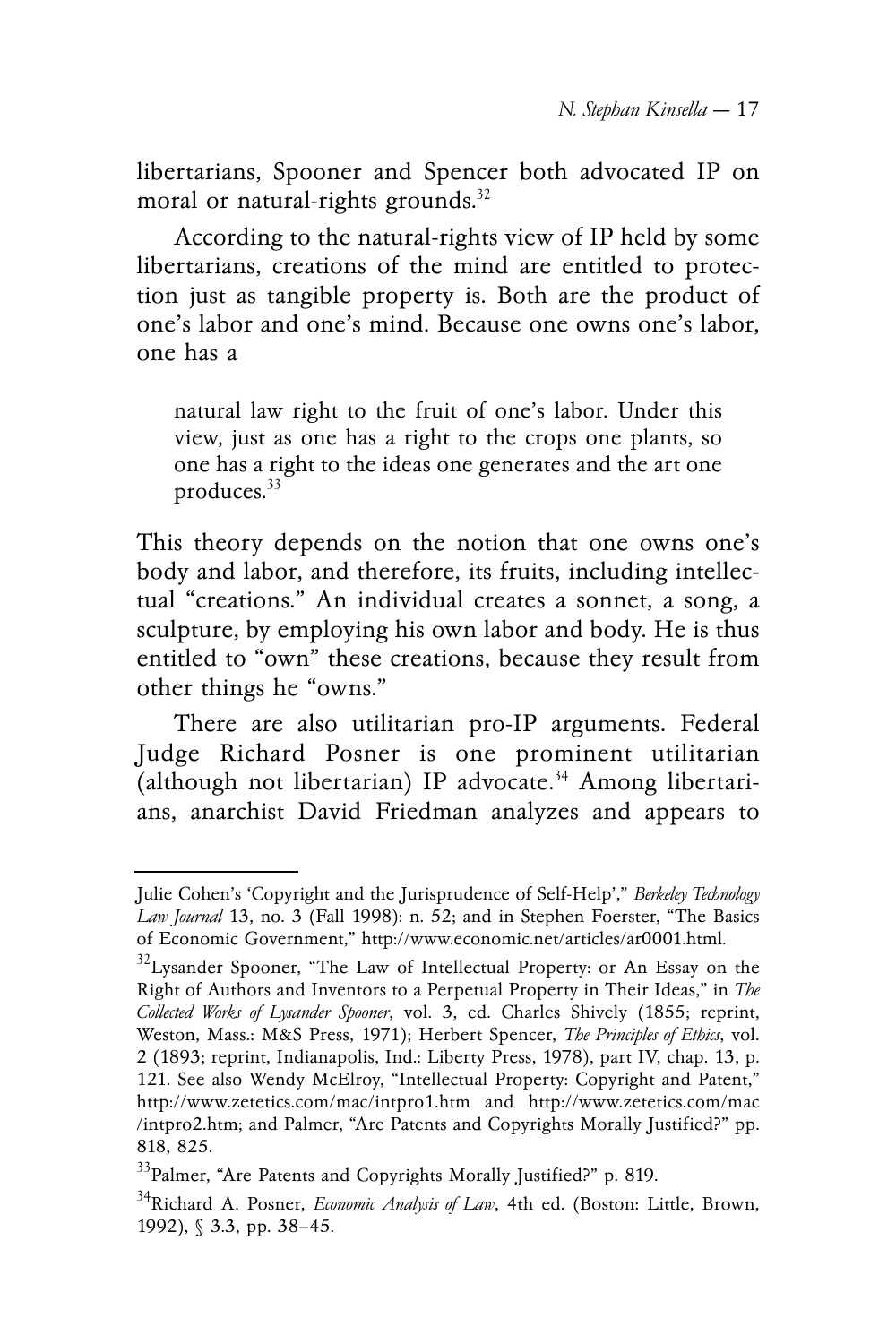endorse IP on "law-and-economics" grounds, $35$  a utilitarian institutional framework. The utilitarian argument presupposes that we should choose laws and policies that maximize "wealth" or "utility." With respect to copyright and patent, the idea is that more artistic and inventive "innovation" corresponds with, or leads to, more wealth. Public goods and free-rider effects reduce the amount of such wealth below its optimal level, i.e., lower than the level we would achieve if there were adequate IP laws on the books. Thus, wealth is optimized, or at least increased, by granting copyright and patent monopolies that encourage authors and inventors to innovate and create.<sup>36</sup>

On the other hand, there is a long tradition of opposition to patent and copyright. Modern opponents include Rothbard, McElroy, Palmer, Lepage, Bouckaert, and myself.<sup>37</sup> Benjamin Tucker also vigorously opposed IP in a

<sup>&</sup>lt;sup>35</sup>David D. Friedman, "Standards As Intellectual Property: An Economic Approach," *University of Dayton Law Review* 19, no. 3 (Spring 1994): 1109–29; and David D. Friedman, *Law's Order: What Economics Has to Do with Law and Why it Matters* (Princeton, N.J.: Princeton University Press, 2000), chap. 11. Ejan Mackaay also advocates IP on utilitarian grounds, in "Economic Incentives in Markets for Information and Innovation," in "Symposium: Intellectual Property," *Harvard Journal of Law & Public Policy* 13, no. 3, p. 867. Earlier utilitarian advocates of IP include John Stuart Mill and Jeremy Bentham. See Arnold Plant, "The Economic Theory Concerning Patents for Inventions," in *Selected Economic Essays and Addresses* (London: Routledge & Kegan Paul, 1974), p. 44; Roger E. Meiners and Robert J. Staaf, "Patents, Copyrights, and Trademarks: Property or Monopoly?" in "Symposium: Intellectual Property," *Harvard Journal of Law & Public Policy* 13, no. 3, p. 911.

<sup>&</sup>lt;sup>36</sup>See Palmer, "Are Patents and Copyrights Morally Justified?" pp. 820-21; Julio H. Cole, "Patents and Copyrights: Do the Benefits Exceed the Costs?" http://www.economia.ufm.edu.gt/Catedraticos/jhcole/Cole%20\_MPS\_.pdf

<sup>37</sup>See Murray N. Rothbard, *Man, Economy, and State* (Los Angeles: Nash Publishing, 1962), pp. 652–60; Murray N. Rothbard, *The Ethics of Liberty*, pp. 123–24; Wendy McElroy, "Contra Copyright," *The Voluntaryist* (June 1985); McElroy, "Intellectual Property: Copyright and Patent"; Tom G. Palmer, "Intellectual Property: A Non-Posnerian Law and Economics Approach," *Hamline Law Review* 12 (1989): 261; Palmer, "Are Patents and Copyrights Morally Justified?"; on Lepage, see Mackaay, "Economic Incentives," p. 869; Boudewijn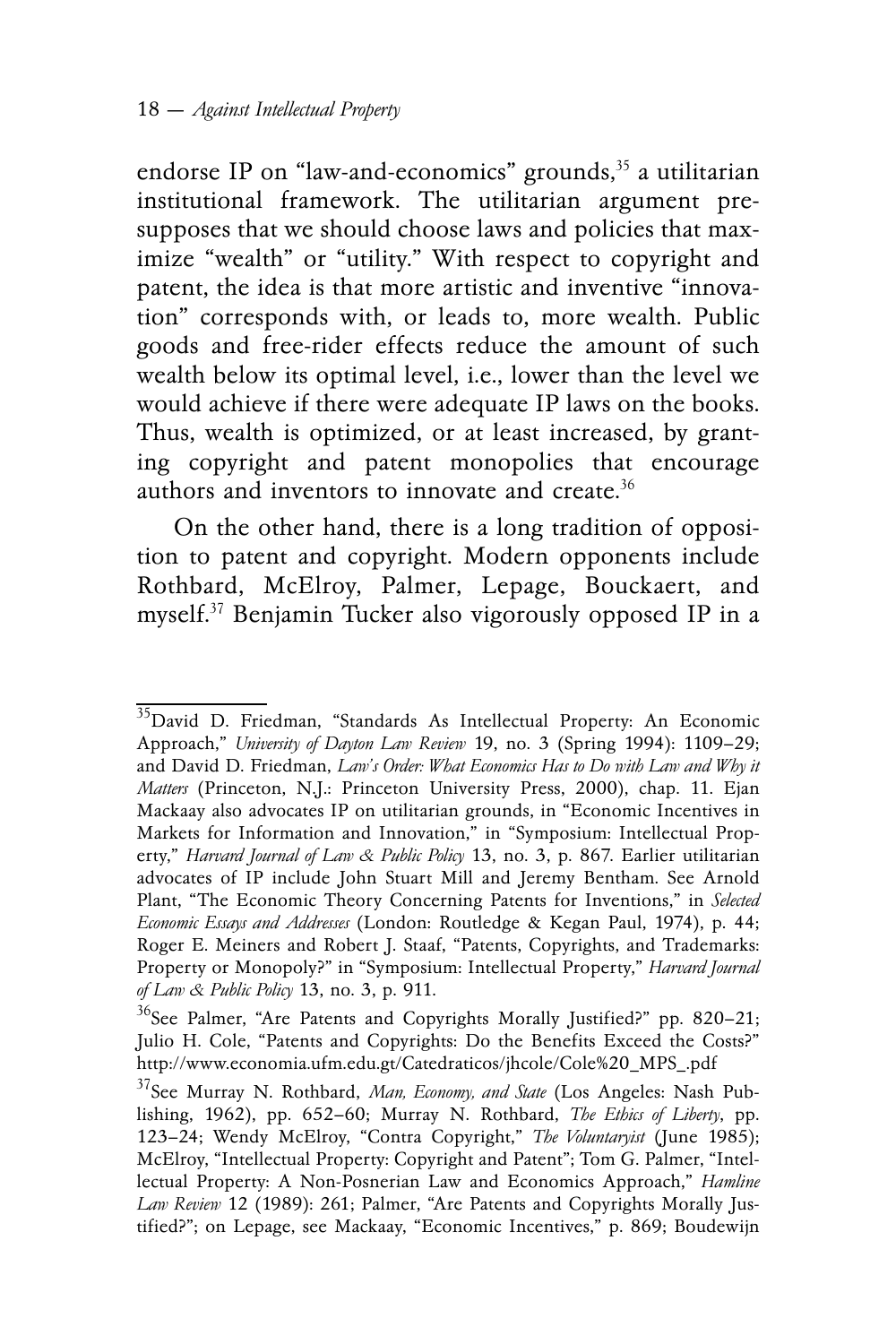debate in the nineteenth century individualist-anarchist periodical Liberty.<sup>38</sup> These commentators point out the many problems with conventional utilitarian and naturalrights arguments given to justify IP rights. These and other shortcomings of standard pro-IP arguments are surveyed below.

#### Utilitarian Defenses of IP

Advocates of IP often justify it on utilitarian grounds. Utilitarians hold that the "end" of encouraging more innovation and creativity justifies the seemingly immoral

Bouckaert, "What is Property?" in "Symposium: Intellectual Property," *Harvard Journal of Law & Public Policy* 13, no. 3, p. 775; N. Stephan Kinsella, "Is Intellectual Property Legitimate?" *Pennsylvania Bar Association Intellectual Property Law Newsletter* 1, no. 2 (Winter 1998): 3; Kinsella, "Letter on Intellectual Property Rights," and "In Defense of Napster and Against the Second Homesteading Rule."

F.A. Hayek also appears to be opposed to patents. See *The Collected Works of F.A. Hayek*, vol. 1, *The Fatal Conceit: The Errors of Socialism*, ed. W.W. Bartley (Chicago: University of Chicago Press, 1989), p. 6; and Meiners and Staaf, "Patents, Copyrights, and Trademarks," p. 911. Cole challenges the utilitarian justification for patents and copyright in "Patents and Copyrights: Do the Benefits Exceed the Costs?" See also Fritz Machlup, U.S. Senate Subcommittee On Patents, Trademarks & Copyrights, *An Economic Review of the Patent System*, 85th Cong., 2nd Session, 1958, Study No. 15; Fritz Machlup and Edith Penrose, "The Patent Controversy in the Nineteenth Century," *Journal of Economic History* 10 (1950): 1; Roderick T. Long, "The Libertarian Case Against Intellectual Property Rights," *Formulations* 3, no. 1 (Autumn 1995); Stephen Breyer, "The Uneasy Case for Copyright: A Study of Copyright in Books, Photocopies, and Computer Programs," *Harvard Law Review* 84 (1970): 281; Wendy J. Gordon, "An Inquiry into the Merits of Copyright: The Challenges of Consistency, Consent, and Encouragement Theory," *Stanford Law Review* 41 (1989): 1343; and Jesse Walker, "Copy Catfight: How Intellectual Property Laws Stifle Popular Culture," *Reason* (March 2000).

<sup>&</sup>lt;sup>38</sup>McElroy, "Intellectual Property: Copyright and Patent." Also strongly opposed to IP was the nineteenth-century Jacksonian editorialist William Leggett. See Palmer, "Are Patents and Copyrights Morally Justified?" pp. 818, 828–29. Ludwig von Mises expressed no opinion on the issue, merely drawing the economic implications from the presence or absence of such laws. See *Human Action*, 3rd rev. ed. (Chicago: Henry Regnery, 1966), chap. 23, section 6, pp. 661–62.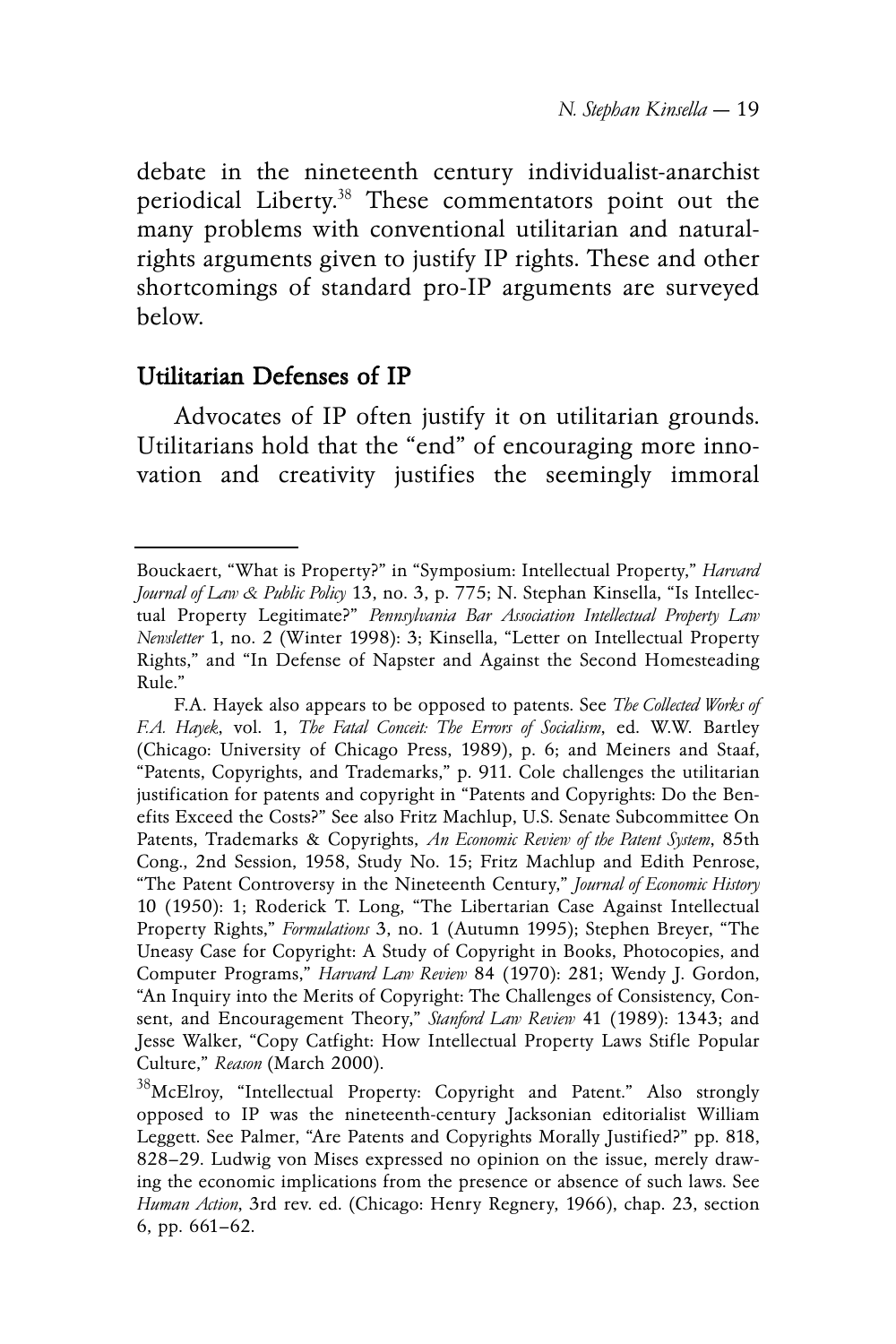"means" of restricting the freedom of individuals to use their physical property as they see fit. But there are three fundamental problems with justifying any right or law on strictly utilitarian grounds.

First, let us suppose that wealth or utility could be maximized by adopting certain legal rules; the "size of the pie" is increased. Even then, this does not show that these rules are justified. For example, one could argue that net utility is enhanced by redistributing half of the wealth of society's richest one percent to its poorest ten percent. But even if stealing some of *A*'s property and giving it to *B* increases *B*'s welfare "more" than it diminishes *A*'s (if such a comparison could, somehow, be made), this does not establish that the theft of *A*'s property is justified. Wealth maximization is not the goal of law; rather, the goal is justice—giving each man his due.<sup>39</sup> Even if overall wealth is increased due to IP laws, it does not follow that this allegedly desirable result justifies the unethical violation of some individuals' rights to use their own property as they see fit.

In addition to ethical problems, utilitarianism is not coherent. It necessarily involves making illegitimate interpersonal utility comparisons, as when the "costs" of IP laws are subtracted from the "benefits" to determine whether such laws are a net benefit.<sup>40</sup> But not all values

<sup>&</sup>lt;sup>39</sup>According to Justinian, "Justice is the constant and perpetual wis h to render every one his due. . . . The maxims of law are these: to live honestly, to hurt no one, to give every one his due." *The Institutes of Justinian: Text, Translation, and Commentary*, trans. J.A.C. Thomas (Amsterdam: North-Holland, 1975).

<sup>&</sup>lt;sup>40</sup>On the defects of utilitarianism and interpersonal utility comparisons, see Murray N. Rothbard, "Praxeology, Value Judgments, and Public Policy," in *The Logic of Action One* (Cheltenham, U.K.: Edward Elgar, 1997), esp. pp. 90–99; Rothbard, "Toward a Reconstruction of Utility and Welfare Economics," in The Logic of Action One; Anthony de Jasay, *Against Politics: On Government, Anarchy, and Order* (London: Routledge, 1997), pp. 81–82, 92, 98, 144, 149–51.

On scientism and empiricism, see Rothbard, "The Mantle of Science," in *The Logic of Action One*; Hans-Hermann Hoppe, "In Defense of Extreme Rationalism: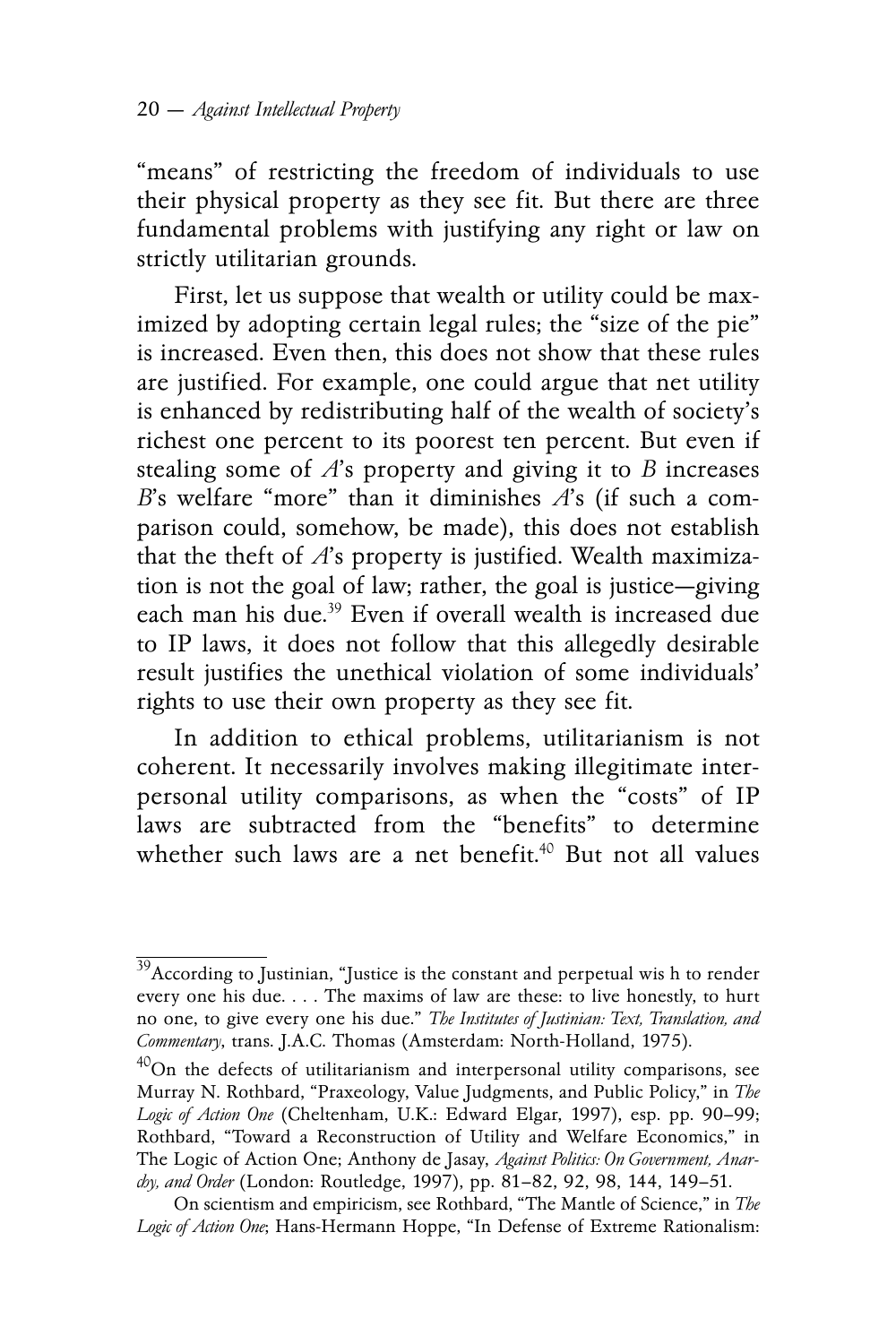have a market price; in fact, none of them do. Mises showed that even for goods that have a market price, the price does not serve as a *measure* of the good's value.<sup>41</sup>

Finally, even if we set aside the problems of interpersonal utility comparisons and the justice of redistribution and we plow ahead, employing standard utilitarian measurement techniques, it is not at all clear that IP laws lead to any change—either an increase or a decrease—in overall wealth. $42$  It is debatable whether copyrights and patents really are necessary to encourage the production of creative works and inventions, or that the incremental gains in innovation outweigh the immense costs of an IP system. Econometric studies do not conclusively show net gains in

Thoughts on Donald McCloskey's *The Rhetoric of Economics*," *Review of Austrian Economics* 3 (1989): 179.

On epistemological dualism, see Ludwig von Mises, *The Ultimate Foundation of Economic Science: An Essay on Method*, 2nd ed. (Kansas City: Sheed Andrews and McMeel, 1962); Ludwig von Mises, *Epistemological Problems of Economics*, trans. George Reisman (New York: New York University Press, 1981); Hans-Hermann Hoppe, *Economic Science and the Austrian Method* (Auburn, Ala.: Ludwig von Mises Institute, 1995); and Hoppe, "In Defense of Extreme Rationalism."

 $^{41}$ Mises states: "Although it is usual to speak of money as a measure of value and prices, the notion is entirely fallacious. So long as the subjective theory of value is accepted, this question of measurement cannot arise." "On the Measurement of Value," in *The Theory of Money and Credit*, trans. H.E. Batson (1912; reprint, Indianapolis, Ind.: Liberty Fund, 1980), p. 51. Also: "Money is neither a yardstick of value nor of prices. Money does not measure value. Nor are prices measured in money: they are amounts of money." Ludwig von Mises, *Socialism: An Economic and Sociological Analysis*, 3rd rev. ed., trans. J. Kahane (Indianapolis, Ind.: Liberty Press, 1981), p. 99; see also Mises, *Human Action*, pp. 96, 122, 204, 210, 217, and 289.

 $42$ For an excellent survey and critique of the cost-benefit justification for patent and copyright, see Cole, "Patents and Copyrights: Do the Benefits Exceed the Costs?" For useful discussions of evidence in this regard, see Palmer, "Intellectual Property: A Non-Posnerian Law and Economics Approach," pp. 300–2; Palmer, "Are Patents and Copyrights Morally Justified?" pp. 820–21, 850–51; Bouckaert, "What is Property?" pp. 812–13; Leonard Prusak, "Does the Patent System Have Measurable Economic Value?" *AIPLA Quarterly Journal* 10 (1982): 50–59; and Leonard Prusak, "The Economic Theory Concerning Patents and Inventions," *Economica 1* (1934): 30–51.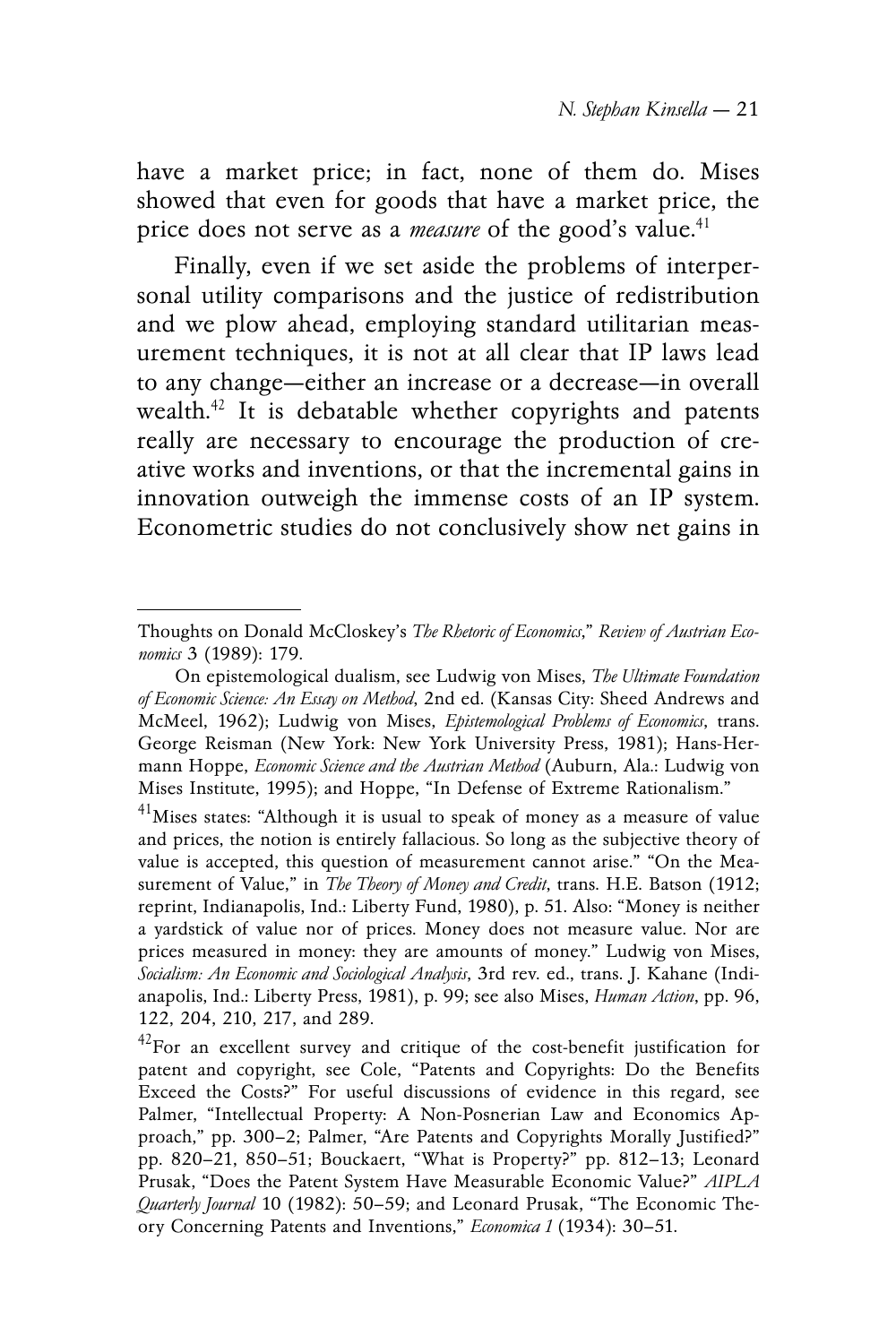wealth. Perhaps there would even be *more* innovation if there were no patent laws; maybe more money for research and development (R&D) would be available if it were not being spent on patents and lawsuits. It is possible that companies would have an even greater incentive to innovate if they could not rely on a near twenty-year monopoly.<sup>43</sup>

There are undoubtedly costs of the patent system. As noted, patents can be obtained only for "practical" applications of ideas, but not for more abstract or theoretical ideas. This skews resources away from theoretical R&D.<sup>44</sup> It is not clear that society is better off with relatively more practical invention and relatively less theoretical research and development. Additionally, many inventions are patented for defensive reasons, resulting in patent lawyers' salaries and patent office fees. This large overhead would be unnecessary if there were no patents. In the absence of patent laws, for example, companies would not spend money obtaining or defending against such ridiculous patents as those in the Appendix. It simply has not been shown that IP leads to net gains in wealth. But should not those who advocate the use of force against others' property have to satisfy a burden of proof?

<sup>43</sup>See Cole, "Patents and Copyrights: Do the Benefits Exceed the Costs?" for further examples of costs of patent and copyright laws.

<sup>&</sup>lt;sup>44</sup>Plant, "The Economic Theory Concerning Patents for Inventions," p. 43. See also Rothbard, *Man, Economy, and State*, pp. 658–59:

It is by no means self-evident that patents encourage an increased absolute quantity of research expenditures. But certainly patents distort the *type* of research expenditure being conducted. . . . Research expenditures are therefore *overstimulated* in the early stages before anyone has a patent, and they are *unduly restricted* in the period after the patent is received. In addition, some inventions are considered patentable, while others are not. The patent system then has the further effect of artificially stimulating research expenditures in the *patentable* areas, while artificially restricting research in the *nonpatentable* areas.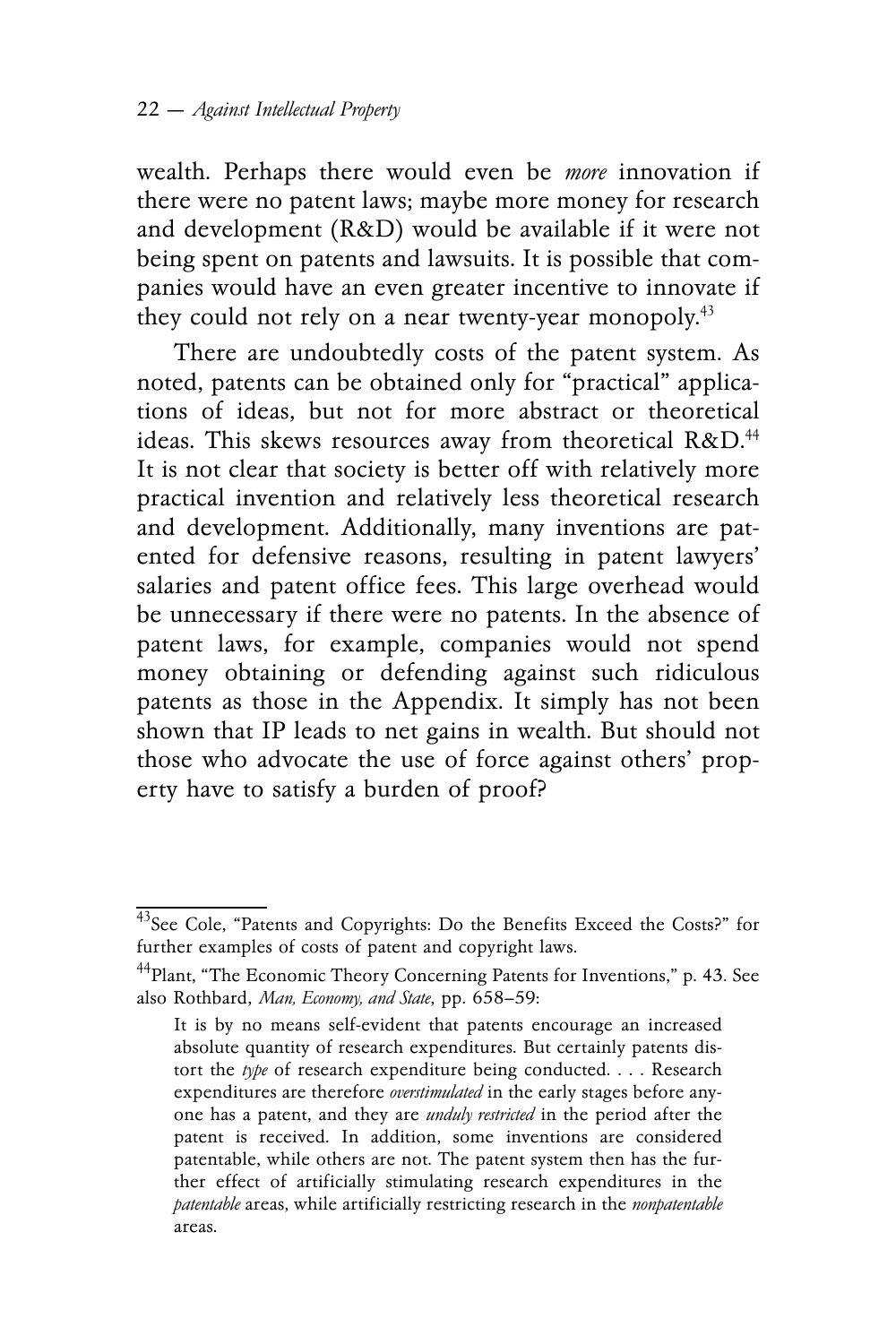We must remember that when we advocate certain rights and laws, and inquire into their legitimacy, we are inquiring into the legitimacy and ethics of the use of *force*. To ask whether a law should be enacted or exist is to ask: is it proper to use force against certain people in certain circumstances? It is no wonder that this question is not really addressed by analysis of wealth maximization. Utilitarian analysis is thoroughly confused and bankrupt: talk about increasing the size of the pie is methodologically flawed; there is no clear evidence that the pie increases with IP rights. Further, pie growth does not justify the use of force against the otherwise legitimate property of others. For these reasons, utilitarian IP defenses are unpersuasive.

#### Some Problems with Natural Rights

Other libertarian proponents of IP argue that certain ideas deserve protection as property rights because they are *created*. Rand supported patents and copyrights as "the legal implementation of the base of all property rights: a man's right to the product of his mind."<sup>45</sup> For Rand, IP rights are, in a sense, the reward for productive work. It is only fair that a creator reap the benefits of others using his creation. For this reason, in part, she opposes *perpetual* patent and copyright—because future, unborn heirs of the original creator are not themselves responsible for the creation of their ancestors' work.

One problem with the creation-based approach is that it almost invariably protects only *certain types* of creations unless, that is, every single useful idea one comes up with is subject to ownership (more on this below). But the distinction between the protectable and the unprotectable is necessarily arbitrary. For example, philosophical or mathematical or scientific truths cannot be protected under

<sup>&</sup>lt;sup>45</sup>Rand, "Patents and Copyrights," p. 130.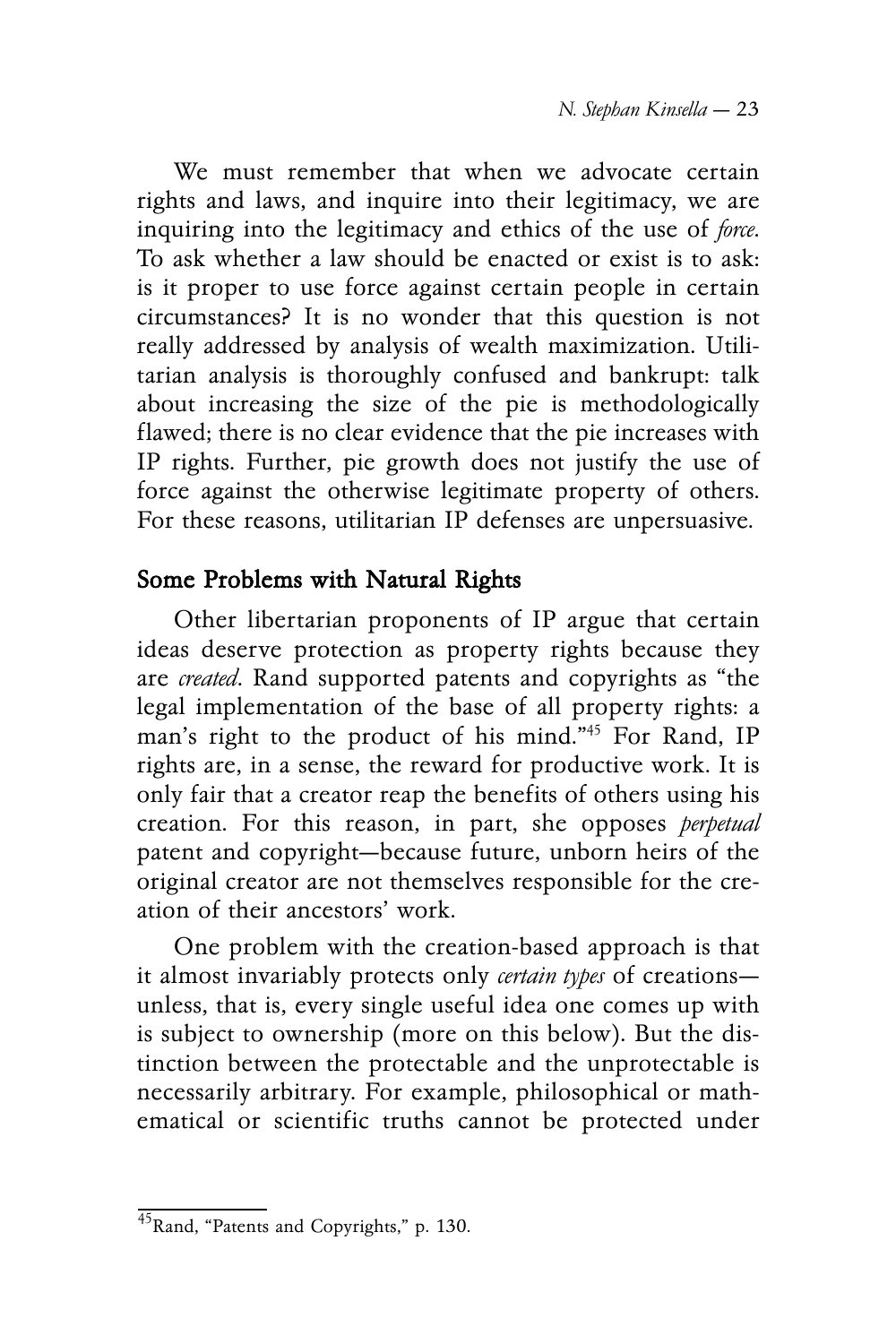current law on the grounds that commerce and social intercourse would grind to a halt were every new phrase, philosophical truth, and the like considered the exclusive property of its creator. For this reason, patents can be obtained only for so-called "practical applications" of ideas, but not for more abstract or theoretical ideas. Rand agrees with this disparate treatment, in attempting to distinguish between an unpatentable *discovery* and a patentable *invention*. She argues that a "scientific or philosophical discovery, which identifies a law of nature, a principle or a fact of reality not previously known" is not *created* by the discoverer.

But the distinction between creation and discovery is not clearcut or rigorous.<sup>46</sup> Nor is it clear why such a distinction, even if clear, is ethically relevant in defining property rights. No one creates *matter*; they just manipulate and grapple with it according to physical laws. In this sense, no one really creates *anything*. They merely rearrange matter into new arrangements and patterns. An engineer who invents a new mousetrap has rearranged existing parts to provide a function not previously performed. Others who learn of this new arrangement can now also make an improved mousetrap. Yet the mousetrap merely follows laws of nature. The inventor did not invent the matter out of which the mousetrap is made, nor the *facts* and laws exploited to make it work.

 $^{46}$ Plant is correct in stating that "[t]he task of distinguishing a scientific discovery from its practical application, which may be patentable . . . is often baffling to the most subtle lawyer." "The Economic Theory Concerning Patents for Inventions," pp. 49–50. On a related note, the U.S. Supreme Court has noted that "[t]he specification and claims of a patent . . . constitute one of the most difficult legal instruments to draw with accuracy." *Topliff v Topliff*, 145 US 156, 171, 12 S.Ct. 825 (1892). Perhaps this is because patent law has no moorings to objective borders of actual, tangible property, and thus is inherently vague, amorphous, ambiguous, and subjective. For the latter reason alone, one would think that Objectivists—ardent, self-proclaimed defenders of objectivity and opponents of subjectivism—would oppose patent and copyright.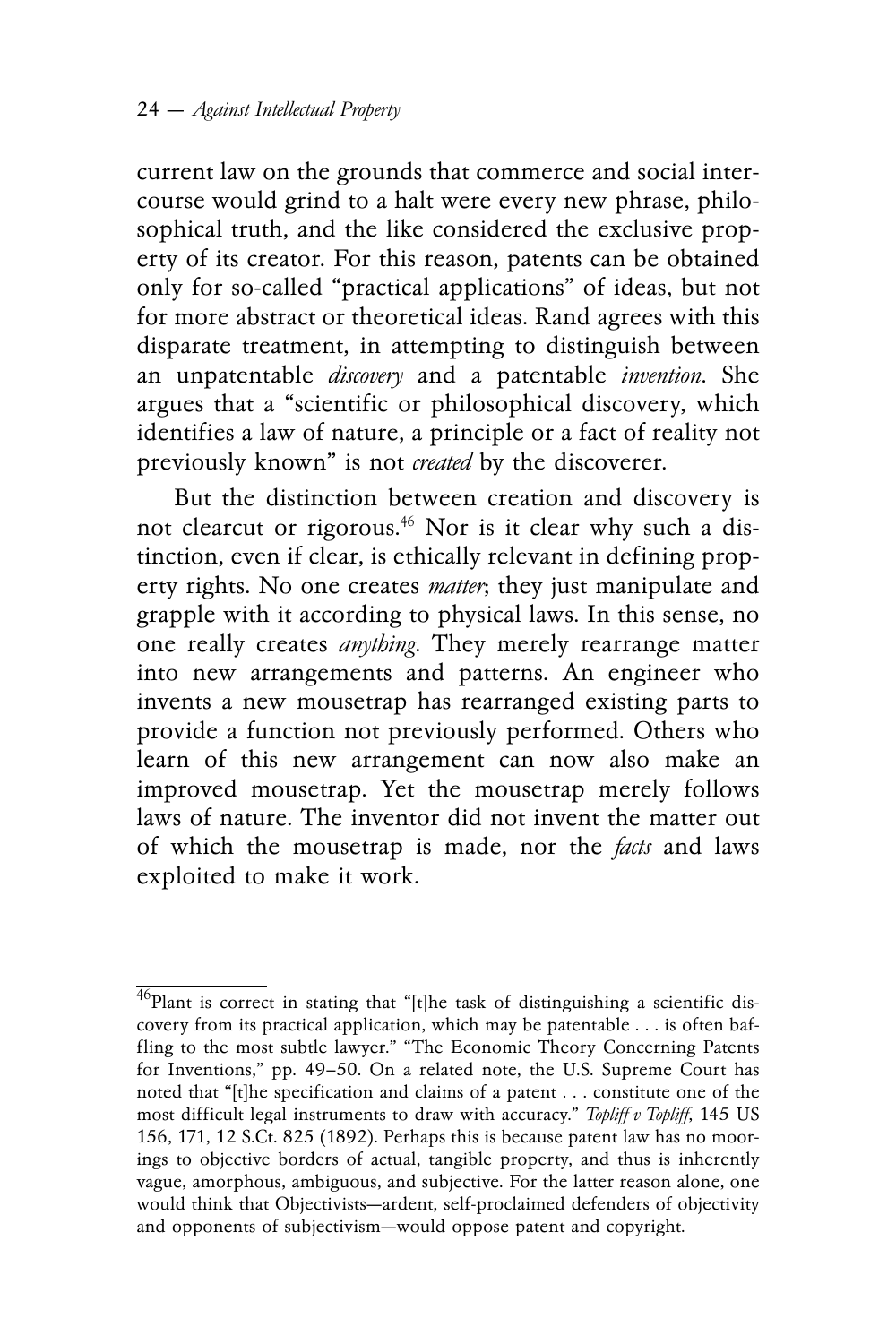Similarly, Einstein's "discovery" of the relation  $E=mc^2$ , once known by others, allows them to manipulate matter in a more efficient way. Without Einstein's, or the inventor's, efforts, others would have been *ignorant* of certain causal laws, of ways matter can be manipulated and utilized. Both the inventor and the theoretical scientist engage in creative mental effort to produce useful, new ideas. Yet one is rewarded, and the other is not. In one recent case, the inventor of a new way to calculate a number representing the shortest path between two points—an extremely useful technique—was not given patent protection because this was "merely" a mathematical algorithm.<sup>47</sup> But it is arbitrary and unfair to reward more practical inventors and entertainment providers, such as the engineer and songwriter, and to leave more theoretical science and math researchers and philosophers unrewarded. The distinction is inherently vague, arbitrary, and unjust.

Moreover, adopting a limited term for IP rights, as opposed to a perpetual right, also requires arbitrary rules. For example, patents last for twenty years from the filing date, while copyrights last, in the case of individual authors, for seventy years past the author's death. No one can seriously maintain that nineteen years for a patent is too short, and twenty-one years too long, any more than the current price for a gallon of milk can be objectively classified as too low or too high.

Thus, one problem with the natural-rights approach to validating IP is that it necessarily involves arbitrary distinctions

<sup>47</sup>*In re Trovato*, 33 USPQ2d 1194 (Fed Cir 1994). Recent case law has expanded the types of mathematical and computer algorithms and business methods that can be protected by patent. See, e.g., *State Street Bank & Trust Co. v Signature Financial Group*, 149 F3d 1368 (Fed Cir 1998). However, no matter where the line is drawn between unpatentable "laws of nature" and "abstract ideas" and patentable "practical applications," patent law still necessarily makes a distinction between the two.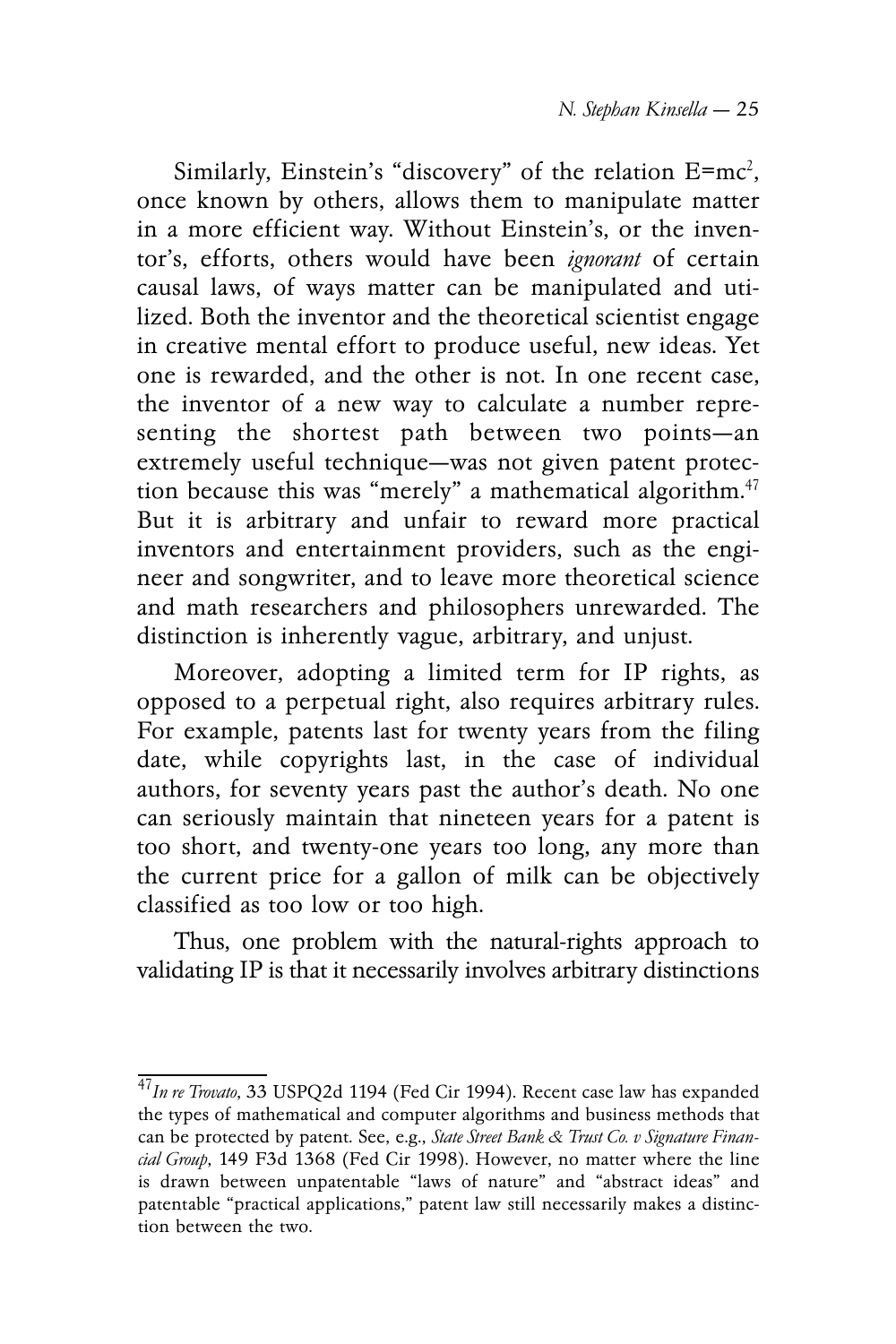with respect to what classes of creations deserve protection, and concerning the length of the term of the protection.

Of course, one way to avoid this difficulty is to claim that *everything* is protectable by IP, with perpetual (infinite) terms. Spooner, $48$  for example, advocated perpetual rights for patent and copyright. Schulman advocates a much broader concept of creations or ideas protectable by IP. He argues for property rights called "logorights" in any "logos" that one creates. The logos is the "material identity" or identity-pattern of created things. The owner of a logos would own the order or pattern of information imposed upon, or observed in, material substances.

The most radical of all IP proponents is Andrew Joseph Galambos, whose ideas, to the extent that I understand them, border on the absurd.<sup>49</sup> Galambos believed that man has property rights in his own life (primordial property) and in all "non-procreative derivatives of his life."<sup>50</sup> Since the "first derivatives" of a man's life are his thoughts and ideas, thoughts and ideas are "primary property." Since action is based on primary property (ideas), actions are owned as well; this is referred to as "liberty." Secondary derivatives, such as land, televisions, and other tangible goods, are produced by ideas and action. Thus, property

<sup>48</sup>Spooner, "The Law of Intellectual Property"; McElroy, "Intellectual Property: Copyright and Patent"; Palmer, "Are Patents and Copyrights Morally Justified?" pp. 818, 825.

<sup>&</sup>lt;sup>49</sup>See Galambos, *The Theory of Volition*, vol. 1. Evan R. Soulé, Jr., "What Is Volitional Science?" http://www.tuspco.com/html/what\_is\_v-50\_.html. I have read only sketchy accounts of Galambos's theories. I also met a real, live Galambosian once, much to my surprise (I had supposed that they were fictional creations of Tuccille [*It Usually Begins with Ayn Rand*, pp. 69–71]), at a Mises Institute conference a few years ago. My criticism of Galambos's ideas in what follows only applies to the extent that I am properly describing his views.

<sup>&</sup>lt;sup>50</sup>Friedman, "In Defense of Private Orderings," n. 52; Foerster, "The Basics of Economic Government."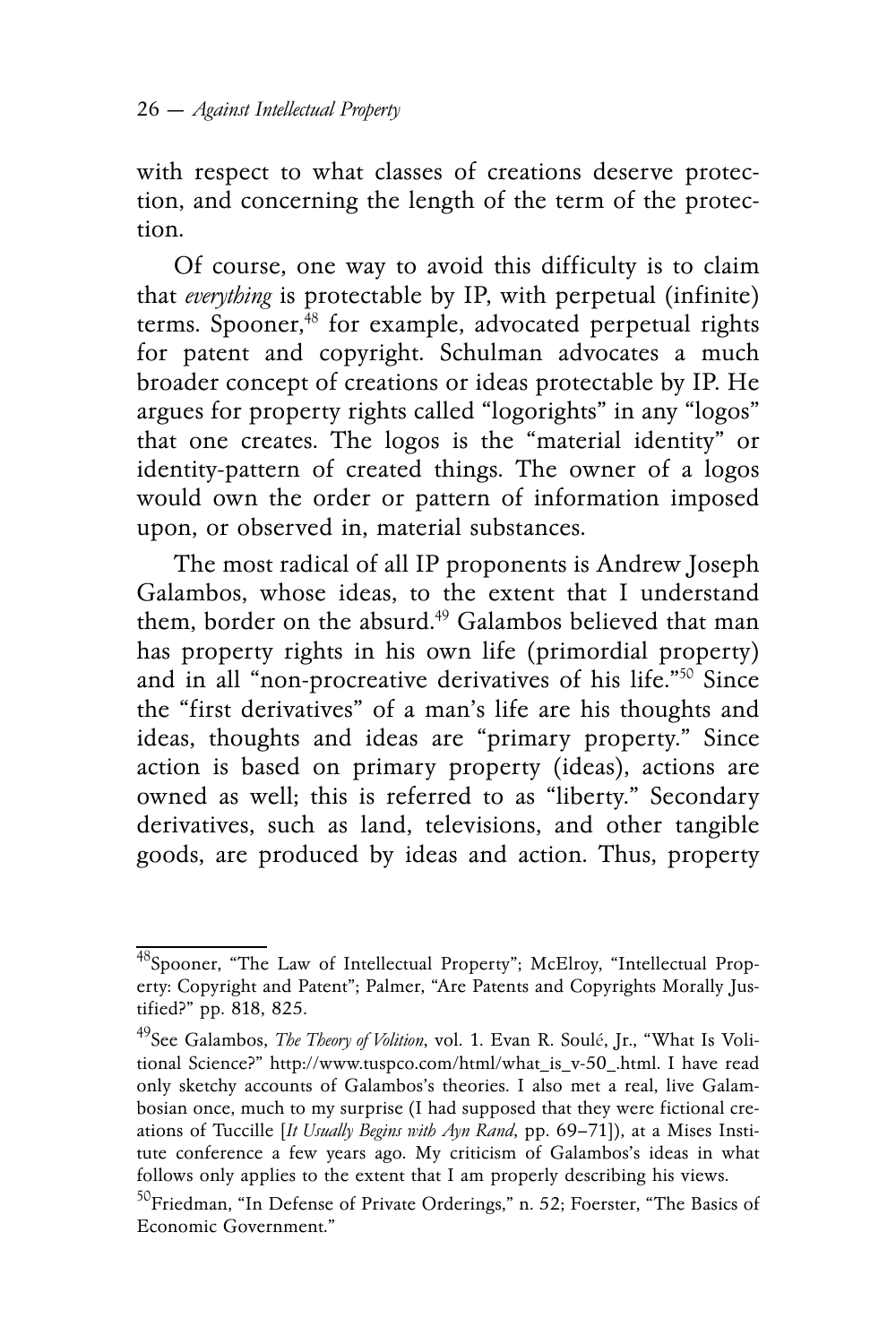rights in tangible items are relegated to lowly secondary status, as compared with the "primary" status of property rights in ideas. (Even Rand once elevated patents over mere property rights in tangible goods, in her bizarre notion that "patents are the heart and core of property rights."<sup>51</sup> Can we really believe that there were no property rights respected before the 1800s, when patent rights became systematized?)

Galambos reportedly took his own ideas to ridiculous lengths, claiming a property right in his own ideas and requiring his students not to repeat them; $52$  dropping a nickel in a fund box every time he used the word "liberty," as a royalty to the descendants of Thomas Paine, the alleged "inventor" of the word "liberty"; and changing his original name from Joseph Andrew Galambos (Jr., presumably) to Andrew Joseph Galambos, to avoid infringing his identically-named father's rights to the name.<sup>53</sup>

By widening the scope of IP, and by lengthening its duration to avoid making such arbitrary distinctions as Rand does, the absurdity and injustice caused by IP becomes even more pronounced (as Galambos demonstrates). And by extending the term of patents and copyrights to infinity, subsequent generations would be choked by ever-growing restraints on their own use of property. No one would be able to manufacture—or even use—a light bulb without getting permission from Edison's heirs. No one would even be able to build a house without getting permission from the heirs of the first protohuman who left the caves and built a hut. No one could use a variety

 $\frac{51}{18}$ Rand, "Patents and Copyrights," p. 133.

<sup>52</sup>Friedman, "In Defense of Private Orderings," n. 52.

<sup>53</sup>Tuccille, *It Usually Begins with Ayn Rand*, p. 70. Of course, I suppose that any Galambosian other than Galambos himself, having the same type of dilemma, would be unable to change his name as a solution to the problem, because this solution was Galambos's inalienable, "absolute" idea.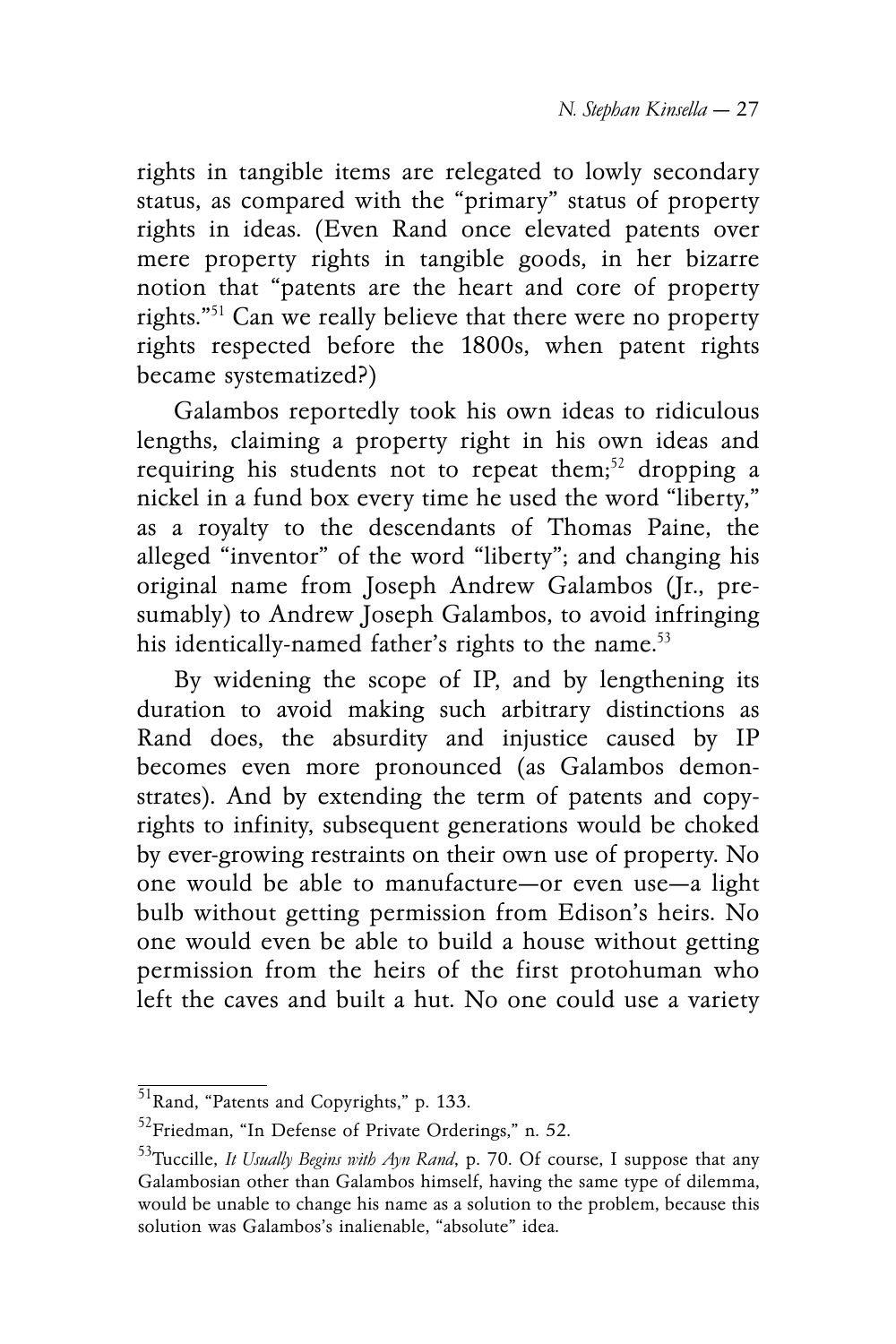of life-saving techniques, chemicals, or treatments without obtaining permission of various lucky, rich descendants. No one would be able to boil water to purify it, or use pickling to preserve foods, unless he is granted license by the originators (or their distant heirs) of such techniques.

Such unbounded ideal rights would pose a serious threat to tangible-property rights, and would threaten to overwhelm them. All use of tangible property would by now be impossible, as every conceivable use of property, every single action, would be bound to infringe upon one of the millions of past, accreted IP rights, and the human race would die of starvation. But, as Rand noted, men are not ghosts; we have a spiritual aspect, but also a physical one.<sup>54</sup> Any system that elevates rights in ideas to such an extreme that it overrides rights in tangible things is clearly not a suitable ethical system for living, breathing human beings. No one living can actually act in accordance with such an unrestricted view of IP. The remaining advocates of IP all qualify their endorsement by limiting the scope and/or terms of IP rights, thus adopting the ethically arbitrary distinctions noted above.

A deeper problem for the natural-rights position lies in its undue emphasis on "creation," instead of scarcity, as giving rise to property rights, as discussed below.

## IP AND PROPERTY RIGHTS

#### Property and Scarcity

Let us take a step back and look afresh at the idea of property rights. Libertarians believe in property rights in tangible goods (resources). Why? What is it about tangible

<sup>54</sup>Harry Binswanger, ed., *The Ayn Rand Lexicon: Objectivism from A to Z* (New York: New American Library, 1986), pp. 326–27, 467.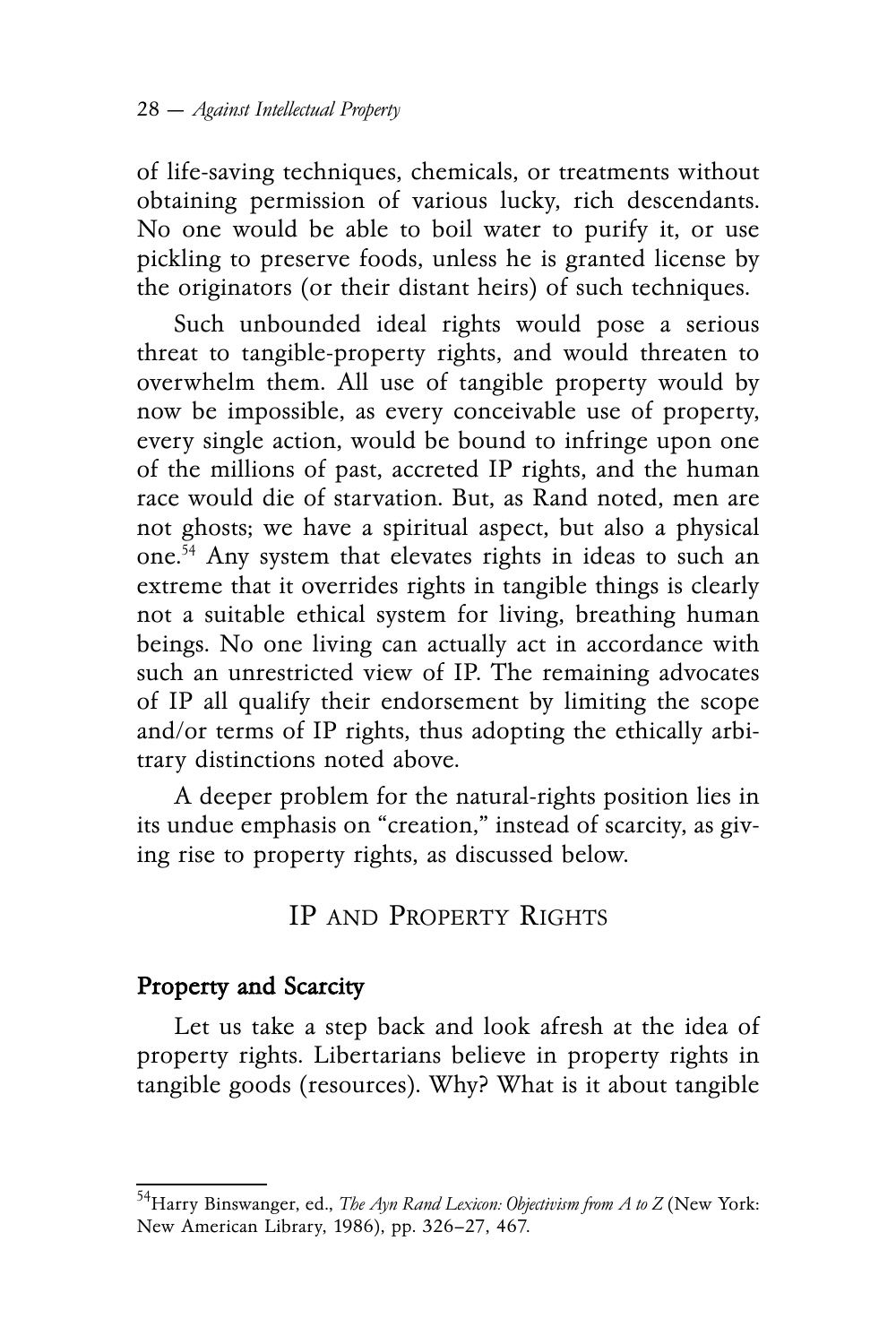goods that makes them subjects for property rights? Why are tangible goods property?

A little reflection will show that it is these goods' *scarcity*—the fact that there can be *conflict* over these goods by multiple human actors. The very possibility of conflict over a resource renders it scarce, giving rise to the need for ethical rules to govern its use. Thus, the fundamental social and ethical function of property rights is to prevent interpersonal conflict over scarce resources.<sup>55</sup> As Hoppe notes:

[O]nly because scarcity exists is there even a problem of formulating moral laws; insofar as goods are superabundant ("free" goods), no conflict over the use of goods is possible and no action-coordination is needed. Hence, it follows that any ethic, correctly conceived, must be formulated as a theory of property, i.e., a theory of the assignment of rights of exclusive control over scarce means. Because only then does it become possible to avoid otherwise inescapable and unresolvable conflict.<sup>56</sup>

Others who recognize the importance of scarcity in defining what property is include Plant, Hume, Palmer, Rothbard, and Tucker.<sup>57</sup>

<sup>&</sup>lt;sup>55</sup>The fundamental economic, or catallactic, role for private property rights, along with money prices arising from exchanges of property, is to permit *economic calculation*. See N. Stephan Kinsella, "Knowledge, Calculation, Conflict, and Law: Review Essay of Randy E. Barnett, *The Structure of Liberty: Justice and the Rule of Law*," *Quarterly Journal of Austrian Economics* 2, no. 4 (Winter 1999): 49–71.

<sup>56</sup>Hans-Hermann Hoppe, *A Theory of Socialism and Capitalism* (Boston: Kluwer Academic Publishers, 1989), p. 235 n. 9.

<sup>&</sup>lt;sup>57</sup>Plant, "The Economic Theory Concerning Patents for Inventions," pp. 35–36; David Hume, *An Inquiry Concerning the Principles of Morals: With a Supplement: A Dialogue* (1751; reprint, New York: Liberal Arts Press, 1957); Palmer, "Intellectual Property: A Non-Posnerian Law and Economics Approach," pp. 261–66 and n. 50 (distinguishing between "static" and "dynamic" scarcity), also pp. 279–80; Palmer, "Are Patents and Copyrights Morally Justified?" pp. 860–61, 864–65; and Rothbard, "Justice and Property Rights," in *The Logic of Action One*, p. 274; on Tucker, see McElroy, "Intellectual Property: Copyright and Patent."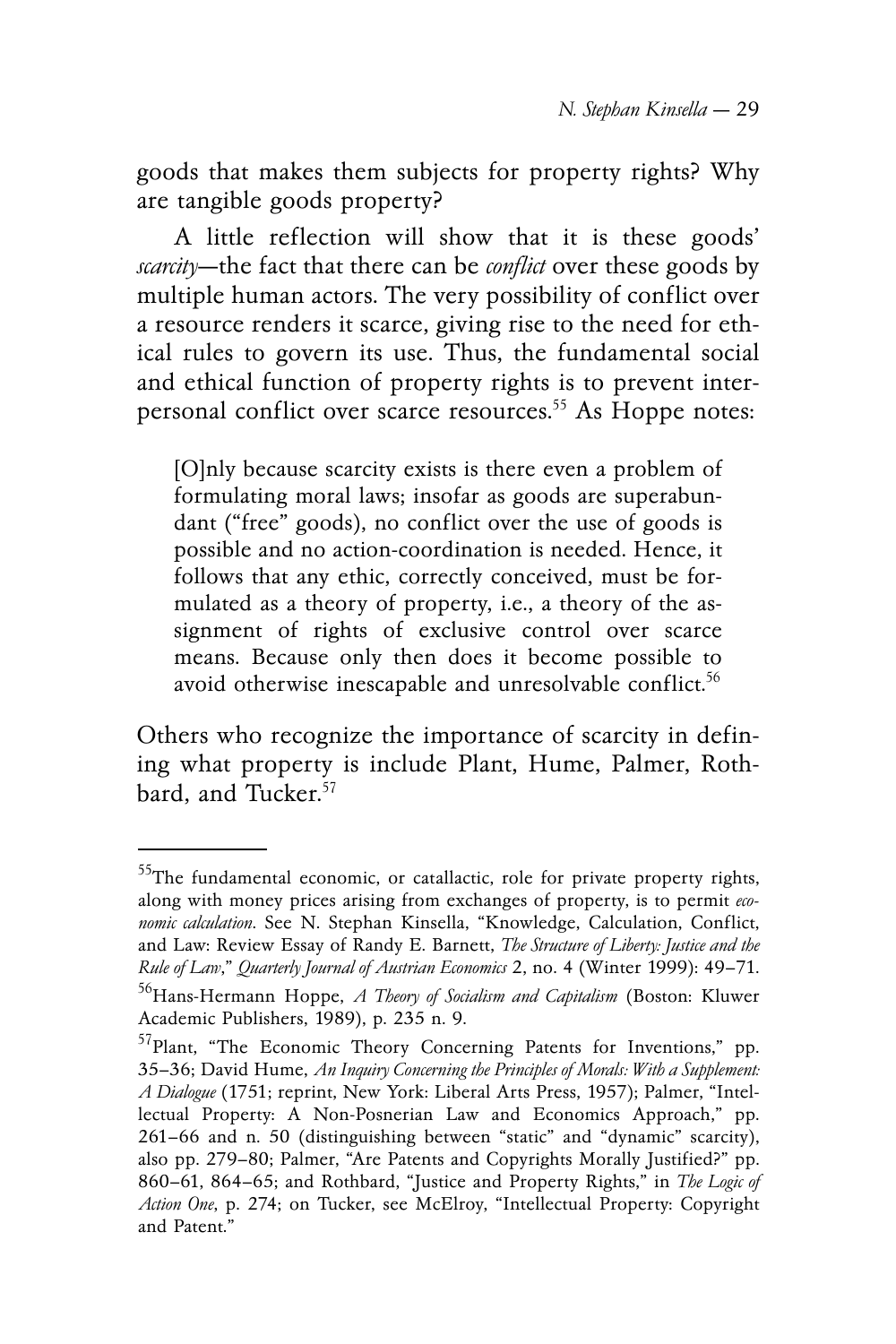Nature, then, contains things that are economically scarce. My use of such a thing *conflicts* with (excludes) your use of it, and vice versa. The function of property rights is to prevent interpersonal conflict over scarce resources, by allocating exclusive ownership of resources to specified individuals (owners). To perform this function, property rights must be both *visible* and *just*. Clearly, in order for individuals to avoid using property owned by others, property borders and property rights must be objective (intersubjectively ascertainable); they must be *visible*. <sup>58</sup> For this reason, property rights must be objective and unambiguous. In other words, "good fences make good neighbors."<sup>59</sup>

Property rights must be demonstrably *just*, as well as visible, because they cannot serve their function of preventing conflict unless they are acceptable as fair by those affected by the rules.<sup>60</sup> If property rights are allocated unfairly, or simply grabbed by force, this is like having no property rights at all; it is merely might versus right again, i.e., the pre-property rights situation. But as libertarians recognize, following Locke, it is only the first occupier or user of such property that can be its natural owner. Only the *first-occupier* homesteading rule provides an objective, ethical, and nonarbitrary allocation of ownership in scarce resources.<sup>61</sup>

<sup>58</sup>Hoppe, *A Theory of Socialism and Capitalism*, pp. 140–41. I do not mean to restrict rights to the sighted; the term "visible" here means observable or discernible. I owe this clarification to Gene Callahan.

<sup>59</sup>Robert Frost, "The Mending Wall," in North of Boston, 2nd ed. (New York: Henry Holt, 1915), pp. 11–13. (Please do not e-mail me about this. I do not care what Frost "really" meant in that poem. I just like the saying.)

<sup>60</sup>Hoppe, *A Theory of Socialism and Capitalism*, p. 138.

 $61$ See, on the proper approach to homesteading and the first-user rule (the prior-later distinction), Hoppe, *A Theory of Socialism and Capitalism*, pp. 141–44; Hoppe, *The Economics and Ethics of Private Property* (Boston: Kluwer Academic Publishers, 1993), pp. 191–93; Jeffrey M. Herbener, "The Pareto Rule and Welfare Economics," *Review of Austrian Economics* 10, no. 1 (1997): 105: "Once the item is owned by the first-user, others no longer have the option of being its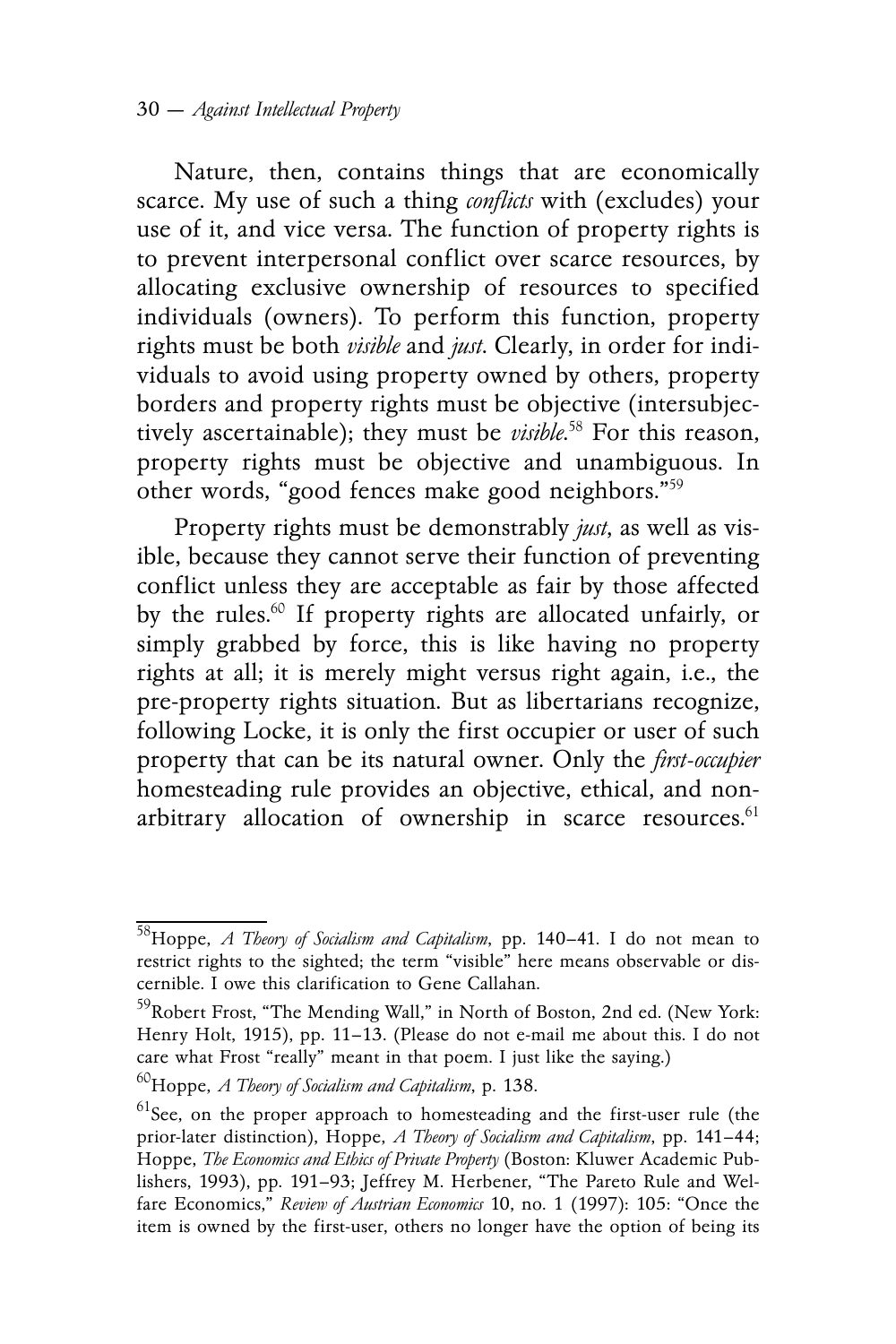When property rights in scarce means are allocated in accordance with first-occupier homesteading rules, property borders are visible, and the allocation is demonstrably just. Conflict can be avoided with such property rights in place because third parties can see and, thus, sidestep the property borders, and be motivated to do so because the allocation is just and fair.

But surely it is clear, given the origin, justification, and function of property rights, that they are applicable only to *scarce* resources. Were we in a Garden of Eden where land and other goods were infinitely abundant, there would be no scarcity and, therefore, no need for property rules; property concepts would be meaningless. The idea of conflict, and the idea of rights, would not even arise. For example, your taking my lawnmower would not really deprive me of it if I could conjure up another in the blink of an eye. Lawnmower-taking in these circumstances would not be "theft." Property rights are not applicable to things of infinite abundance, because there cannot be conflict over such things.

Thus, property rights must have objective, discernible borders, and must be allocated in accordance with the firstoccupier homesteading rule. Moreover, property rights can apply only to scarce resources. The problem with IP rights is that the ideal objects protected by IP rights are not scarce; and, further, that such property rights are not, and

first-user; thus, their preferences at that point in time have no bearing on the Pareto-superior nature of the acquisition by the first-user"; and de Jasay, *Against Politics*, pp. 172–79. On the ethical justifications of such a property-rights scheme, see Hoppe, *A Theory of Socialism and Capitalism*, chap. 7; Hoppe, *The Economics and Ethics of Private Property*; Rothbard, *The Ethics of Liberty*; Rothbard, "Justice and Property Rights," in *The Logic of Action One*; N. Stephan Kinsella, "A Libertarian Theory of Punishment and Rights" *Loyola of Los Angeles Law Review* 30 (Spring 1996): 607; N. Stephan Kinsella, "New Rationalist Directions in Libertarian Rights Theory," *Journal of Libertarian Studies* 12, no. 2 (Fall 1996): 313–26.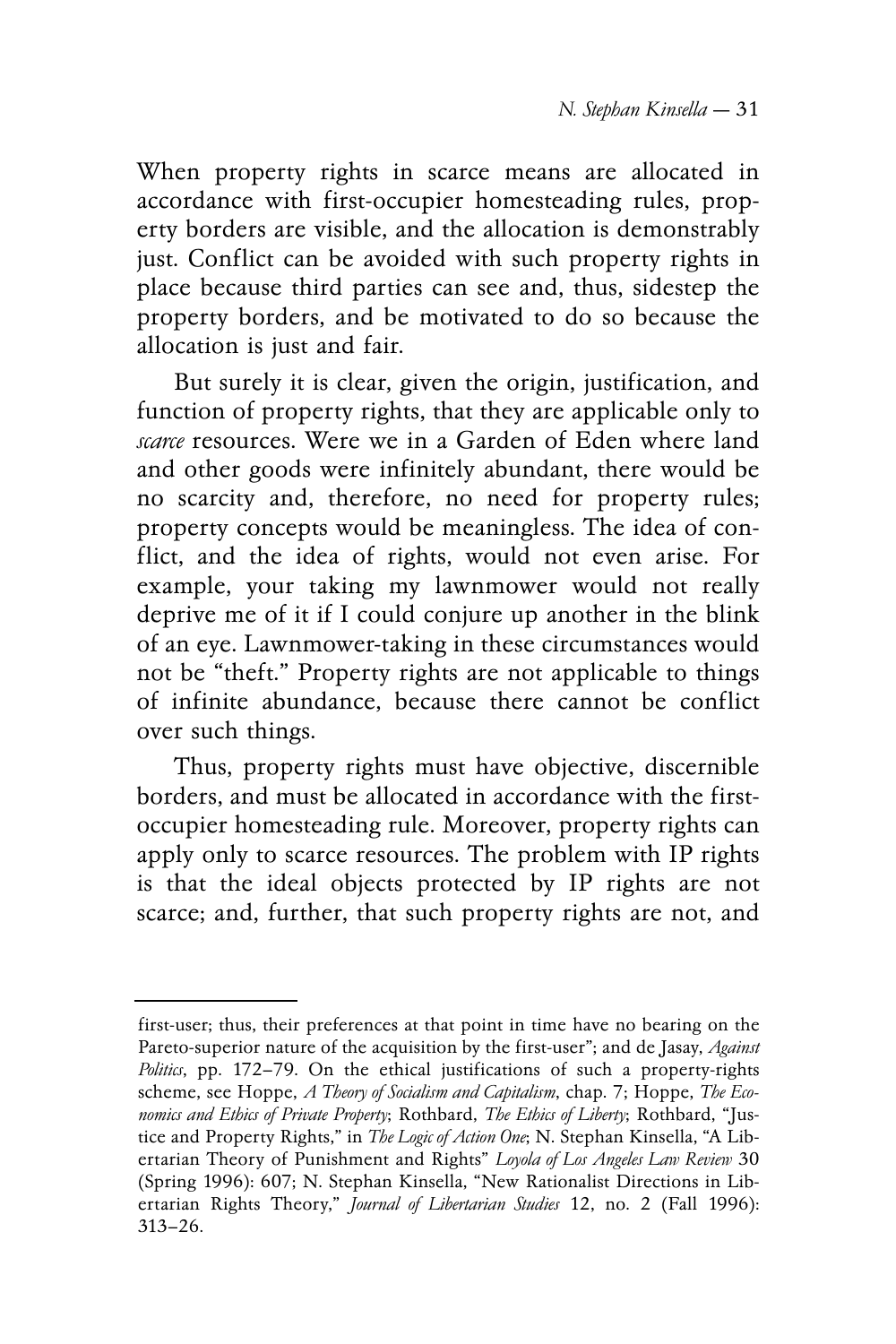cannot be, allocated in accordance with the firstoccupier homesteading rule, as will be seen below.

#### Scarcity and Ideas

Like the magically-reproducible lawnmower, ideas are not scarce. If I invent a technique for harvesting cotton, your harvesting cotton in this way would not take away the technique from me. I still have my technique (as well as my cotton). Your use does not exclude my use; we could both use my technique to harvest cotton. There is no economic scarcity, and no possibility of conflict over the use of a scarce resource. Thus, there is no need for exclusivity.

Similarly, if you copy a book I have written, I still have the original (tangible) book, and I also still "have" the pattern of words that constitute the book. Thus, authored works are not scarce in the same sense that a piece of land or a car are scarce. If you take my car, I no longer have it. But if you "take" a book-pattern and use it to make your own physical book, I still have my own copy. The same holds true for inventions and, indeed, for any "pattern" or information one generates or has. As Thomas Jefferson himself an inventor, as well as the first Patent Examiner in the U.S.—wrote, "He who receives an idea from me, receives instruction himself without lessening mine; as he who lights his taper at mine, receives light without darkening me."<sup>62</sup> Since use of another's idea does not deprive

 $^{62}$ Thomas Jefferson to Isaac McPherson, Monticello, August 13, 1813, letter, in *The Writings of Thomas Jefferson*, vol. 13, ed. A.A. Lipscomb and A.E. Bergh (Washington, D.C.: Thomas Jefferson Memorial Association, 1904), pp. 326–38. Jefferson recognized that because ideas are not scarce, patent and copyright are not natural rights, and can be justified only, if at all, on the utilitarian grounds of promoting useful inventions and literary works (and, even then, they must be created by statute, since they are not natural rights). See Palmer, "Intellectual Property: A Non-Posnerian Law and Economics Approach," p. 278 n. 53. Yet this does not mean that Jefferson supported patents, even on utilitarian grounds. Patent historian Edward C. Walterscheid explains that "throughout his life, [Jefferson] retained a healthy skepticism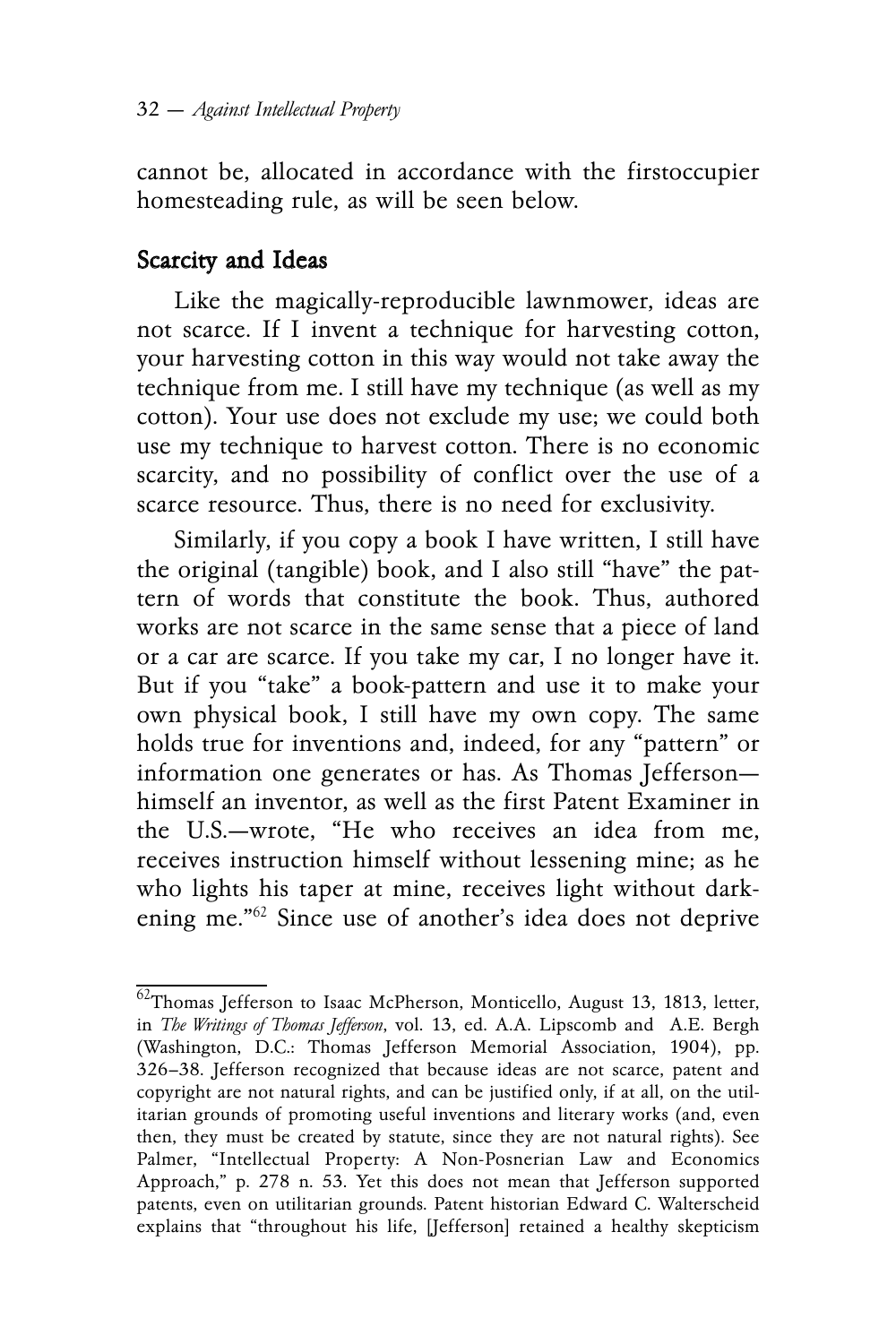him of its use, no conflict over its use is possible; ideas, therefore, are not candidates for property rights. Even Rand acknowledged that "intellectual property cannot be  $constant$ <sup>"63</sup>

Ideas are not naturally scarce. However, by recognizing a right in an ideal object, one *creates* scarcity where none existed before. As Arnold Plant explains:

It is a peculiarity of property rights in patents (and copyrights) that they do not arise out of the scarcity of the objects which become appropriated. They are not a *consequence* of scarcity. They are the deliberate creation of statute law, and, whereas in general the institution of private property makes for the preservation of scarce goods, tending . . . to lead us "to make the most of them," property rights in patents and copyrights make possible the creation of a scarcity of the products appropriated which could not otherwise be maintained.<sup>64</sup>

A thing rendering such unlimited services is, for instance, the knowledge of the causal relation implied. The formula, the recipe that teaches us how to prepare coffee, provided it is known, renders unlimited services. It does not lose anything from its capacity to produce however often it is used; its productive power is inexhaustible; it is therefore not an economic good. Acting man is never faced with a situation in which he must choose between the use-value of a known formula and any other useful thing.

See also p. 364.

about the value of the patents system." "Thomas Jefferson and the Patent Act of 1793," *Essays in History* 40 (1998).

<sup>63</sup>Rand, "Patents and Copyrights," p. 131. Mises, in *Human Action*, p. 661, recognizes that there is no need to economize in the employment of "formulas," "because their serviceableness cannot be exhausted." On p. 128, he points out:

<sup>64</sup>Plant, "The Economic Theory Concerning Patents for Inventions," p. 36. Also Mises, *Human Action*, p. 364: "Such recipes are, as a rule, free goods as their ability to produce definite effects is unlimited. They can become economic goods only if they are monopolized and their use is restricted. Any price paid for the services rendered by a recipe is always a monopoly price. It is immaterial whether the restriction of a recipe's use is made possible by institutional conditions—such as patents and copyright laws—or by the fact that a formula is kept secret and other people fail to guess it."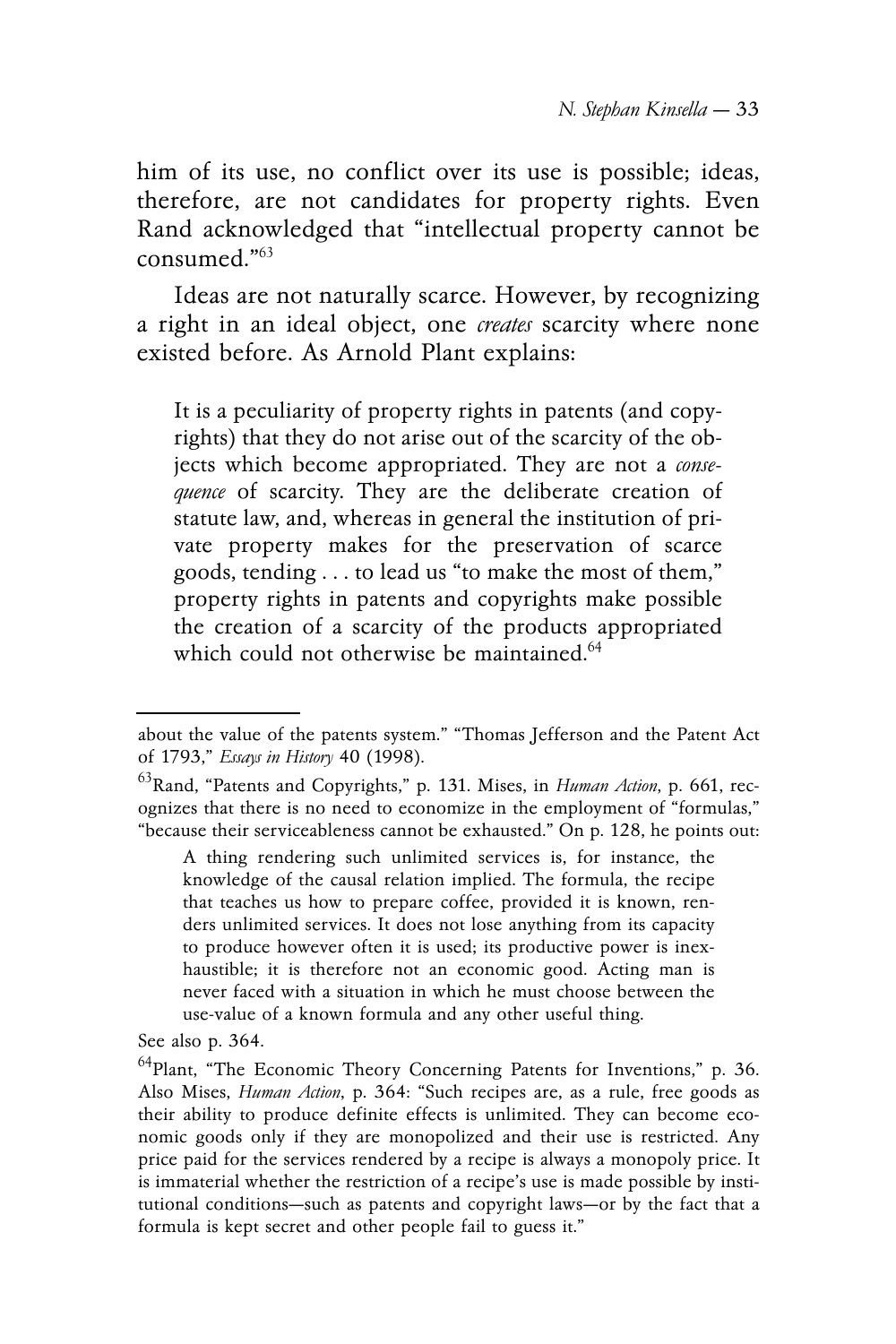Bouckaert also argues that natural scarcity is what gives rise to the need for property rules, and that IP laws create an artificial, unjustifiable scarcity. As he notes:

Natural scarcity is that which follows from the relationship between man and nature. Scarcity is natural when it is possible to conceive of it before any human, institutional, contractual arrangement. Artificial scarcity, on the other hand, is the outcome of such arrangements. Artificial scarcity can hardly serve as a justification for the legal framework that causes that scarcity. Such an argument would be completely circular. On the contrary, artificial scarcity itself needs a justification.<sup>65</sup>

Thus, Bouckaert maintains that "only naturally scarce entities over which physical control is possible are candidates for" protection by *real* property rights.<sup>66</sup> For ideal objects, the only protection possible is that achievable through *per*sonal rights, i.e., contract (more on this below).<sup>67</sup>

the cost of producing any service or good includes not only labor, capital marketing, and other cost components, but also fencing (or exclusion) costs as well. Movie theaters, for example, invest in exclusion devices like ticket windows, walls, and ushers, all designed to exclude non-contributors from enjoyment of service. Alternatively, of course, movie owners could set up projectors and screens in public parks and then attempt to prevent passers-by from watching, or they could ask government to force all non-contributors to wear special glasses which prevent them from enjoying the movie. 'Drive-ins,' faced with the prospect of free riders peering over the walls, installed—at considerable expense—individual speakers for each car,

 $\overline{{}^{65}$ Bouckaert, "What is Property?" p. 793; see also pp. 797–99.

<sup>66</sup>Bouckaert, "What is Property?" pp. 799, 803.

 $67$ It could also be argued that ideal objects deserve legal protection as property because they are "public goods," that is, because of negative externalities which arise if IP is not legally protected. However, the concept of public goods is neither coherent nor justifiable. See Palmer, "Intellectual Property: A Non-Posnerian Law and Economics Approach," pp. 279–80, 283–87; Hans-Hermann Hoppe, "Fallacies of the Public Goods Theory and the Production of Security," *Journal of Libertarian Studies* 9, no. 1 (Winter 1989): 27; also Hoppe, *The Economics and Ethics of Private Property*, chap. 1. As Palmer points out: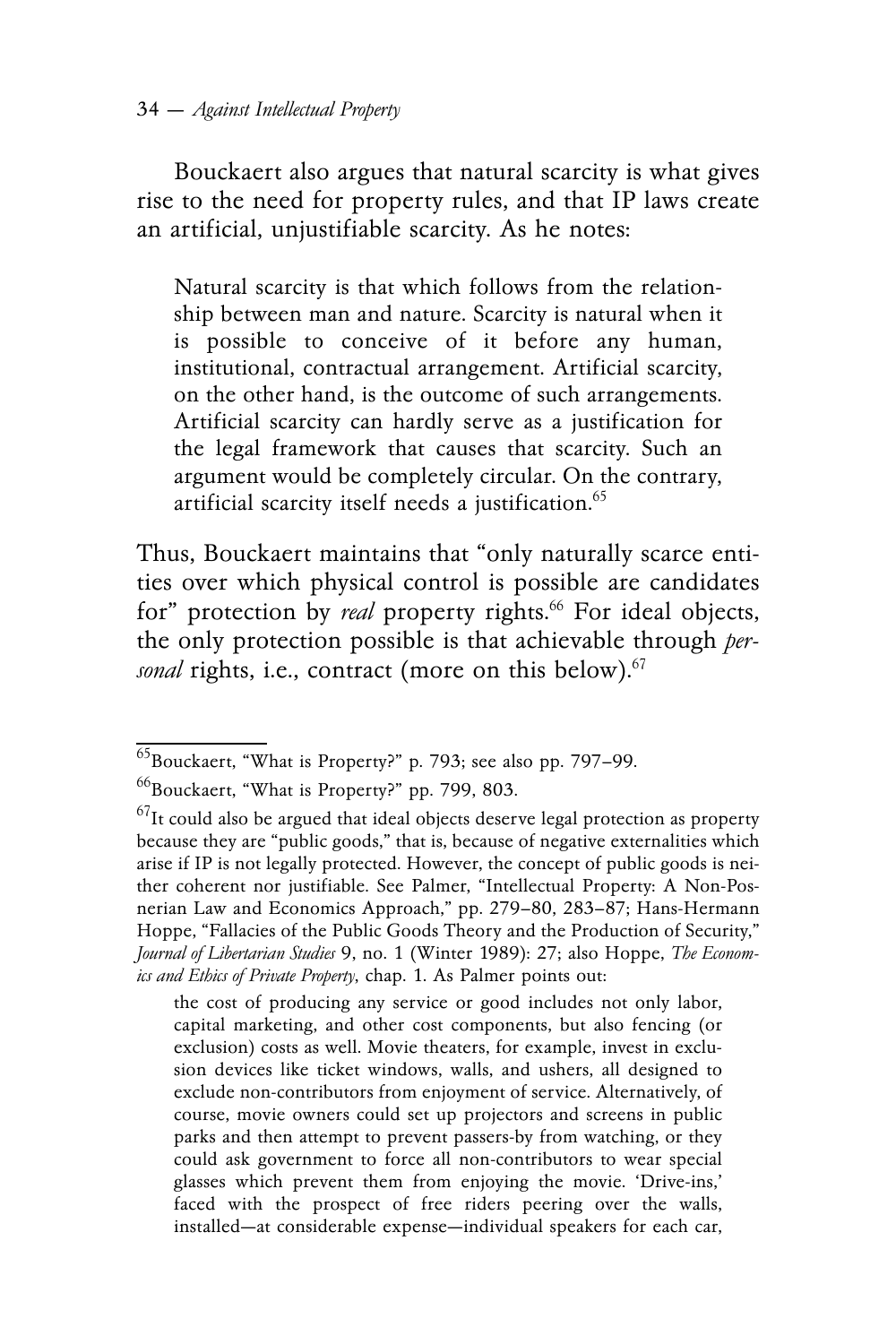Only tangible, scarce resources are the possible object of interpersonal conflict, so it is only for them that property rules are applicable. Thus, patents and copyrights are unjustifiable monopolies granted by government legislation. It is not surprising that, as Palmer notes, "[m]onopoly privilege and censorship lie at the historical root of patent and copyright."<sup>68</sup> It is this monopoly privilege that creates an artificial scarcity where there was none before.

Let us recall that IP rights give to pattern-creators partial rights of control—ownership—over the tangible property of everyone else. The pattern-creator has partial ownership of others' property, by virtue of his IP right, because he can prohibit them from performing certain actions *with their own property*. Author *X*, for example, can prohibit a third party, *Y*, from inscribing a certain pattern of words on *Y*'s own blank pages with *Y*'s own ink.

That is, by merely authoring an original expression of ideas, by merely thinking of and recording some original *pattern* of information, or by finding a new way to use his own property (recipe), the IP creator instantly, magically becomes a partial owner of others' property. He has some say over how third parties can use their property. IP rights

thus rendering the publicly available visual part of the movie of little interest. . . . The costs of exclusion are involved in the production of virtually every good imaginable. There is no compelling justification for singling out some goods and insisting that the state underwrite their production costs through some sort of state-sanctioned collective action, simply because of a decision to make the good available on a nonexclusive basis.

Palmer, "Intellectual Property: A Non-Posnerian Law and Economics Approach," pp. 284–85. There is no way to show that ideas are clearly public goods. Moreover, even if ideas were public goods, this does not justify treating them as property rights, for the same reasons that even wealth-increasing measures are not necessarily justified, as discussed above.

<sup>68</sup>Palmer, "Intellectual Property: A Non-Posnerian Law and Economics Approach," p. 264.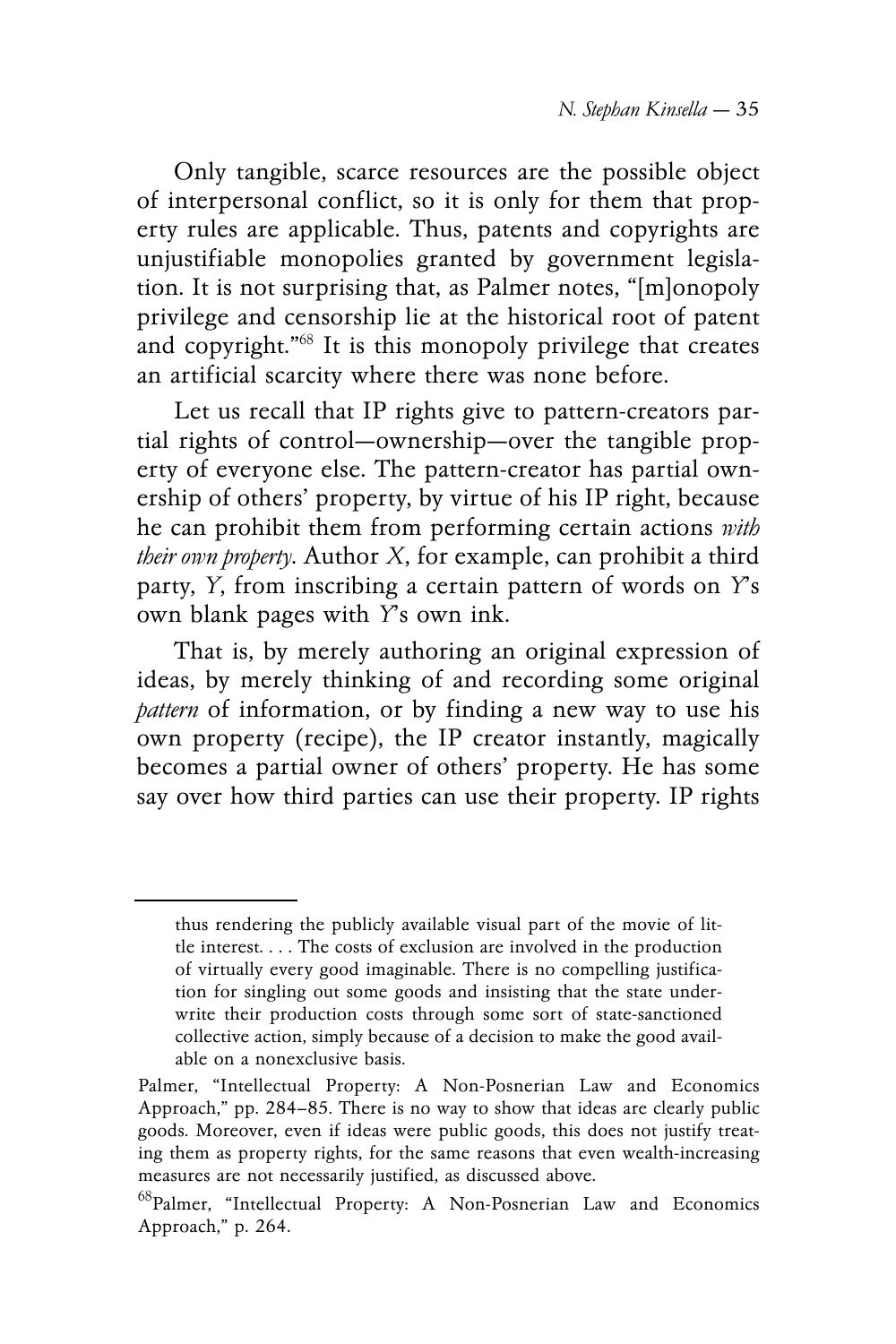change the *status quo* by redistributing property from individuals of one class (tangible-property owners) to individuals of another (authors and inventors). *Prima facie*, therefore, IP law trespasses against or "takes" the property of tangible property owners, by transferring partial ownership to authors and inventors. It is this invasion and redistribution of property that must be justified in order for IP rights to be valid. We see, then, that utilitarian defenses do not do the trick. Further problems with natural-rights defenses are explored below.

### Creation vs. Scarcity

Some inconsistencies and problems with natural-rights theories of IP were pointed out above. This section discusses further problems with such arguments, in light of the preceding discussion of the significance of scarcity.

As noted before, some libertarian IP advocates, such as Rand, hold that *creation* is the source of property rights.<sup>69</sup> This confuses the nature and reasons for property rights, which lie in the undeniable fact of scarcity. *Given* scarcity and the correspondent possibility of conflict in the use of resources, conflicts are avoided and peace and cooperation are achieved by allocating property rights to such resources. And the purpose of property rights dictates the nature of such rules. For if the rules allocating property rights are to serve as objective rules that all can agree upon so as to avoid conflict, they cannot be biased or arbitrary.<sup>70</sup> For this reason, unowned resources come to be owned homesteaded or appropriated—by the *first* possessor.<sup>71</sup>

<sup>&</sup>lt;sup>69</sup>See Rand, "Patents and Copyrights"; Kelley, "Response to Kinsella"; Franck, "Intellectual and Personality Property" and "Intellectual Property Rights: Are Intangibles True Property?"

<sup>70</sup>See Hoppe, *A Theory of Socialism and Capitalism*, chap. 7, esp. p. 138.

<sup>71</sup>Hoppe, *A Theory of Socialism and Capitalism*, p. 142; de Jasay, *Against Politics*, pp. 172–79; and Herbener, "The Pareto Rule and Welfare Economics," p. 105.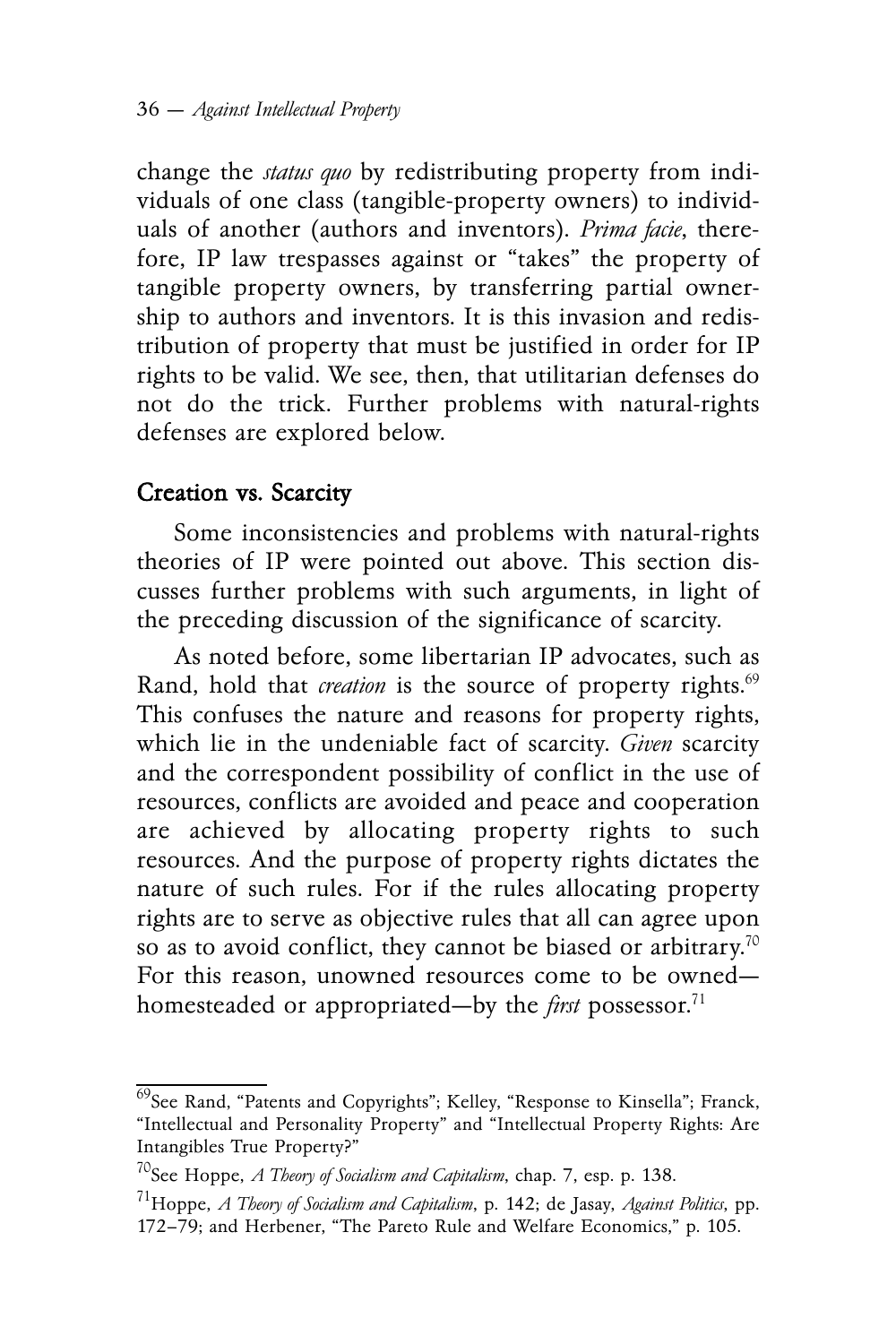The general rule, then, is that ownership of a given scarce resource can be identified by determining who first occupied it. There are various ways to possess or occupy resources, and different ways to demonstrate or prove such occupation, depending upon the nature of the resource and the use to which it is put. Thus, I can pluck an apple from the wild and thereby homestead it, or I can fence in a plot of land for a farm. It is sometimes said that one form of occupation is "forming" or "creating" the thing.<sup>72</sup> For example, I can sculpt a statue from a block of marble, or forge a sword from raw metal, or even "create" a farm on a plot of land.

We can see from these examples that creation is relevant to the question of ownership of a given "created" scarce resource, such as a statue, sword, or farm, only to the extent that the act of creation is an act of occupation, or is otherwise evidence of first occupation. However, "creation" itself does not justify ownership in things; it is neither necessary nor sufficient. One cannot *create* some possibly disputed scarce resource without first using the raw materials used to create the item. But these raw materials are scarce, and either I own them or I do not. If not, then I do not own the resulting product. If I own the inputs, then, by virtue of such ownership, I own the resulting thing into which I transform them.

Consider the forging of a sword. If I own some raw metal (because I mined it from ground I owned), then I own the same metal after I have shaped it into a sword. I do not need to rely on the fact of creation to own the sword, but only on my ownership of the factors used to make the sword.<sup>73</sup> And I do not need creation to come to

 $^{72}$ Occupancy or taking possession "can take three forms: (1) by directly grasping it physically, (2) by forming it, and (3) by merely marking it as ours." Palmer, "Are Patents and Copyrights Morally Justified?" p. 838.

 $^{73}$ I also do not need to rely on "ownership" of my labor; strictly speaking, labor cannot be owned, and labor ownership need not be relied on to show that I maintain ownership of my property as I transform it.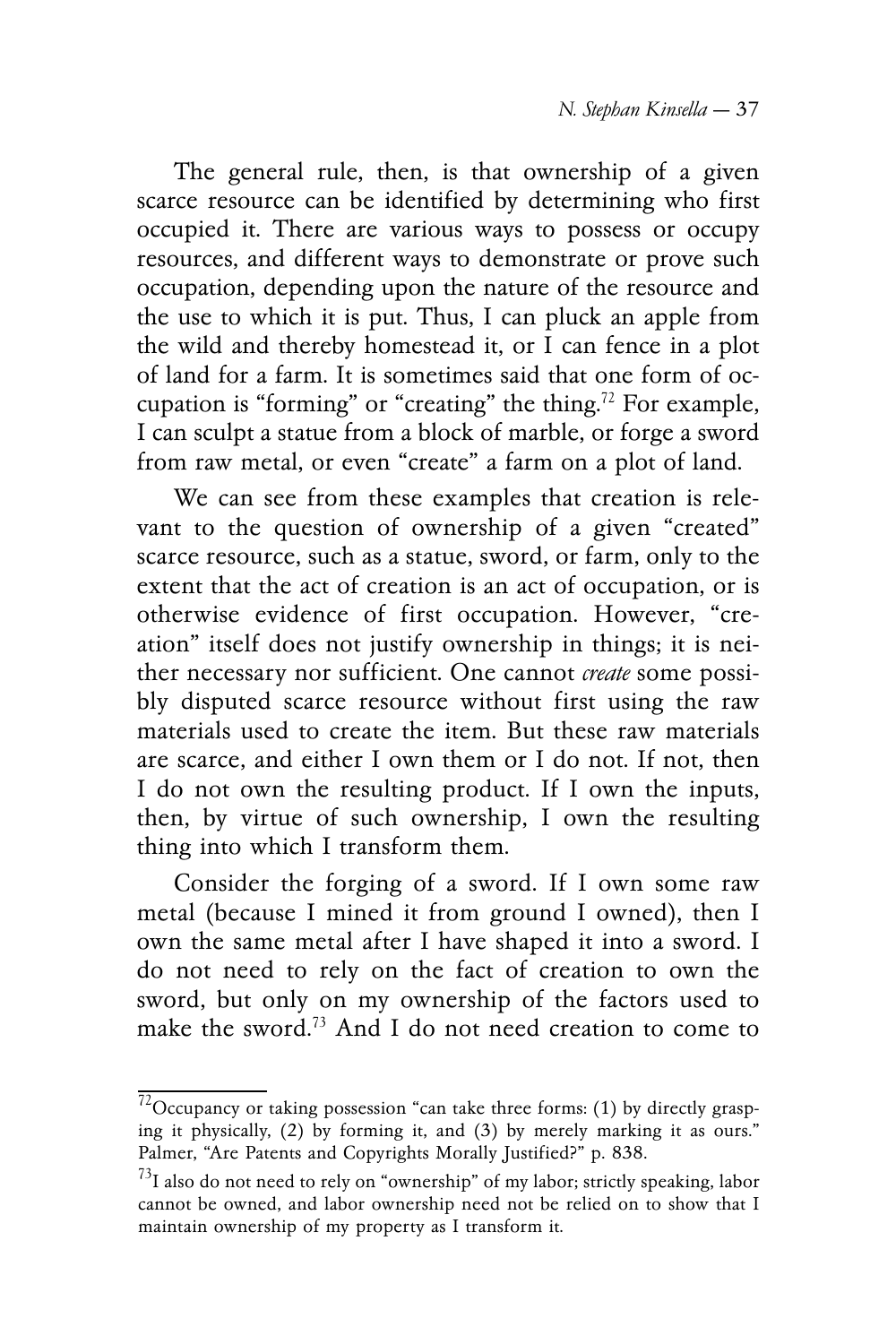own the factors, since I can homestead them by simply mining them from the ground and thereby becoming the first possessor. On the other hand, if I fashion a sword using *your* metal, I do *not* own the resulting sword. In fact, I may owe you damages for trespass or conversion.

Creation, therefore, is neither necessary nor sufficient to establish ownership. The focus on creation distracts from the crucial role of first occupation as a property rule for addressing the fundamental fact of scarcity. First occupation, not creation or labor, is both necessary and sufficient for the homesteading of unowned scarce resources.

One reason for the undue stress placed on creation as the source of property rights may be the focus by some on *labor* as the means to homestead unowned resources. This is manifest in the argument that one homesteads unowned property with which one mixes one's labor *because* one "owns" one's labor. However, as Palmer correctly points out, "*occupancy, not labor*, is the act by which external things become property."<sup>74</sup> By focusing on first occupancy, rather than on labor, as the key to homesteading, there is no need to place creation as the fount of property rights, as Objectivists and others do. Instead, property rights must be recognized in first-comers (or their contractual transferees) in order to avoid the omnipresent problem of conflict over scarce resources. Creation itself is neither necessary nor sufficient to gain rights in unowned resources. Further, there is no need to maintain the strange view that one "owns" one's labor in order to own things one first occupies. Labor is a type of action, and action is not ownable; rather, it is the way that some tangible things (e.g., bodies) act in the world.

<sup>&</sup>lt;sup>74</sup>Palmer, "Are Patents and Copyrights Morally Justified?" p. 838 (emphasis added), citing Georg W.F. Hegel, *Hegel's Philosophy of Right*, trans. T.M. Knox. (1821; reprint, London: Oxford University Press, 1967), pp. 45–46.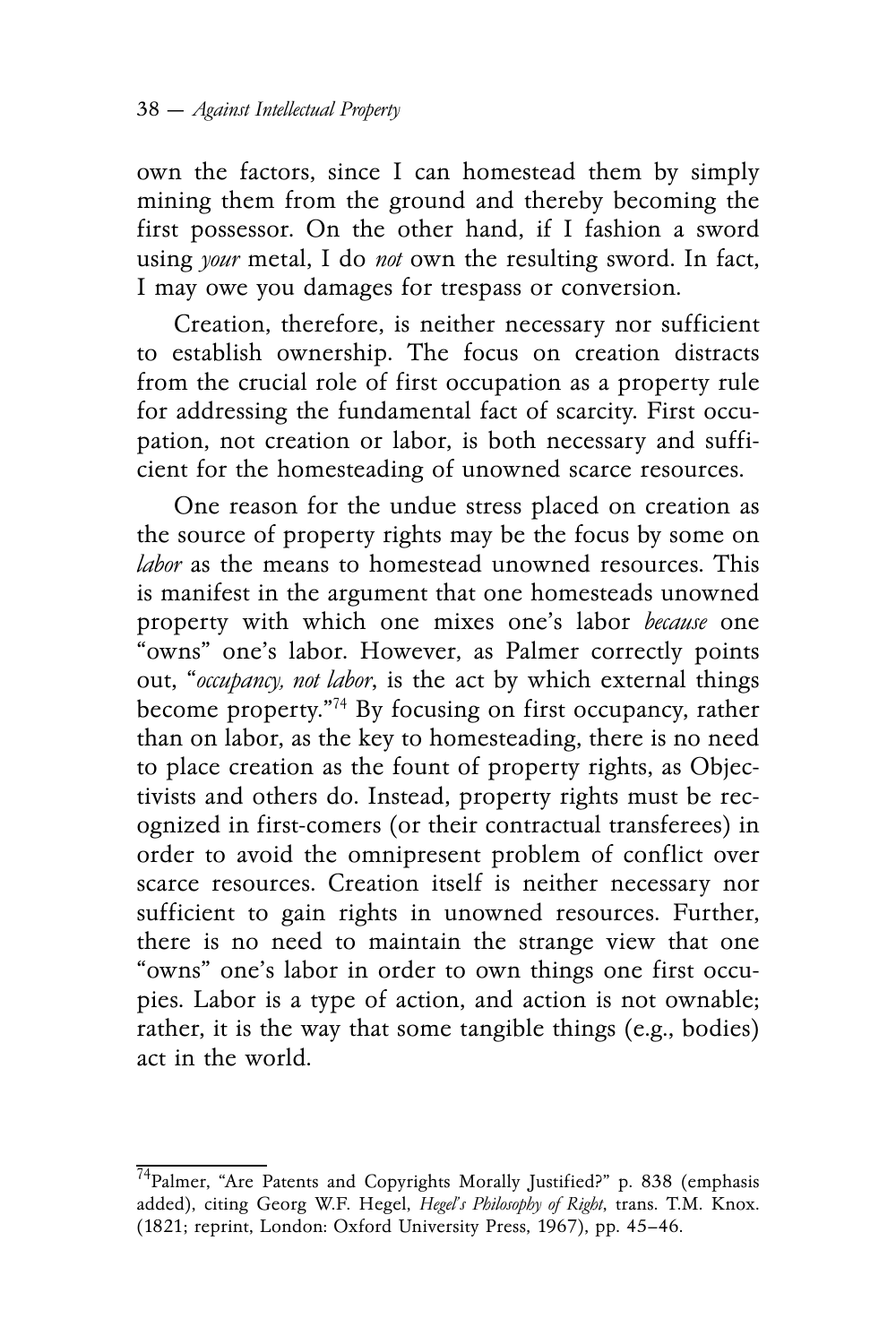The problem with the natural rights defense of IP, then, lies in the argument that because an author-inventor "creates" some "thing," he is "thus" entitled to own it. The argument begs the question by assuming that the ideal object is ownable in the first place; once this is granted, it seems natural that the "creator" of this piece of property is the natural and proper owner of it. However, ideal objects are not ownable.

Under the libertarian approach, *when* there is a scarce (ownable) resource, we identify its owner by determining who its first occupier is. In the case of "created" goods (i.e., sculptures, farms, etc.), it can sometimes be assumed that the creator is also the first occupier by virtue of the gathering of raw materials and the very act of creation (imposing a pattern on the matter, fashioning it into an artifact, and the like). But it is not creation *per se* that gives rise to ownership, as pointed out above.<sup>75</sup> For similar reasons, the Lockean idea of "mixing labor" with a scarce resource is relevant only because it *indicates* that the user has possessed

<sup>75</sup>Even such advocates of IP as Rand do not maintain that creation *per se* is sufficient to give rise to rights, or that creation is even necessary. It is not necessary because unowned property can be homesteaded by simply occupying it, which involves no "creation" unless one stretches the concept without limit. It is also not sufficient, because Rand would certainly not hold that creating an item using raw material owned by *others* gives the thief-creator ownership of the item. Rand's view even implies that rights, including property rights, only arise when there is a possibility of conflict. Rand, for example, views rights as a social concept arising only when there is more than one person. See Rand, "Man's Rights," in *Capitalism: The Unknown Ideal*, p. 321: "A 'right' is a moral principle defining and sanctioning a man's freedom of action in a social context." Indeed, as Rand argues, "Man's rights can be violated only by the use of physical force," i.e., some conflict over a scarce resource. "The Nature of Government," in *Capitalism: The Unknown Ideal*, p. 330. On p. 334, Rand attempts (unsuccessfully) to justify government, the agent that enforces rights, based on the fact that there can be "honest disagreements"—i.e., conflict—even among "fully rational and faultlessly moral" men. So, in Rand's theory, creation *per se* is neither necessary nor sufficient, just as in the theory of property advocated herein.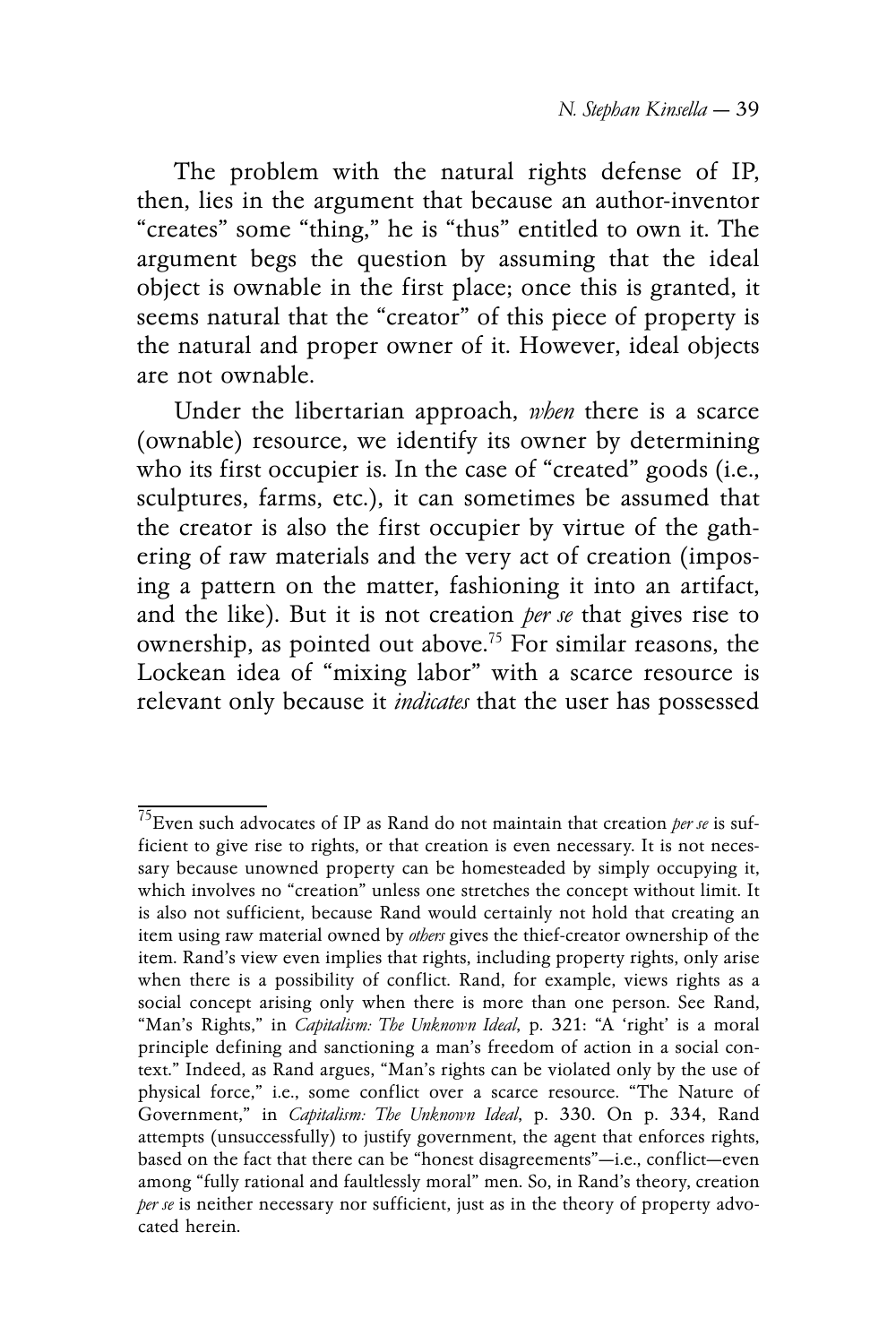the property (for property must be *possessed* in order to be labored upon). It is not because the labor must be rewarded, nor because we "own" labor and "therefore" its fruits. In other words, creation and labor-mixing *indicate* when one has occupied—and, thus, homesteaded unowned scarce resources.<sup>76</sup>

I am not sure what it means to say that rights, which are relational concepts that only apply in a social context, are "inherent" in an individual, or that they are "functions" of anything. The former notion verges on the positivistic (in implying rights have a "source," as if they could be decreed by God or government), and the latter borders on the scientistic (in using the precise mathematical and natural-sciences notion of "functions"). And the argument for property rights is not based on a need to "ration" scarce items, but, instead, on the need of individuals to employ means to achieve ends, and to avoid interpersonal conflict over such means. Thus, scarcity is not the "basis" for property rights, but a necessary background condition that must obtain before property rights can arise or make sense; conflict can arise only over scarce resources, not abundant ones. (As pointed out in the preceding footnote, Objectivism also holds that conflict-possibility is just such a necessary condition for property rights.)

Moreover, the scarcity-based argument set forth here is no more a "function of society's needs" than is Franck's Objectivist approach. Franck believes that men "need" to be able to create things in order to survive—in a social setting where the presence of other men makes disputes possible. "Thus," law should protect rights to created things. But the scarcity-based argument recognizes that men "need" to be able to use scarce resources and that this requires conflicts to be avoided; thus, law should allocate property rights in scarce resources. Whatever the relative merits of the creation-based and the scarcitybased positions, the scarcity argument is not more collectivist than the creation argument, and the creation argument is not more individualist than the scarcity argument.

Kelley, in "Response to Kinsella," p. 13, writes:

Property rights are required because man needs to support his life by the use of his reason. The primary task in this regard is to create values that satisfy human needs, rather than relying on what we find in nature, as animals do. . . . [T]he essential basis of property rights lies

 $^{76}$ It is for these reasons that I disagree with the creation-centered approach of Objectivists David Kelley and Murray Franck. According to Franck, "Intellectual and Personality Property," p. 7, "although property rights help 'ration' scarcity, scarcity is not the basis of property rights. The view that it is . . . appears to reverse cause and effect in that it sees rights as a function of society's needs rather than as inherent in the individual who in turn must live in society."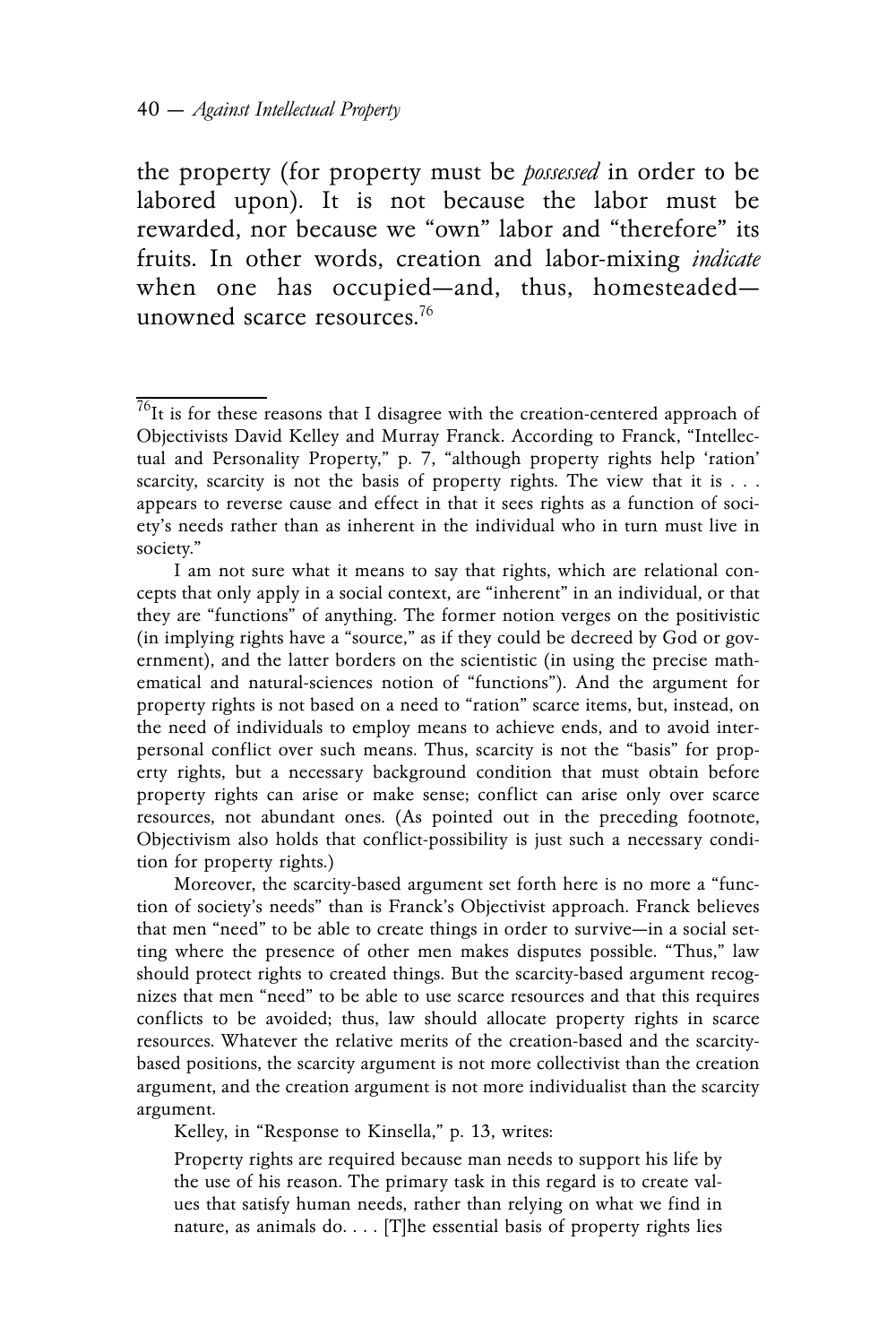By focusing on creation and labor, rather than on first occupancy of scarce resources, as the touchstone of property rights, IP advocates are led to place undue stress on the importance of "rewarding" the labor of the creator, much as Adam Smith's flawed labor theory of value led to Marx's even more deeply-flawed communist views on exploitation.<sup>77</sup> As noted above, for Rand, IP rights are, in a

My reasons for disagreeing with Kelley here should be apparent, but let me point out that all human action, including creation of "values," has to rely on the use of scarce means, that is, the material stuff of the world. Each act of creation employs things made of already existing atoms; neither this fact, nor the recognition of it, is animal-like in any pejorative sense. That men, as opposed to animals, wish to create higher-order values by using scarce resources does not change this analysis. Second, Kelley advocates two separate rules for homesteading scarce resources: by first use of the resource, and by creating a new, useful, or artistic pattern with one's own property, which gives the creator the right to stop all others from using a similar pattern, even with their own property. As discussed below, these two homesteading rules are in conflict, and only the former can be justified. Finally, Kelley states that the creator of a new product owns it because he created it, regardless of scarcity. If Kelley here means a tangible product, such as a mousetrap, such a good is an actual, scarce, tangible thing. Presumably, the creator owned the scarce raw materials which he transformed into the final product. But he does not need to have a right in the ideal object of the mousetrap-idea or pattern in order to own the final product itself; he already owned the raw materials, and still owns them after he reshapes them. If Kelley instead means that, by creating a pattern or idea, one acquires the right of control over all others' scarce resources, then he is advocating a new type of homesteading rule, which I criticize below.

<sup>77</sup>See, e.g., Murray N. Rothbard, *Economic Thought Before Adam Smith: An Austrian Perspective on the History of Economic Thought*, vol. 1 (Brookfield, Vt.: Edward Elgar, 1995), p. 453: "It was, indeed, Adam Smith who was almost solely responsible for the injection into economics of the labour theory of value. And hence it was Smith who may plausibly be held responsible for the emergence and the

in the phenomenon of creating value. . . . Scarcity becomes a relevant issue when we consider the use of things in nature, such as land, as inputs to the process of creating value. As a general rule, I would say that two conditions are required in order to appropriate things in nature and make them one's property: (1) one must put them to some productive use, and (2) that productive use must require exclusive control over them, i.e., the right to exclude others. . . . Condition (2) holds only when the resource is scarce. But for things that one has created, such as a new product, one's act of creation is the source of the right, regardless of scarcity." (emphasis added).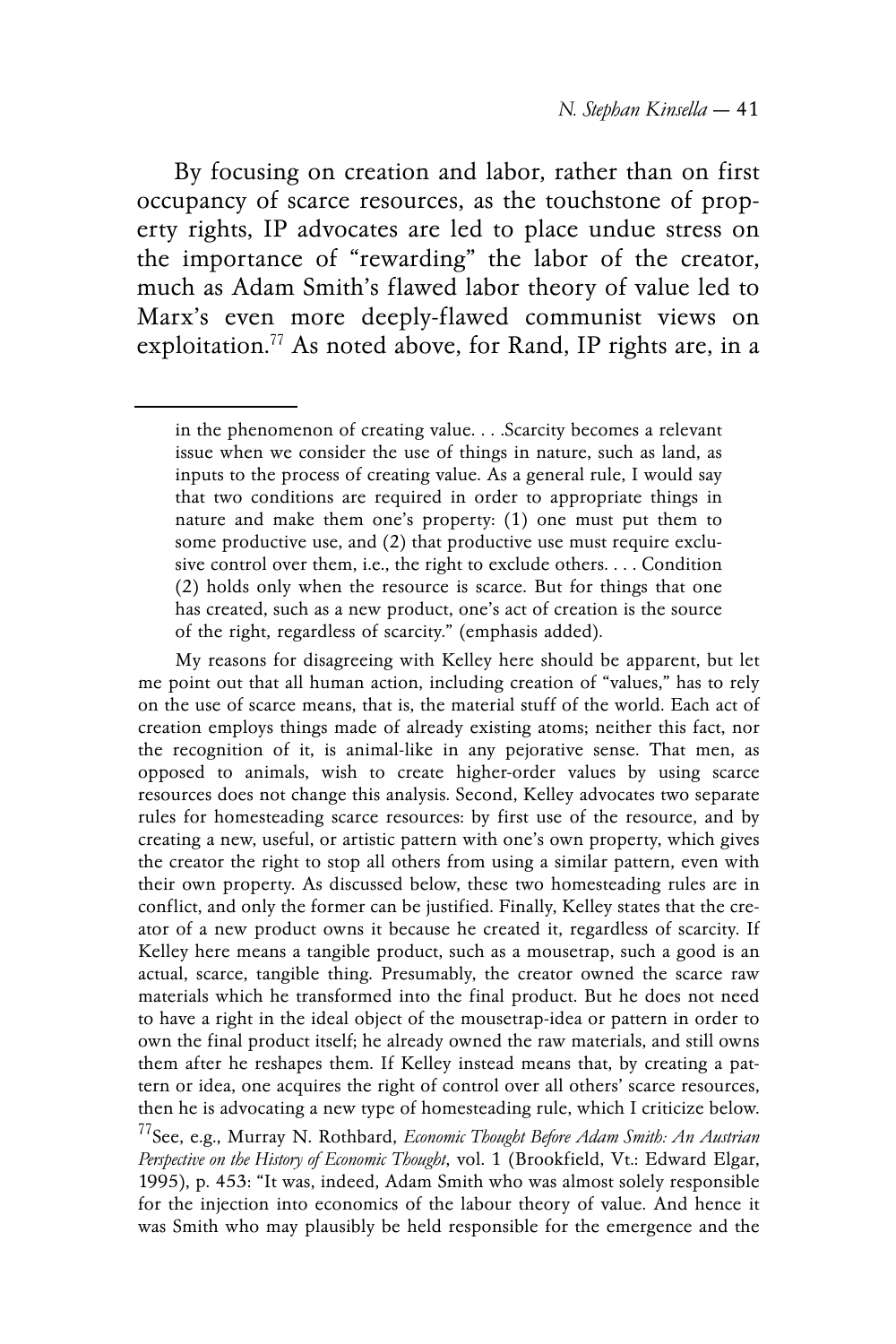sense, the reward for productive work, i.e., *labor*. Rand and other natural-rights IP proponents seem to adopt a mixed natural rights—utilitarian rationale in holding that the person who invests time and effort must be rewarded or benefit from this effort (e.g., Rand opposed perpetual patent and copyright on the grounds that because distant descendants did not create their ancestors' works, they deserve no reward).<sup>78</sup>

In addition, in a strange admixture of natural-rights and utilitarian thinking, the natural-rights IP approach implies that something is property if it can hold *value*. But as Hoppe has trenchantly shown, one cannot have a property right in the *value* of one's property, but only in its physical integrity.<sup>79</sup> Moreover, many arbitrarily-defined "things" can acquire economic value if government grants a monopoly over the thing's use, even if the thing is not otherwise a scarce resource (e.g., the Postal Service's monopoly power to deliver first-class letters).

Thus, because ideas are not scarce resources in the sense that physical conflict over their use is possible, they are not the proper subject of property rights designed to avoid such conflicts.

momentous consequences of Marx." Even otherwise sound thinkers sometimes place undue stress on the importance of labor to the homesteading process and its ability to be "owned." Rothbard himself, for instance, implies that an individual "owns his own person and therefore *his own labor*." Rothbard, "Justice and Property Rights," p. 284, emphasis added; see also Rothbard, *The Ethics of Liberty*, p. 49. It is a misleading metaphor to speak of "owning one's labor" (or one's life or ideas). The right to use or profit from one's labor is only a *consequence* of being in control of one's body, just as the right to "free speech" is only a consequence, or a derivative, of the right to private property, as Rothbard recognized in *The Ethics of Liberty*, esp. chap. 15.

<sup>78</sup>See also Reisman, *Capitalism*, pp. 388–89.

<sup>79</sup>Hoppe, *A Theory of Socialism and Capitalism*, pp. 139–41, 237 n. 17.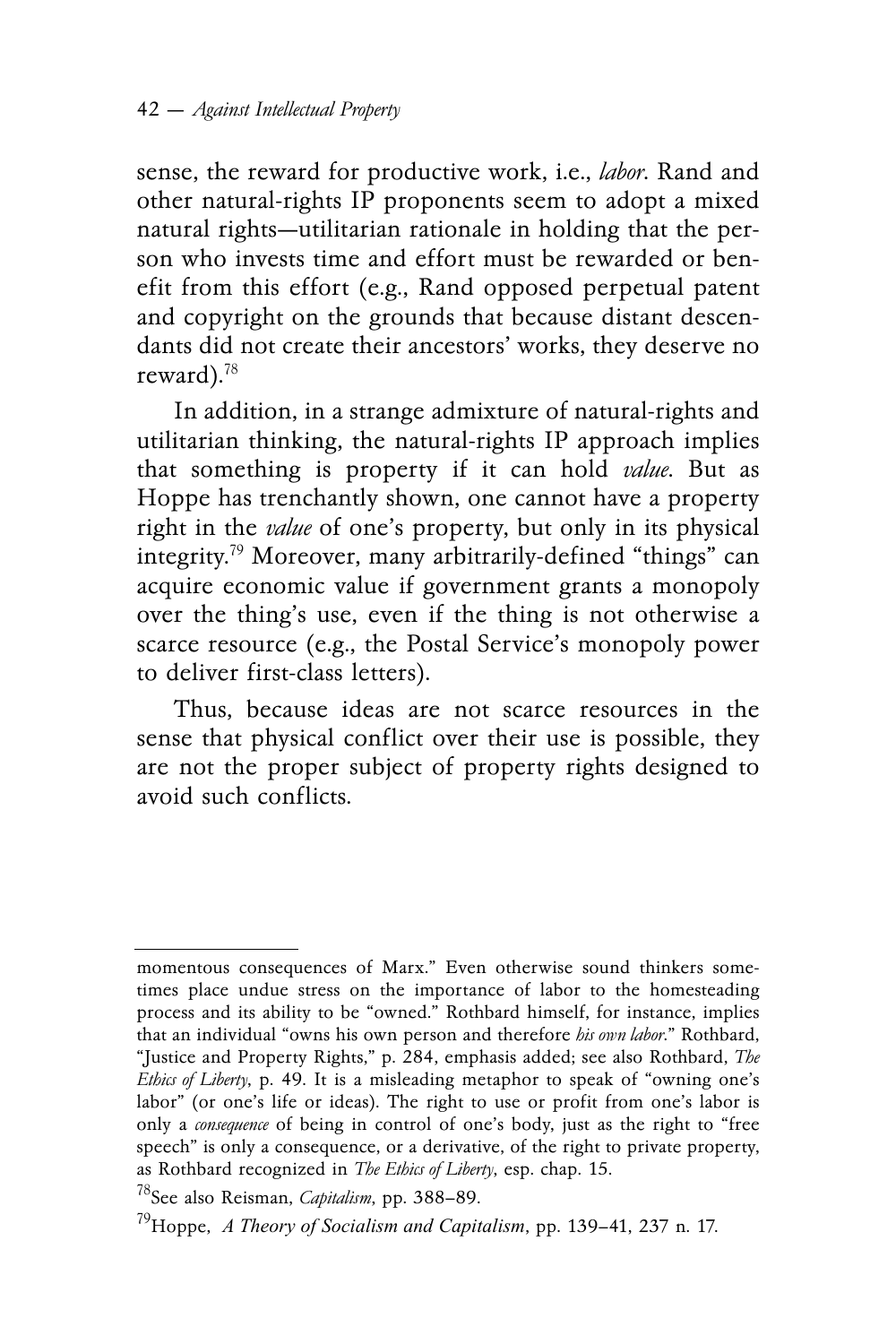### Two Types of Homesteading

What, though, is really wrong with recognizing "new" property rights? After all, since new ideas, artistic creations, and innovations continually enrich us, what is the harm in moving with the times by recognizing new forms of property? The problem is that if property rights are recognized in non-scarce resources, this necessarily means that property rights in tangible resources are correspondingly diminished. This is because the only way to recognize ideal rights, in our real, scarce world, is to allocate rights in tangible goods. For me to have an effective patent right a right in an idea or pattern, not in a scarce resource means that I have some control over everyone else's scarce resources.

In fact, we can see that IP rights imply a new rule for acquiring rights in scarce resources, which undercuts the libertarian homesteading principle. For, according to Lockean-libertarian homesteading, it is the *first occupier* of a previously unowned scarce resource who homesteads it, i.e., becomes its owner. A late-comer who seizes control of all or part of such owned property is simply a thief, because the property is already owned. The thief effectively proposes a new and arbitrary homesteading rule to replace the first-occupier rule, namely, the particularistic rule "I become the owner of property when I forcibly take it from you." Of course, such a rule is no rule at all, and is clearly inferior to the first-possessor rule. The thief's rule is particular, not universal; it is not just, and it certainly is not designed to avoid conflicts.

Proponents of IP must also advocate a new homesteading rule to supplement, if not replace, the first-possessor homesteading rule. They must maintain that there is a *second* way for an individual to come to own tangible property. To wit, the IP advocate must propose some homesteading rule along the following lines: "A person who comes up with some useful or creative idea which can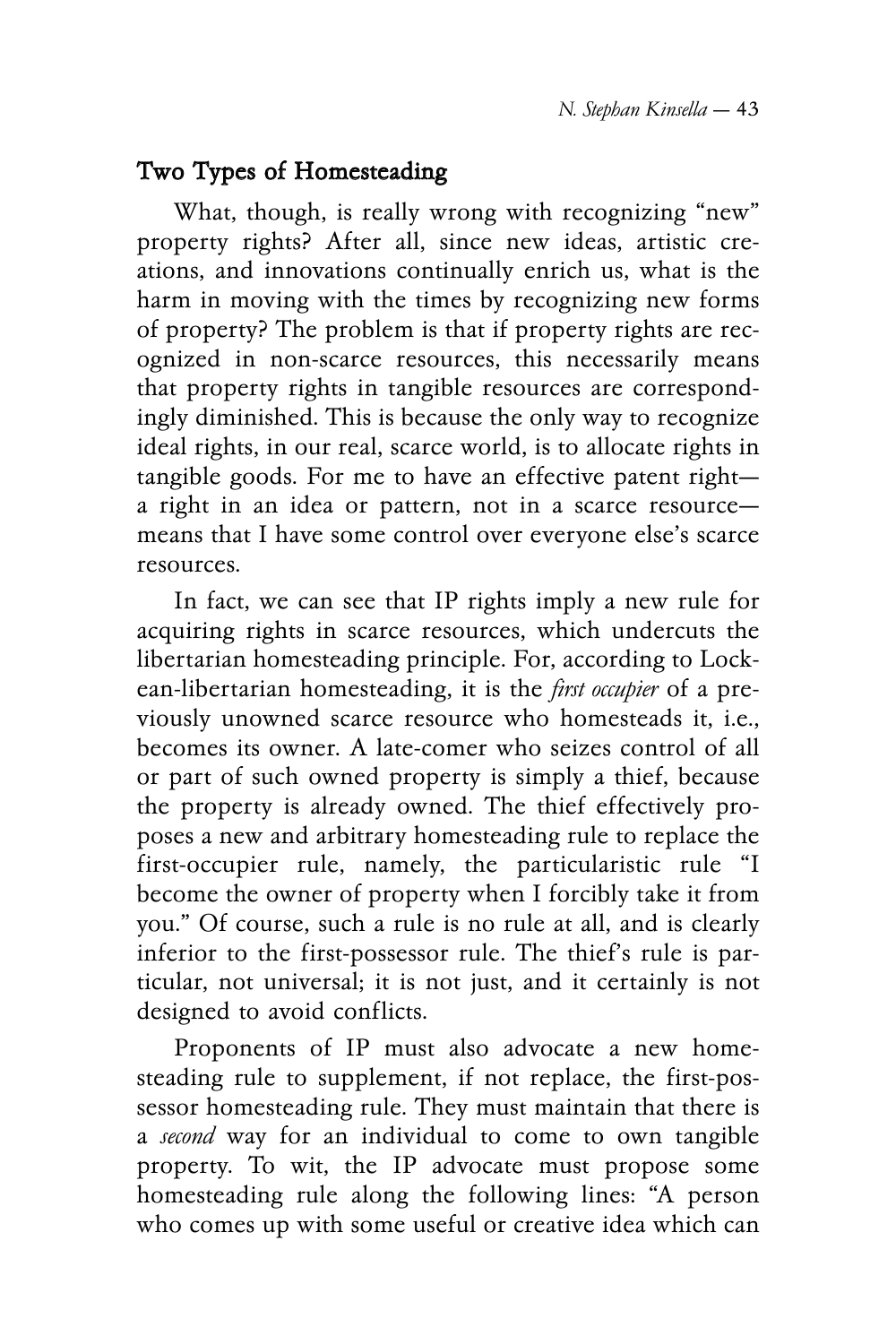guide or direct an actor in the *use* of his own tangible property thereby instantly gains a right to control all other tangible property in the world, with respect to that property's similar use." This new-fangled homesteading technique is so powerful that it gives the creator rights in third parties' *already owned* tangible property.

For example, by inventing a new technique for digging a well, the inventor can prevent *all others* in the world from digging wells in this manner, *even on their own propert*y. To take another example, imagine the time when men lived in caves. One bright guy—let's call him Galt-Magnon decides to build a log cabin on an open field, near his crops. To be sure, this is a good idea, and others notice it. They naturally imitate Galt-Magnon, and they start building their own cabins. But the first man to invent a house, according to IP advocates, would have a right to prevent others from building houses on their own land, with their own logs, or to charge them a fee if they do build houses. It is plain that the innovator in these examples becomes a *partial owner* of the tangible property (e.g., land and logs) of others, due *not* to first occupation and use of that property (for it is already owned), but due to his *coming up with an idea*. Clearly, this rule flies in the face of the first-user homesteading rule, arbitrarily and groundlessly overriding the very homesteading rule that is at the foundation of all property rights.

There is, in fact, no reason why merely innovating gives the innovator partial ownership of property that others already own. Just because a rule can be proposed does not mean that it is workable or just. There are many arbitrary rules one could dream up by which property rights could be allocated. For example, a racist could propose that any white person can homestead any property already first homesteaded by a black person. Or: the *third* occupier of a scarce resource becomes its owner. Or: the state can homestead all capital goods, even if already first acquired by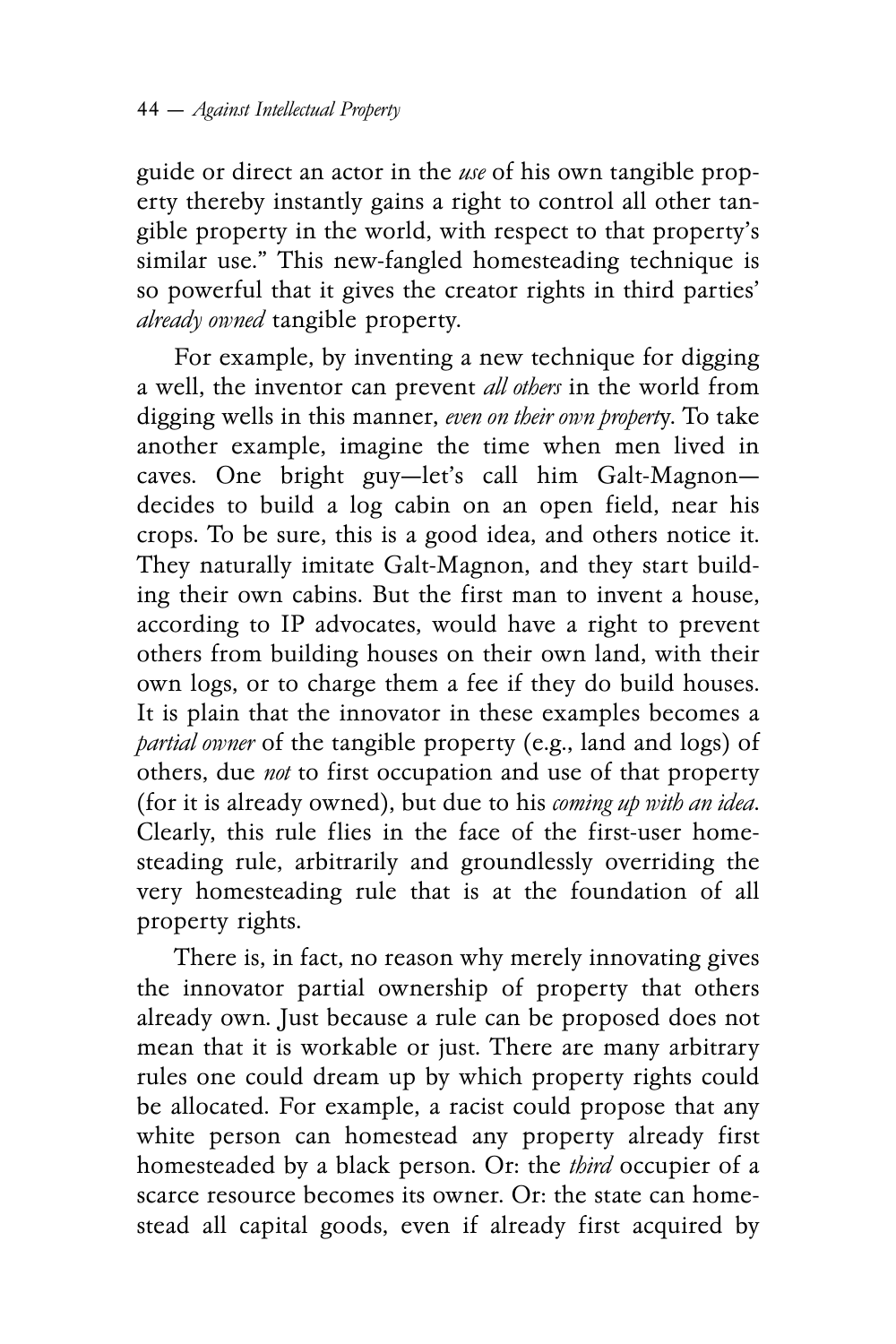individuals. Or: by legislative decree, the state can homestead, in the form of taxes, part of the estates that are already owned by private individuals. All such arbitrary homesteading rules, including the IP rule that innovators homestead partial control of all others' tangible resources, are unjustifiable. They all conflict with the only justifiable homesteading rule, *first occupation*. None of them establish fair, objective rules that avoid interpersonal conflict over scarce resources. Discussions of protecting rights in "ideas," "creations," or "things of value" only serves to obscure the fact that the proponent of IP opposes the unadulterated right to homestead and own private property.

### IP AS CONTRACT

#### The Limits of Contract

The law, then, should protect individual rights to one's body, and to legitimately acquired scarce resources (property). There is not a natural right to ideal objects—to one's intellectual innovations or creations—but only to scarce resources. Many opponents of IP rights typically support only *contractual* arrangements to protect ideas and innovations—private contracts between property owners.<sup>80</sup> Suppose, for example, that *A* writes a book and sells physical copies of it to numerous purchasers  $B_1, B_2, \ldots, B_N$ , with a contractual condition that each buyer *B* is obligated not to make or sell a copy of the text. Under all theories of contract, any

<sup>80</sup>See McElroy, "Intellectual Property: Copyright and Patent"; Roy Halliday, "Ideas as Property," *Formulations* 4, no. 4 (Summer 1997); Bouckaert, "What is Property?" pp. 804–5; Palmer, "Intellectual Property: A Non-Posnerian Law and Economics Approach," pp. 280, 291–95; Palmer, "Are Patents and Copyrights Morally Justified?" pp. 821 n. 8, 851–55, 864; and Richard O. Hammer, "Intellectual Property Rights Viewed as Contracts," *Formulations* 3, no. 2 (Winter 1995–96).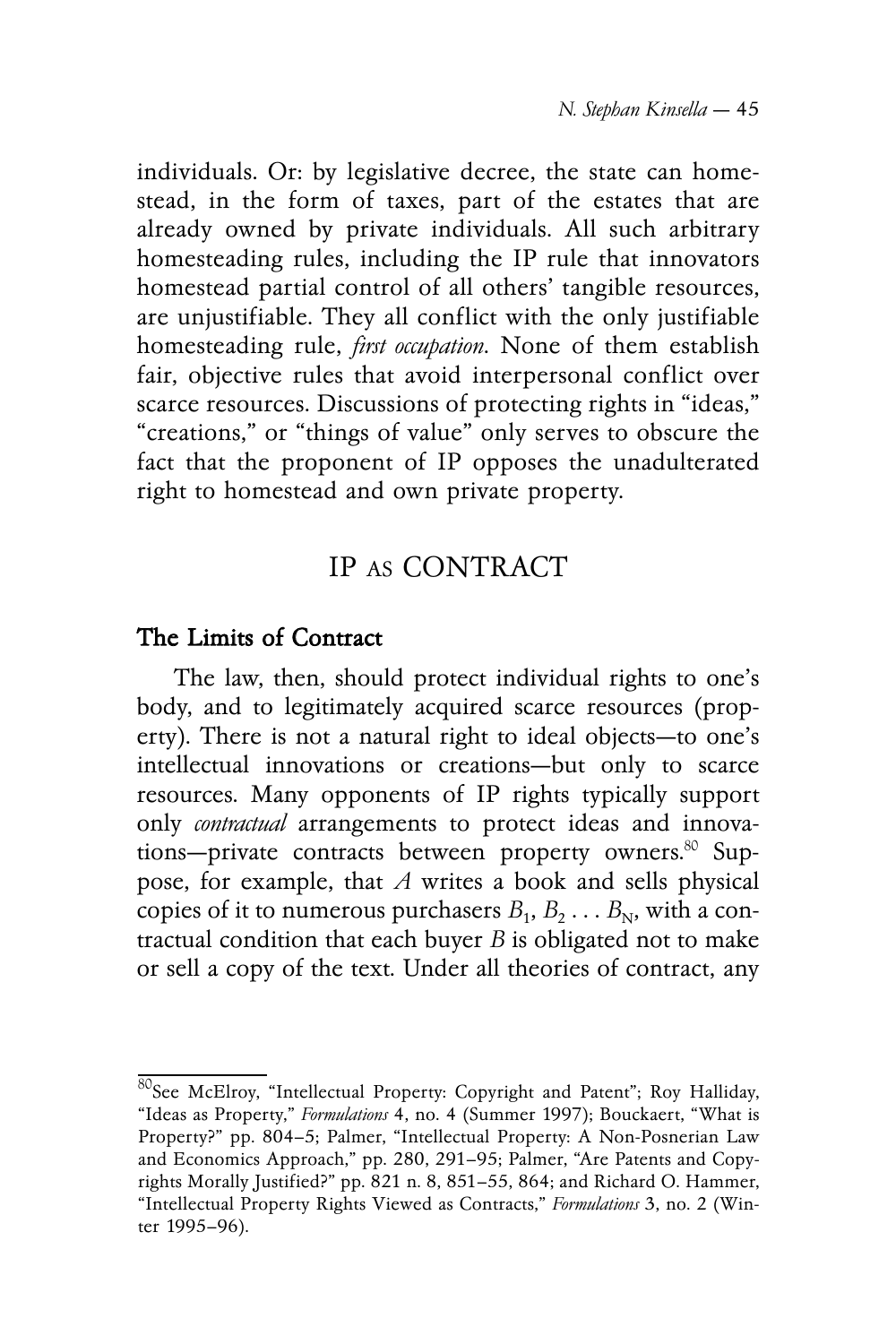of the buyers *B* becomes liable to *A*, at least for damages, if he violates these provisions.<sup>81</sup>

But the advocates of the contractual approach to IP are mistaken if they believe that private contract can be used to recreate the same type of protection afforded by modern IP rights. Patent and copyright are good against *all* third parties, regardless of their consent to a contract. They are *real* rights that bind everyone, in the same way that my title to a parcel of land binds *everyone* to respect my property—even if they do not have a contract with me. A contract, by contrast, binds *only* parties to the contract. It is like private law between the parties. $82$  It does not bind third parties, i.e., those not in "privity" with the original parties.<sup>83</sup>

Thus, if the book purchaser *B* relates to third parties *T* the plot of the purchased novel, these third parties *T* are not bound, in general, by the original contractual obligation between *A* and *B*. If I learn how to adjust my car's carburetor to double its efficiency, or if I learn of a poem or movie plot someone else has written, why should I have to pretend that I am ignorant of these things, and refrain from acting on this knowledge? I have not obligated myself by contract to the creator. I do not deny that contractual obligations can be implicit or tacit, but there is not even an implicit contract in such situations.

<sup>81</sup>See, e.g., Kinsella, "A Theory of Contracts"; Rothbard, *The Ethics of Liberty*, chap. 19; Williamson M. Evers, "Toward a Reformulation of the Law of Contracts," *Journal of Libertarian Studies* 1, no. 1 (Winter 1977): 3–13; and Randy E. Barnett, "A Consent Theory of Contract," *Columbia Law Review* 86 (1986): 269–321.

<sup>82</sup>Under the international law meta-rule *pacta sunt servanda* (contracts are to be observed), contracts between sovereigns (states, in the international law context) create a "law of the agreement" between the parties. See Paul E. Comeaux and N. Stephan Kinsella, *Protecting Foreign Investment Under International Law: Legal Aspects of Political Risk* (Dobbs Ferry, N.Y.: Oceana Publications, 1997), chaps. 2, 5.

<sup>83</sup>For a definition of "privity of contract," see *Black's Law Dictionary*, 6th ed. (St. Paul, Minn.: West Publishing, 1990), p. 1199. See also, in the IP context, Bouckaert, "What is Property?" pp. 795, 805.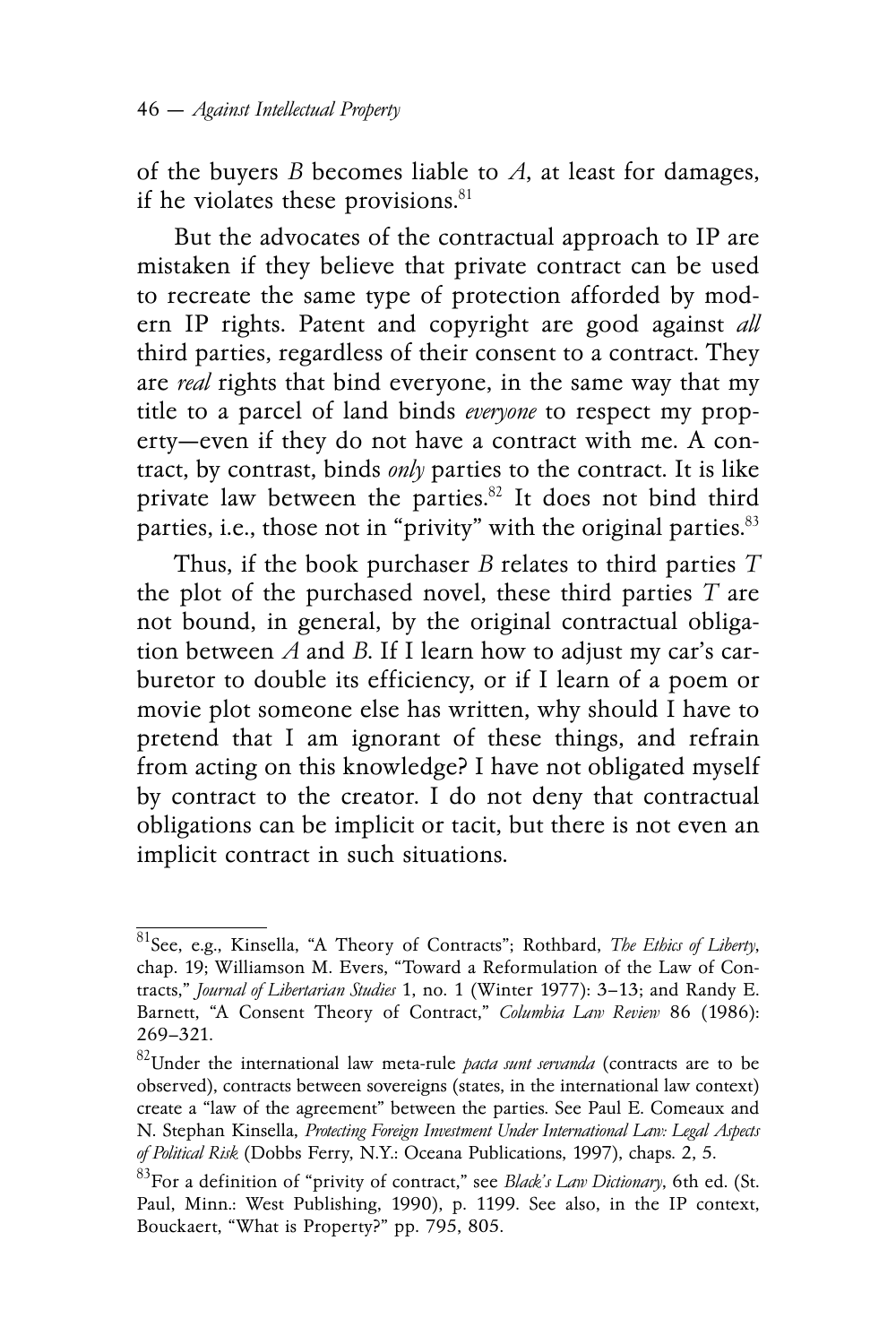Nor can it be said as a general matter that I have stolen or fraudulently acquired the information, as there are many legitimate ways for individuals to acquire information. Artistic works, by their very nature, typically are made public. Scientific discoveries and innovations likewise can become known beyond the parties to confidentiality agreements. And it certainly cannot be said that my use of my carburetor, or writing a novel using the same plot, physically interferes with the creator's use of his own tangible property. It does not even prevent the creator from using his own carburetor idea to improve his own car or others', or from using that plot.

So, my adjusting my carburetor is not a breach of contract; it is not theft; and it is not physical trespass on the inventor's tangible property. Twiddling my carburetor does not violate the inventor's rights. At most, my use of this idea will diminish its *value* to the inventor by hampering his ability to monopolistically exploit it. As we have seen, however, one cannot have a right to the value of one's property, but only in its physical integrity.<sup>84</sup>

Thus, the use of contract only gets us so far. A book publisher may be able to contractually obligate his purchasers to not copy his book, but he cannot prevent third parties from publishing and selling it, unless some contract prohibits this action.

#### Contract vs. Reserved Rights

Third parties, then, who are not parties to the contract and are not in privity with the contractual obligor and obligee, are not bound by the contractual relationship. For this reason, although an innovator can use contract to stop specified individuals from freely using his ideas, it is difficult to use standard contract law to prevent third parties from using ideas they glean from others. Perhaps sensing

<sup>84</sup>Hoppe, *A Theory of Socialism and Capitalism*, pp. 139–41, 237 n. 17.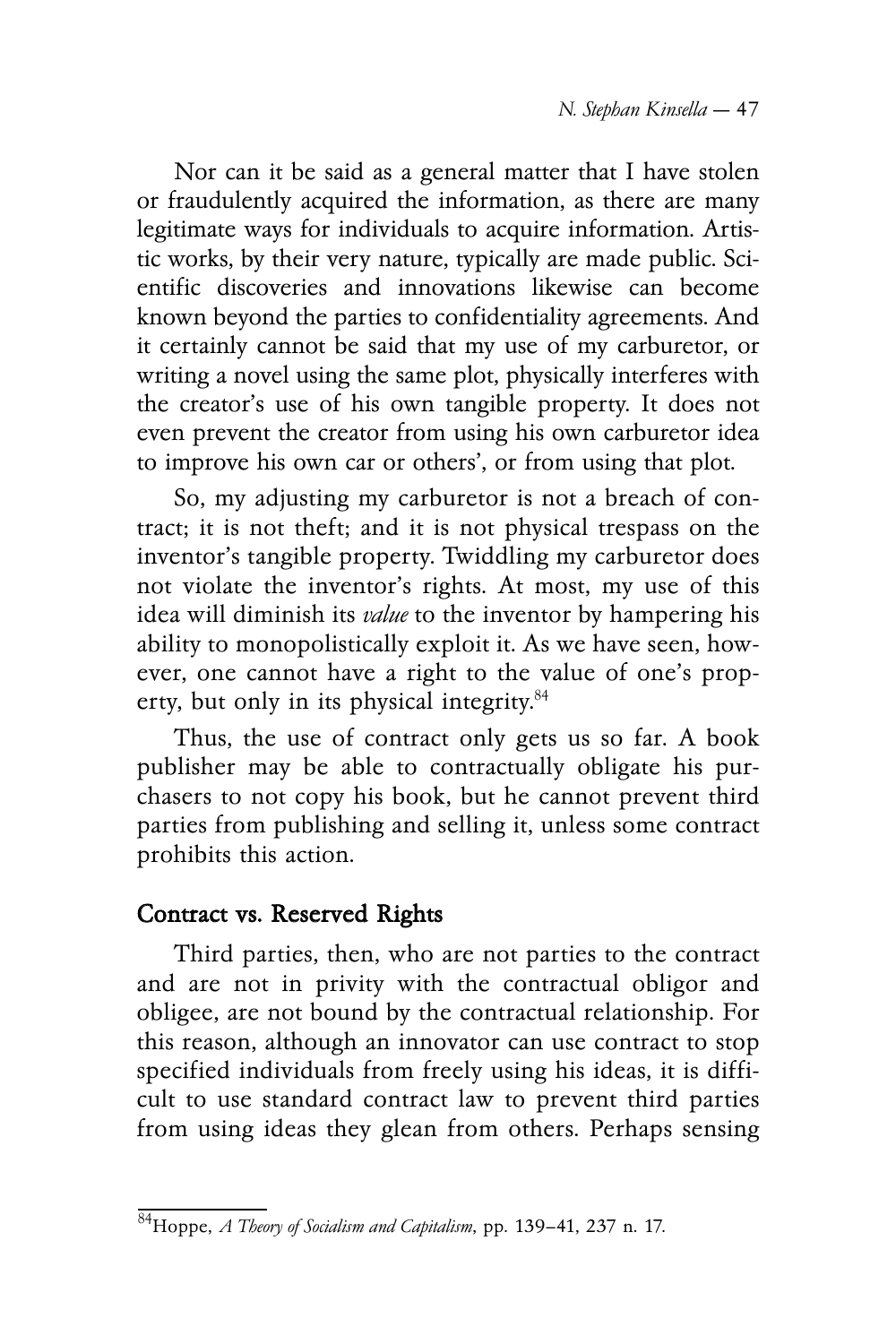this problem, some quasi-IP advocates shift from a purely contractual approach to a "reservation of rights" approach in which property rights in tangible resources are seen as a divisible bundle of rights.

For example, under the standard bundle-of-rights view, a landowner can sell the mineral estate to an oil company while retaining all rights to the surface, except for an easement (servitude) granting passage to a neighbor and a life estate (usufruct) granting use of the surface estate to his mother. Drawing on the bundle-of-rights notion, the "reservation of rights" approach holds that a type of "private" IP can be privately generated by creatively "reserving rights" to *reproduce* tangible items sold to purchasers.

Rothbard, for example, argues that one can grant conditional "ownership" (of "knowledge") to another, while "retaining the ownership power to disseminate the knowledge of the invention." Or, Brown, the inventor of an improved mousetrap, can stamp it "copyright" and thereby sell the right to each mousetrap *except for* the right to reproduce it. Like the real rights accompanying statutory IP, such "reservations" allegedly bind everyone, not just those who have contracted with the original seller. Thus, third parties who become aware of, purchase, or otherwise come into possession of the restricted item also cannot reproduce it—*not* because they have entered into a contract with Brown, but because "no one can acquire a *greater* property title in something than has already been given away or sold." In other words, the third party acquires a tangible thing—a book or a mousetrap, say—but it is somehow "missing" the "right-to-copy" part of the bundle of rights that "normally" constitutes all rights to the thing. Or, the third party acquires "ownership" of information, from a person who did not own the information and, thus, was not entitled to transmit it to others.<sup>85</sup>

<sup>85</sup>Rothbard, *The Ethics of Liberty*, p. 123.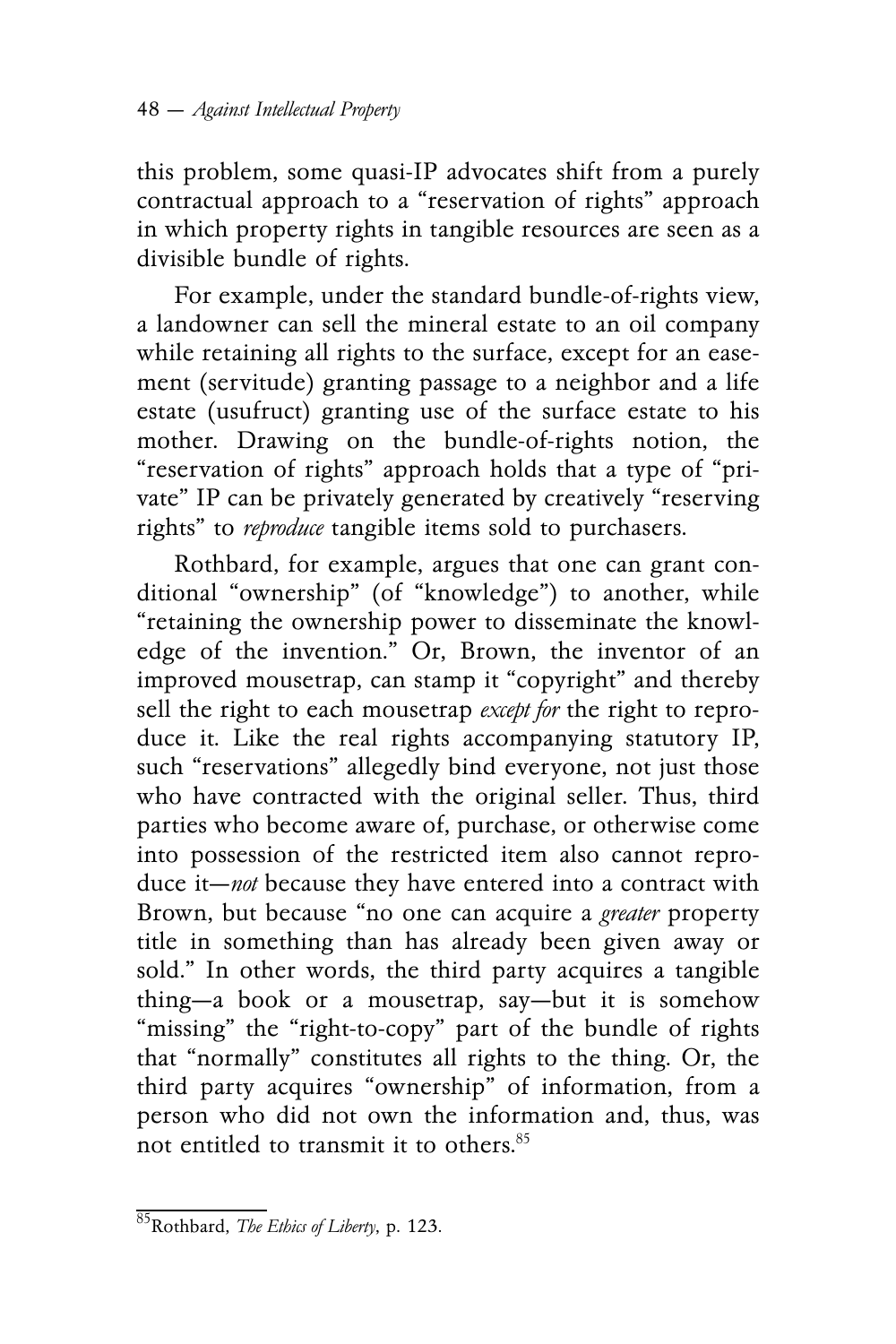But surely something is amiss here. Suppose that *A* writes a novel and sells a first copy,  $BOOK<sub>1</sub>$ , without restriction (i.e., without a reservation of rights) to  $B_1$ ; and a second copy,  $BOOK<sub>2</sub>$ , to  $B<sub>2</sub>$ —but "reserving" the book's inherent "right to copy." The two books,  $BOOK<sub>1</sub>$  and  $BOOK<sub>2</sub>$ , appear to third parties to be otherwise identical. Yet they are not: one is incomplete; the other somehow contains more mystical "rights-essence" within its covers. Suppose  $B_1$  and  $B_2$  leave these books on a park bench, where they are discovered by third party *T*. According to Rothbard,  $BOOK<sub>2</sub>$  is "missing" the "right to copy," much like an electronic toy that is sold "batteries not included." It is as if there is an invisible, mystical tendril of "reproduction-ownership" stretching from BOOK<sub>2</sub> back to its true owner  $A$ , wherever he may be. Thus, even if *T* finds and homesteads the abandoned  $BOOK<sub>2</sub>$ , this book simply does not contain "within itself" the right to permit the owner to copy it. It is being continually siphoned away by a rights wormhole which connects the item to owner *A*. Thus, if *T* homesteads the book, he still homesteads no more than he acquires. *T* homesteads only a book without a right to copy "built in," and, thus, does not have the right to copy BOOK<sub>2</sub>. The same is true for subsequent third parties who come to possess the book.

Is such a view really tenable? Can we conceive of property rights working this way? Even if we can, would it really achieve the desired result here—preventing third parties from using the protected ideas? It is difficult to maintain that rights can be reserved in this manner. One function of property rights, after all, is to prevent conflict and to put third parties *on notice* as to the property's boundaries. The borders of property must necessarily be objective and intersubjectively ascertainable; they must be *visible*. Only if borders are visible *can* they be respected and property rights serve their function of permitting conflictavoidance. Only if these borders are both visible and objectively just (justifiable in discourse) can they be expected to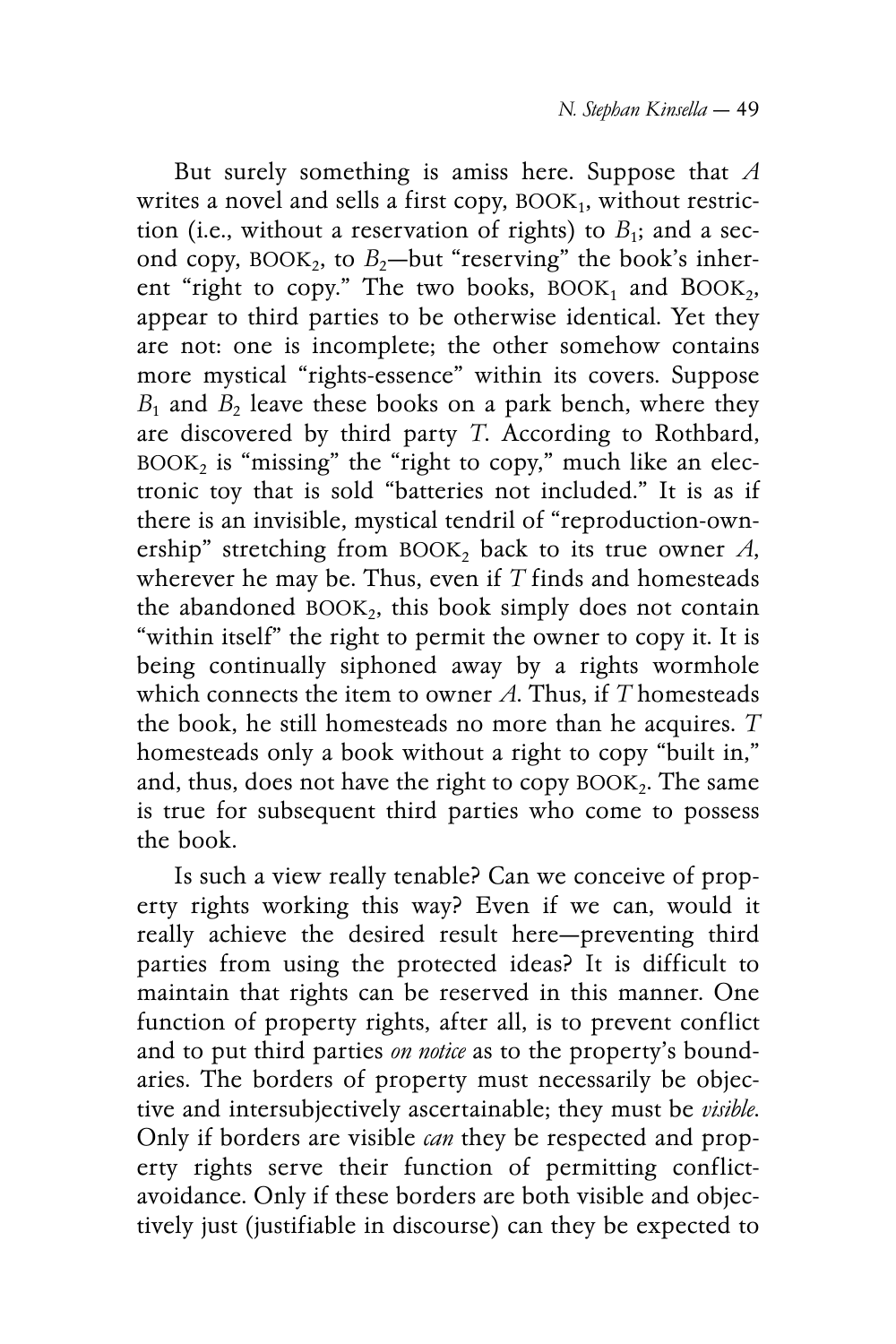be adopted and followed. But think of the two books,  $BOOK<sub>1</sub>$  and  $BOOK<sub>2</sub>$ . How could one tell the difference between them? How could one see the rights-tendril connected to the latter but not to the former? How can third parties be expected to respect an amorphous, invisible, mystical, spooky, possibly unknown and unknowable property border?

The implications of such a view are troubling. Palmer writes:

The separation and retention of the right to copy from the bundle of rights that we call property is problematic. Could one reserve the right, for example, to remember something? Suppose that I wrote a book and offered it to you to read, but I had retained one right: the right to remember it. Would I be justified in taking you to court if I could prove that you had remembered the name of the lead character in the book? $86$ 

And, as Kant noted:

Those who regard the publication of a book as the exercise of the rights of property in respect of a single copy—it may have come to

 $86$ Palmer, "Are Patents and Copyrights Morally Justified?" p. 853. Palmer also quotes the following illuminating passages.

Hegel argued:

The substance of an author's or an inventor's right cannot in the first instance be found in the supposition that when he disposes of a single copy of his work, he arbitrarily makes it a condition that the power to produce facsimiles as things, a power which thereupon passes into another's possession, should not become the property of the other but should remain his own. The first question is whether such a separation between ownership of the thing and the power to produce facsimiles which is given with the thing is compatible with the concept of property, or whether it does not cancel the complete and free ownership on which there originally depends the option of the single producer of intellectual work to reserve to himself the power to reproduce, or to part with this power as a thing of value, or to attach no value to it at all and surrender it together with the single exemplar of his work. (*Hegel's Philosophy of Right*, p. 55, quoted in Palmer, "Are Patents and Copyrights Morally Justified?" p. 853 n. 138)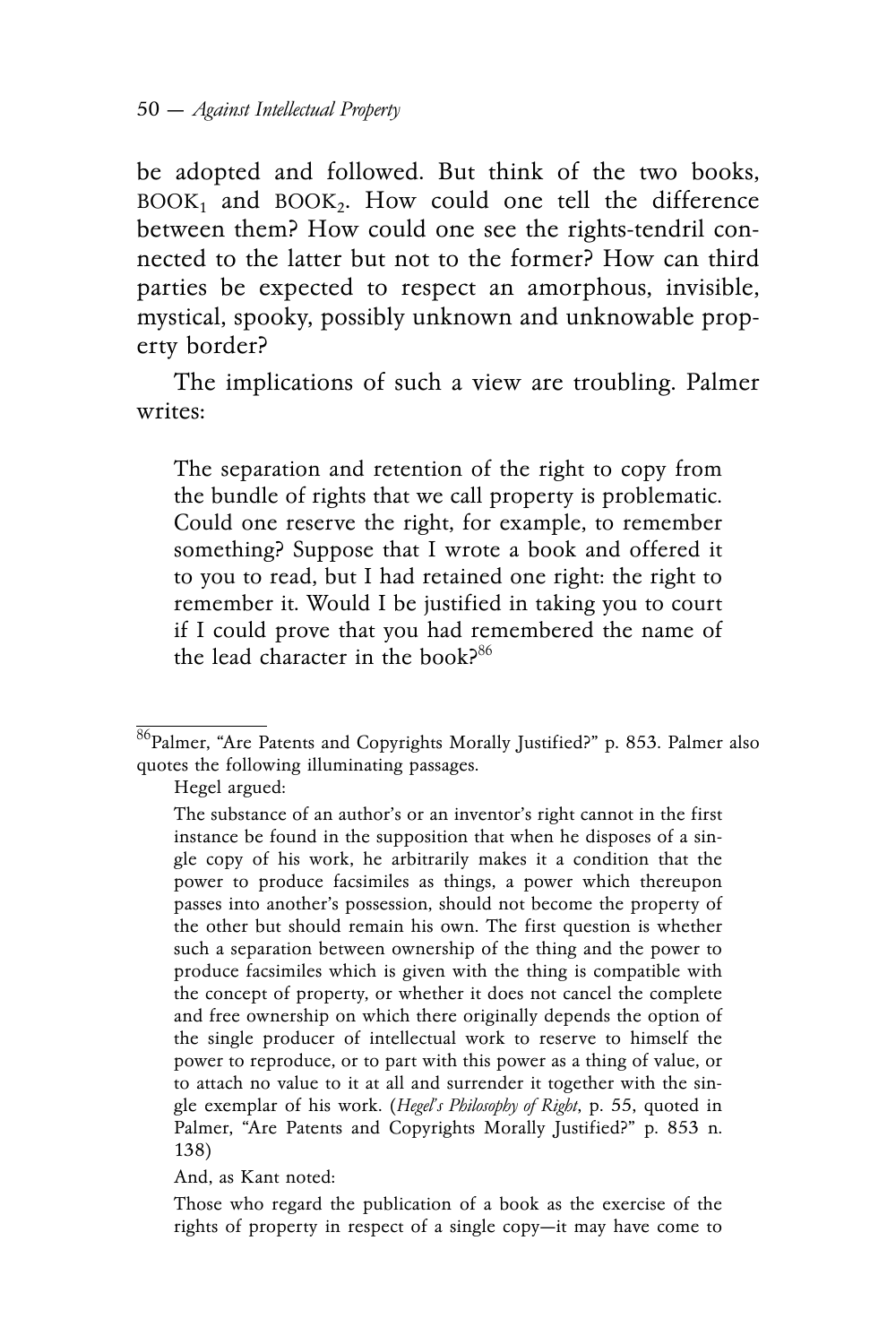But third parties still pose a problem for this theory. Even if a seller of an object could somehow "reserve" certain use-rights with respect to the sold object, how does this prevent third parties from using *information* apparent from or conveyed in that object? Reserved rights proponents say *more* than that the immediate buyer  $B_1$  is bound not to reproduce the book; for this result could be obtained by pointing to the implicit *contract* between seller *A* and buyer  $B_1$ . Let us consider a third party,  $T_1$ , who finds and reads the abandoned book, thus *learning* the information in it. Alternatively, consider third party  $T_2$ , who never has possession of or even sees the book; he merely learns of the information in the book from gossip, graffiti, unsolicited e-mail, and so forth. Neither  $T_1$  nor  $T_2$  has a contract with *A*, but both now possess certain knowledge. Even if the book somehow does not contain within it a "right to reproduce," how can this prevent  $T_1$  and  $T_2$  from using their own knowledge? And even if we say that  $T_1$  is somehow "bound" by a contractual copyright notice printed on the book (an untenable view of contract), how is  $T_2$  bound by any contract or reserved right?

Rothbard attempts to address this point as follows:

the possessor as a [manuscript] of the author, or as a work printed by some prior publisher—and who yet would, by the reservation of certain rights, . . . go on to restrict the exercise of property rights, maintaining the illegality of reproduction—will never attain their end. For the rights of an author regarding his own thoughts remain to him notwithstanding the reprint; and as there cannot be a distinct permission given to the purchaser of a book for, and a limitation of, its use as property, how much less is a mere presumption sufficient for such a weight of obligation? (Immanuel Kant, "Was ist ein Buch?" in *Die Metaphysic die Sitten*, ed. W. Weischedel [Frankfurt a.M.: Suhrkamp Verlag, 1977], p. 581, translated and quoted in Palmer, "Are Patents and Copyrights Morally Justified?" p. 853 n. 138)

For an alternative translation, see Immanuel Kant, *Essay Three: Of the Injustice of Counterfeiting Books*, trans. John Richardson, ed. and rev. Stephen Palmquist (Philopsychy Press, 1994).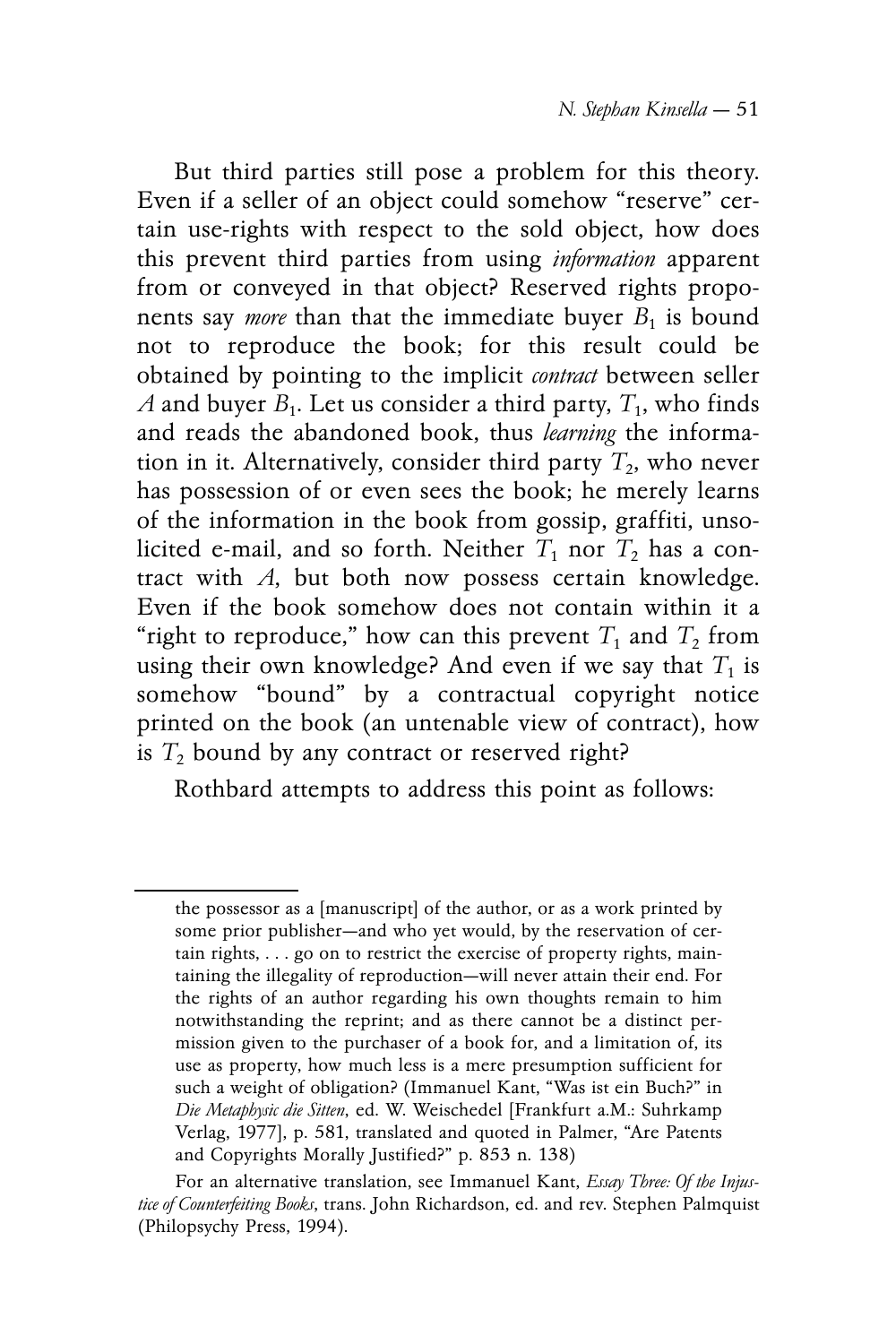A common objection runs as follows: all right, it would be criminal for *Green* [the buyer] to produce and sell the Brown mousetrap; but suppose that someone else, Black, who had not made a contract with Brown, happens to see Green's mousetrap and then goes ahead and produces and sells the replica? Why should *he* be prosecuted? The answer is that . . . no one can acquire a *greater* property title in something than has already been given away or sold. Green did not own the total property right in his mousetrap, in accordance with his contract with Brown—but only all rights *except* to sell . . . a replica. But therefore Black's title in the mousetrap, the ownership of the ideas in Black's head, can be no greater than Green's, and therefore he too would be a violator of Brown's property even though he himself had not made the actual contract  $87$ 

There are several problems with this reasoning. First of all, Black merely *sees* Green's mousetrap. He does not see or have access to ideas in Green's head. Nor does he need to have such access in order to duplicate evident features of the mousetrap.

Further, ideas in one's head are not "owned" any more than labor is owned. Only scarce resources are owned. By losing sight of scarcity as a necessary aspect of a homesteadable thing, and of the first occupancy homesteading rule as the way to own such things, Rothbard and others are sidetracked into the mistaken notion that ideas and labor can be owned. If we recognize that ideas cannot be owned (they are not scarce resources), that creation is neither necessary nor sufficient for ownership (first occupancy is), and that labor need not be "owned" in order to be a homesteader, then the trouble caused by these confused notions disappears.

<sup>87</sup>Rothbard, *The Ethics of Liberty*, p. 123.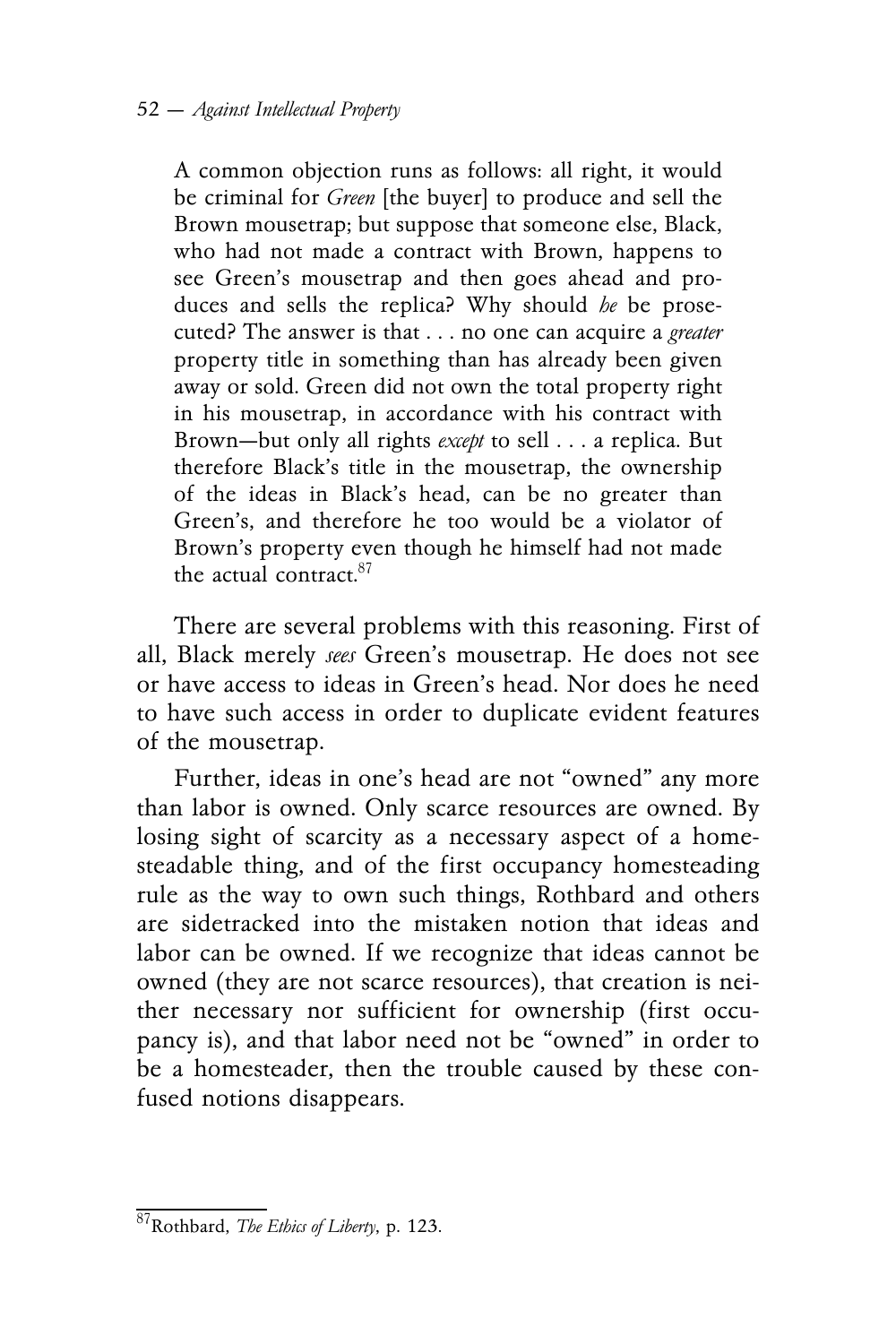If Black *somehow* comes into possession of the ideas implicit in an item which Brown invented (in Rothbard's example, he "happens to see" it), it is *irrelevant* that the mousetrap may not have had a "right to copy" built into it. For Black does not need such permission to use his own property as he sees fit. How does "happening to see" the mousetrap make Black a trespasser or violator of Brown's rights?

All action, including action which employs owned scarce means (property), involves the use of technical knowledge.<sup>88</sup> Some of this knowledge may be gained from things we see, including the property of others. We do not have to have a "right to copy" as part of a bundle of rights to have a right to impose a known pattern or form on an object we own. Rather, we have a right to do *anything at all* with and on our own property, provided *only* that we do not invade others' property borders. We must not lose sight of this crucial libertarian point. If I own a 100-acres of land, I can prance around naked on it, *not* because the land is imbued with some "right-to-prance-naked," but because I *own* the land and it does not (necessarily) violate the property rights of others for me to use my property in this fashion.

Similarly, I am entitled to do what I want with my own property—my car, my paper, my word processor—including improving my car's carburetor or using my ink to print words on my paper. That is, *unless* I have contractually obligated myself to someone else to restrict my actions with respect to my use of this knowledge. I do not have to first find in my property a right-to-use-in-a-certain-way, for all ways of using it, *except* those that cause invasions of others' property borders, are already encompassed within the general *right to use* my property. In libertarianism, we live by

<sup>88</sup>Kinsella, "Knowledge, Calculation, Conflict, and Law"; Jörg Guido Hülsmann, "Knowledge, Judgment, and the Use of Property," *Review of Austrian Economics* 10, no. 1 (1997), p. 44.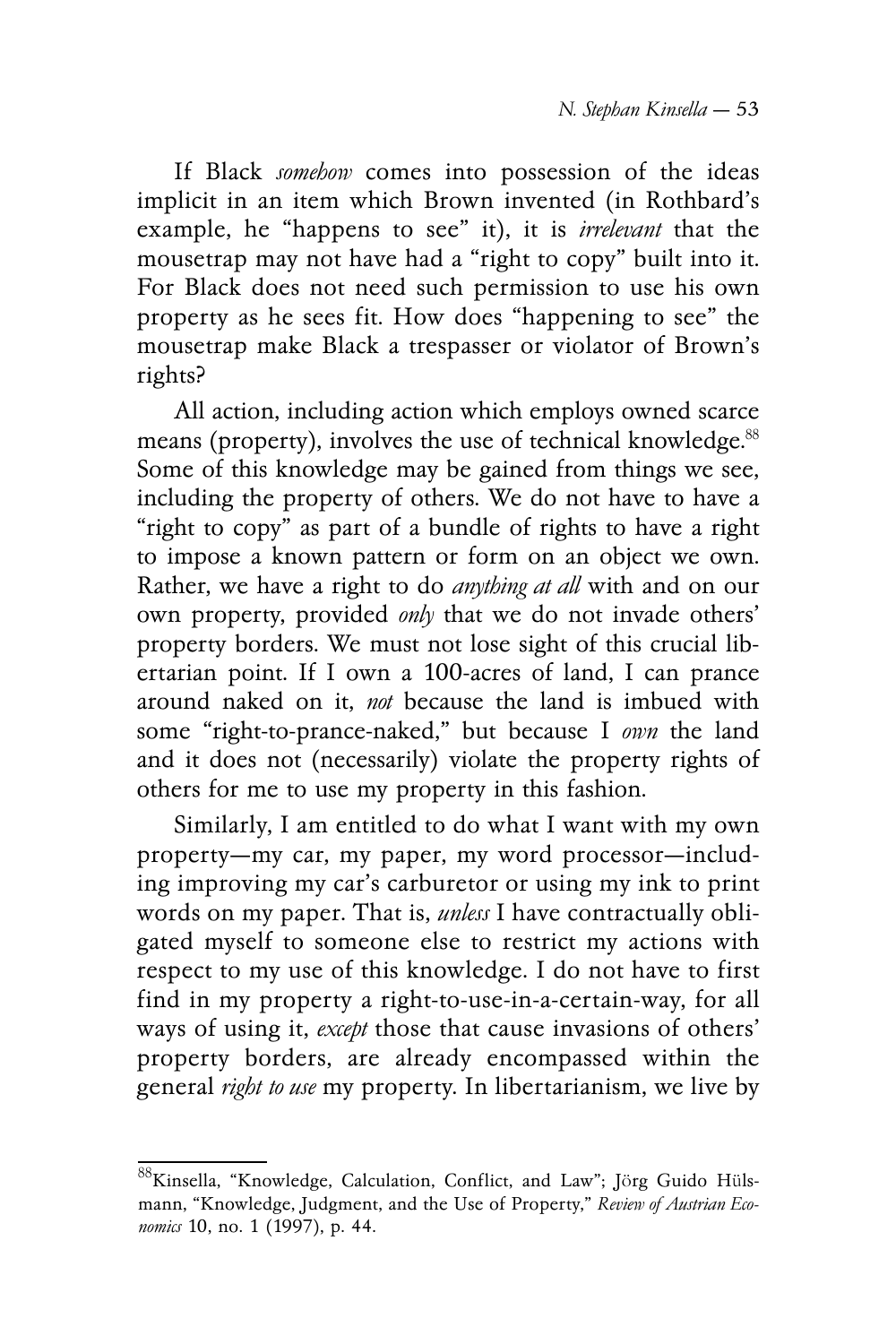right, not permission. We do not need to find permission to take actions with our own property. Contrary to practice in totalitarian societies, all things that are not forbidden are permitted. The reservation-of-rights view would reverse this by assuming that every use of property is valid only if that particular use-right can be somehow found or located in the property.

Consider the following analogy. Farmer Jed discovers oil under his land. No one for miles around knows about the black gold. Jed plans to buy his neighbors' property for a song; they'll sell it cheap, too, since they don't know about the oil. In the middle of the night, his nosy neighbor Cooter, suspicious over Jed's recent good spirits, sneaks onto Jed's land and discovers the truth. The next morning, at Floyd's barbershop, Cooter spills his guts to Clem and the boys. One of them promptly runs to a pay phone and gives a tip to a reporter at the *Wall Street Journal* (who happens to be his nephew). Soon, it is common knowledge that there is oil in the vicinity. The neighbors now demand exorbitant prices for their land, thus spoiling Jed's plans.

Let us grant that Cooter can be prosecuted for trespass and harms flowing therefrom. The question is, can Jed's neighbors be prevented from acting on their knowledge? That is, may they be forced to somehow *pretend* that they do not know about the oil, and sell their land to Jed for what they "would have" sold it when in ignorance? Of course they may not be so forced. They own their land, and are entitled to use it as they see fit. Unlike tangible property, information is not ownable; it is not property. The possessor of a stolen watch may have to return it, but so long as the acquirer of knowledge does not obtain that knowledge illicitly or in violation of a contract, he is free to act upon it.

Note, however, that according to the reservation-ofrights view, the neighbors would not be permitted to act upon their knowledge because they obtained it ultimately from Cooter, a trespasser who had no "title" to that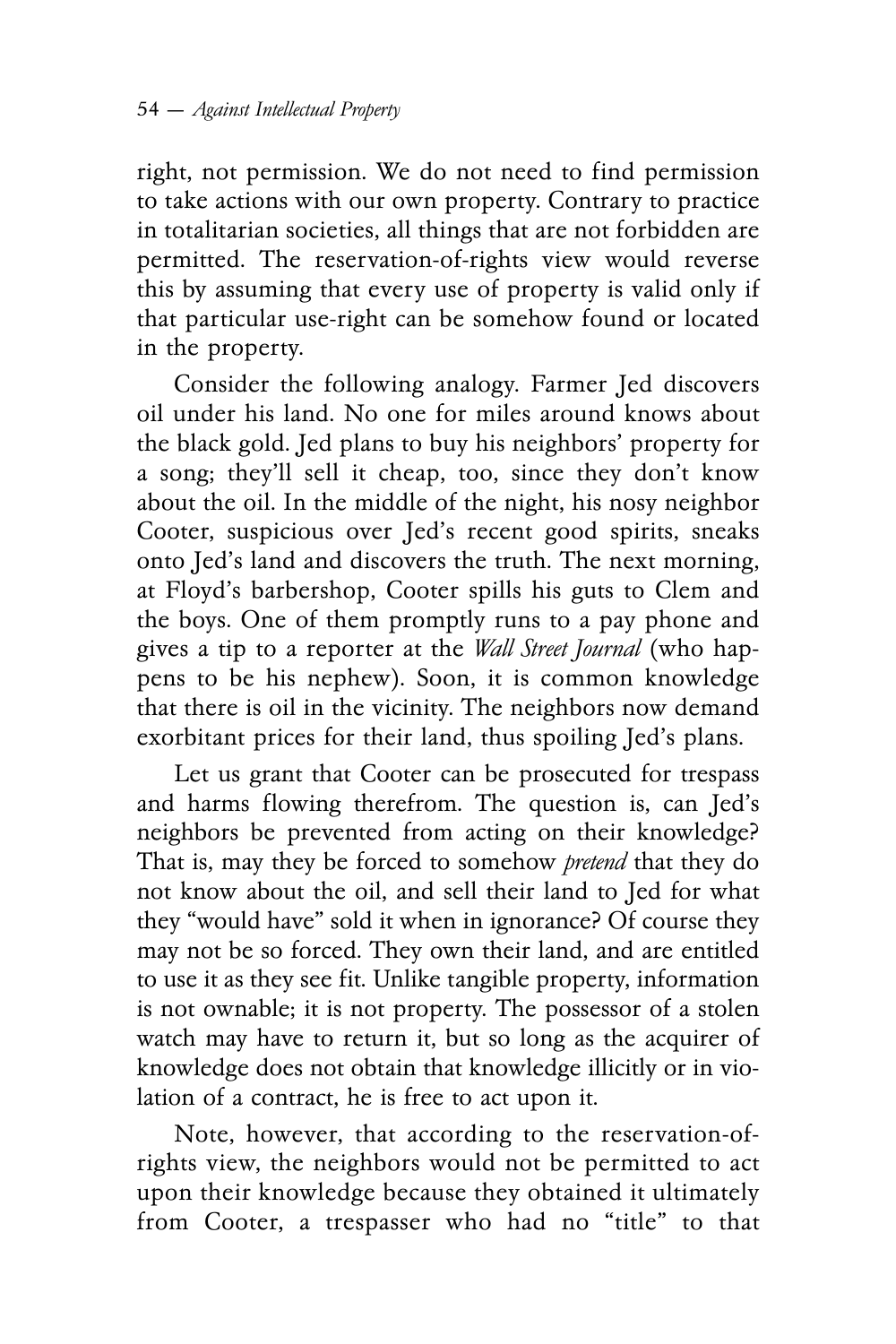knowledge. Thus, they could not have obtained "greater title" to it than Cooter himself had. Note also that others, such as geological surveyors mapping oil deposits, cannot include this information in their maps. They must feign ignorance until given permission by Jed. This imposed ignorance correlates with the unnatural scarcity imposed by IP. There is clearly no warrant for the view that reserved rights can somehow prohibit third parties from using knowledge they acquire.

It is simply not legitimate to restrict the use to which an owner of property can put it unless that owner has contractually obligated himself or has otherwise acquired the information by a violation of the information-holder's rights. Talk of reserving the right to copy is merely a way to avoid the contractual notion that only parties to a contract are bound by it.<sup>89</sup>

Therefore, as a general matter, purchasers can be bound by contracts with sellers to not copy or even re-sell the thing. However, once third parties become aware of the ideas underlying the invention or literary work, their use of that knowledge does not, in general, violate any recognizable property rights of the seller.

Given this view of scarcity, property, and contract, let us examine the legitimacy of common forms of IP.

### Copyright and Patent

As should be apparent, copyright and patent seek to prevent the owners of tangible property—scarce resources from using their own property as they see fit. For example,

 $\frac{89}{6}$ Of course, in anarcho-capitalism, it is difficult to predict what extensive contractual regimes, networks, and institutions will arise. Various enclaves or communities may well require their customers, patrons, or "citizens" to abide by certain IP-like rules. On anarcho-capitalism, see, e.g., Hans-Hermann Hoppe, "The Private Production of Defense," *Journal of Libertarian Studies* 14, no. 1 (Winter 1998–1999): 27–52.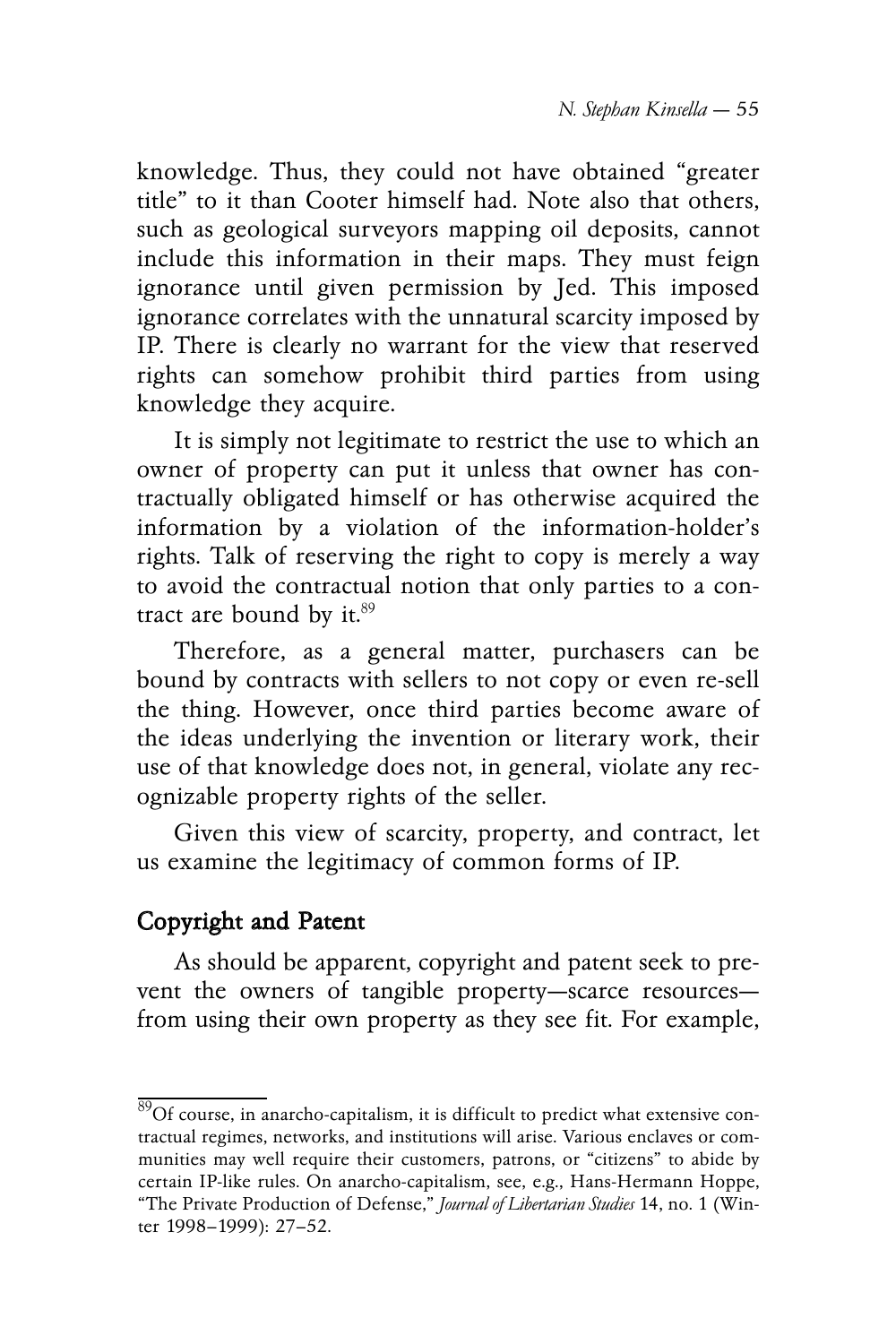they are prohibited, under patent law, from practicing patented methods, using their own property, or from shaping their own property into patented devices, even if they independently invent the method or device. Under copyright law, third parties who have not contracted with the author are prevented from copying or profiting from the author's original work. Clearly, sellers of novel devices or literary works can contract with buyers to prevent these buyers from reproducing, or even re-selling, the item. These contractual webs can be elaborate; a novel writer can license his story to a movie studio on the condition that the studio require all movie theaters to require customers to agree not to reproduce the plot of the movie, and so on.

Yet, once third parties not bound by a contract acquire this information, they are free to use it as they see fit. The reserved-rights approach does not change this. Thus, it would probably be difficult to maintain anything similar to our present patent and copyright laws using contract alone.

#### Trade Secrets

Trade secrets are easier to justify than patent or copyright. Palmer argues that they "emerge" from common lawtype rights, and are, thus, legitimate.<sup>90</sup> Trade secret law allows damages to be obtained for, or an injunction to be issued to prevent, acts of "misappropriation" of a trade secret. This can be applied against the person who has improperly acquired the trade secret or who divulges the secret contrary to a contractual obligation, and also against others who know that they are obtaining the secret from such a person.<sup>91</sup>

<sup>90</sup>Palmer, "Intellectual Property: A Non-Posnerian Law and Economics Approach," pp. 280, 292–93; and Palmer, "Are Patents and Copyrights Morally Justified?" pp. 854–55.

 $91$ UTSA,  $\Diamond$  1; Halligan, "Restatement of the Third Law-Unfair Competition: A Brief Summary," § 40, comment d.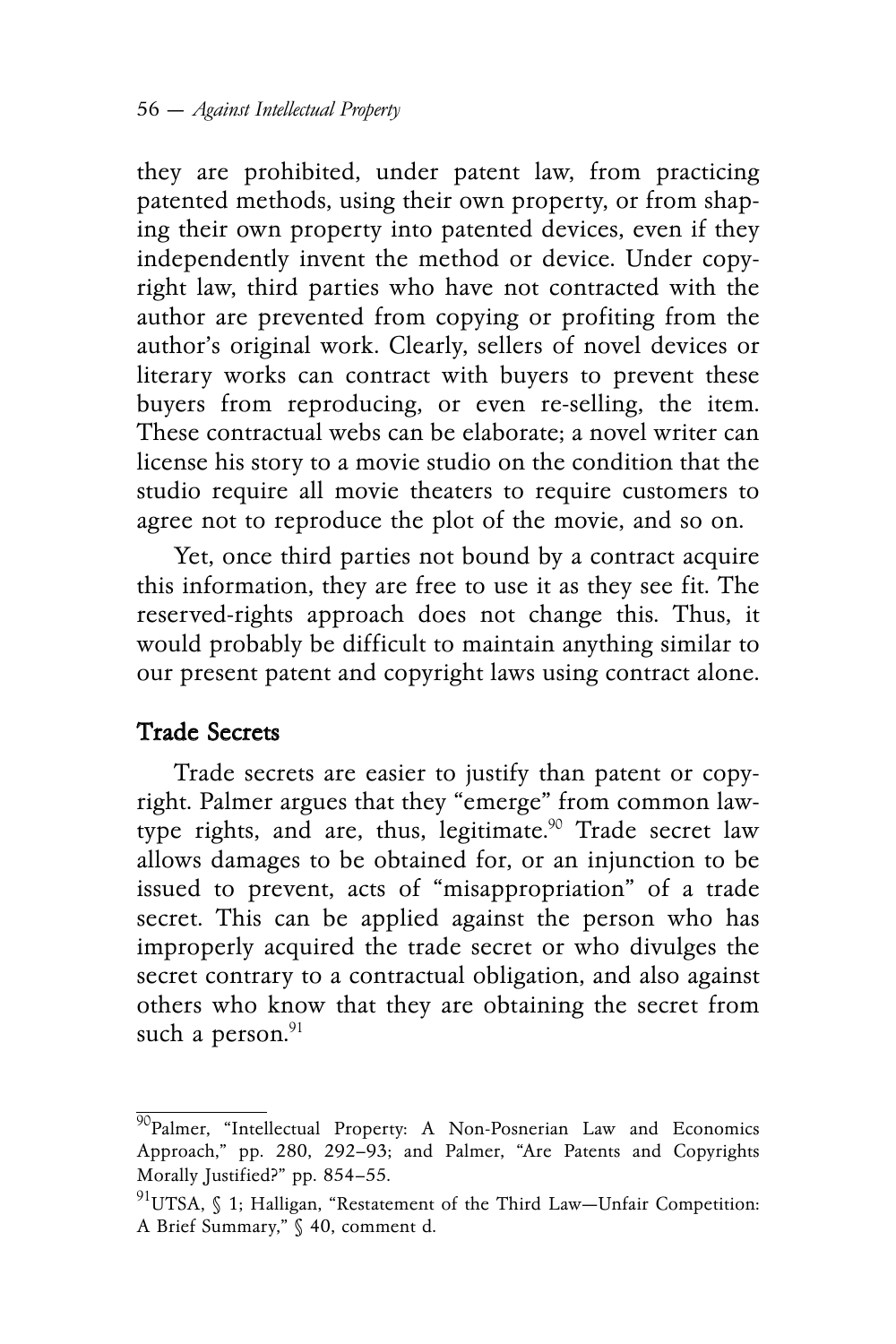Suppose employee  $A$  of company  $X$  has access to  $X$ 's trade secrets, such as its secret formula for a soft drink. He is subject to an employment agreement obligating him to keep this formula secret. He then jumps to *X*'s competitor, *Y*. *Y* wants to use the formula it learns from *A* to compete with *X*. Under current law, so long as the secret formula has not been made public, *X* can get a court order to stop *A* from revealing the secret to *Y*. If *A* has already revealed the secret to *Y*, *X* can also get an injunction to stop *Y* from using or publicizing the formula.

Clearly, the injunction and damages against *A* are proper because *A* is in violation of his contract with *X*. More questionable is the injunction against *Y*, because Y had no contract with *X*. In the context in which such situations usually arise, however, where the competitor *Y* wants the trade secret and knows the defecting employee is in breach of contract, it could be argued that the competitor *Y* is acting in conspiracy with or as an accomplice of employee *A* to violate the (contractual) rights of trade secret holder *X*. This is because *A* has not actually breached his trade secrecy agreement until he reveals trade secrets to *Y*. If *Y* actively solicits *A* to do this, then *Y* is an accomplice or co-conspirator in the violation of *X*'s rights. Thus, just as the driver of the getaway car in a bank robbery, or the mafia boss who orders an assassination, are properly held liable for acts of aggression committed by others with whom they conspire, third parties can, in narrowly defined cases, be prevented from using a trade secret obtained from the trade secret thief.<sup>92</sup>

 $\frac{1}{92}$ On responsibility for conduct of another or for conspiracy, see, e.g., Texas Penal Code, §§ 7.02 (Criminal Responsibility for Conduct of Another), and 15.02 (criminal conspiracy). For definitions of "abet," "accessory," "accomplice," "aid and abet," "concert," and "conspiracy," see *Black's Law Dictionary*.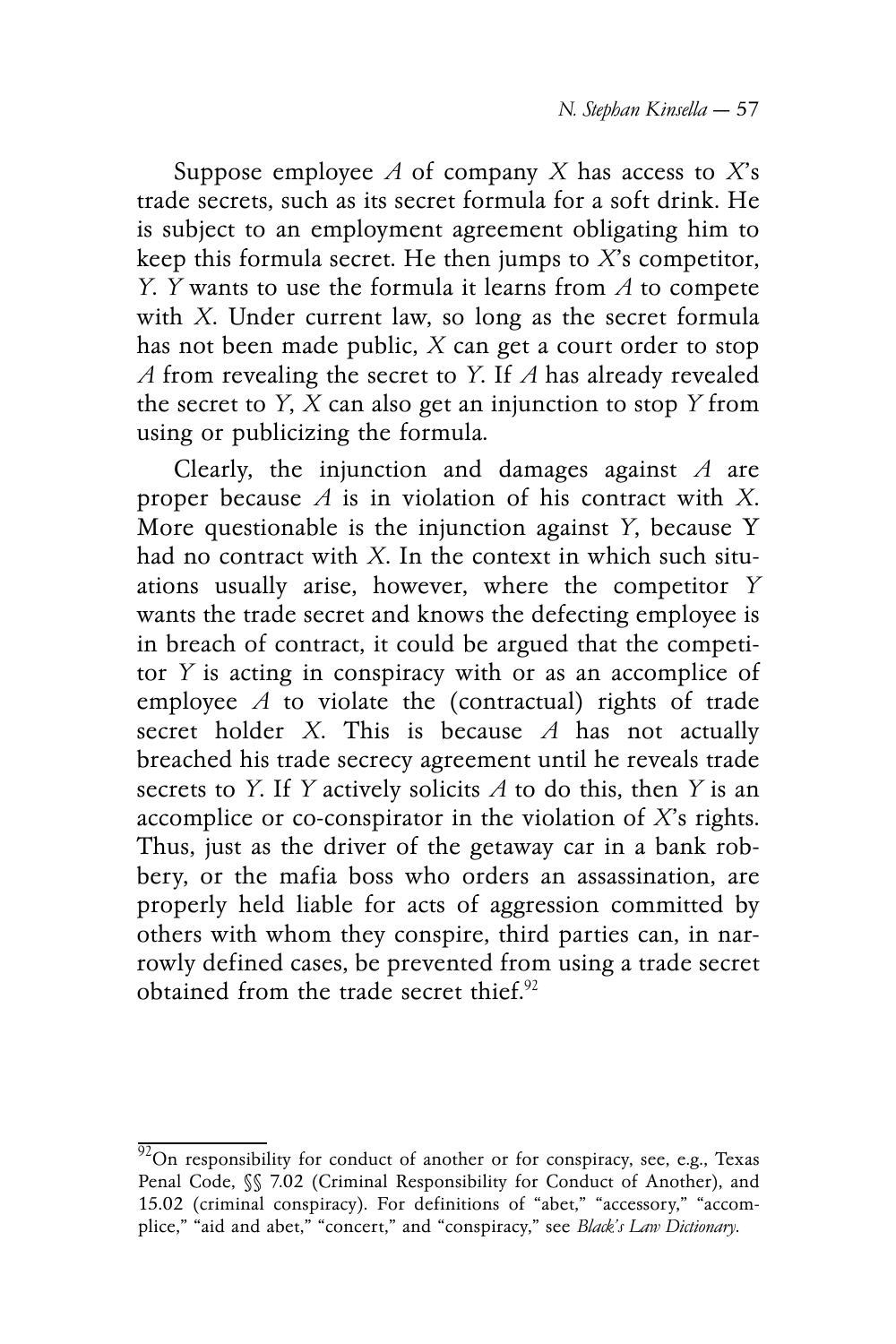#### Trademarks

Palmer also argues that trademark law is legitimate.<sup>93</sup> Suppose some Lachmannian changes the name on his failing hamburger chain from LachmannBurgers to Rothbard Burgers, which is already the name of another hamburger chain. I, as a consumer, am hungry for a RothbardBurger. I see one of the fake RothbardBurger joints run by the stealthy Lachmannian, and I buy a burger. Under current law, Rothbard, the "owner" of the RothbardBurgers trademark, can prevent the Lachmannian from using the mark RothbardBurgers to sell burgers because it is "confusingly similar" to his own trademark. That is, it is likely to mislead consumers as to the true source of the goods purchased. The law, then, gives a right to the trademark holder against the trademark infringer.

In my view, it is the *consumers* whose rights are violated, not the trademark holder's. In the foregoing example, I (the consumer) thought I was buying a RothbardBurger, but instead got a crummy LachmannBurger with its weird kaleidoscopic sauce. I should have a right to sue the Lachmannian for fraud and breach of contract (not to mention intentional infliction of emotional distress and misrepresentation of praxeological truths). However, it is difficult to see how this act of fraud, perpetrated by the Lachmannian on *me*, violates *Rothbard*'s rights. The Lachmannian's actions do not physically invade Rothbard's property. He does not even convince others to do this; at most, he may be said to convince third parties to take an action within their rights, namely, to buy a burger from the Lachmannian instead of Rothbard. Thus, it would appear that, under libertarianism, trademark law should give *consumers*, not trademark *users*, the right to sue trademark pirates.

<sup>93</sup>Palmer, "Intellectual Property: A Non-Posnerian Law and Economics Approach," p. 280.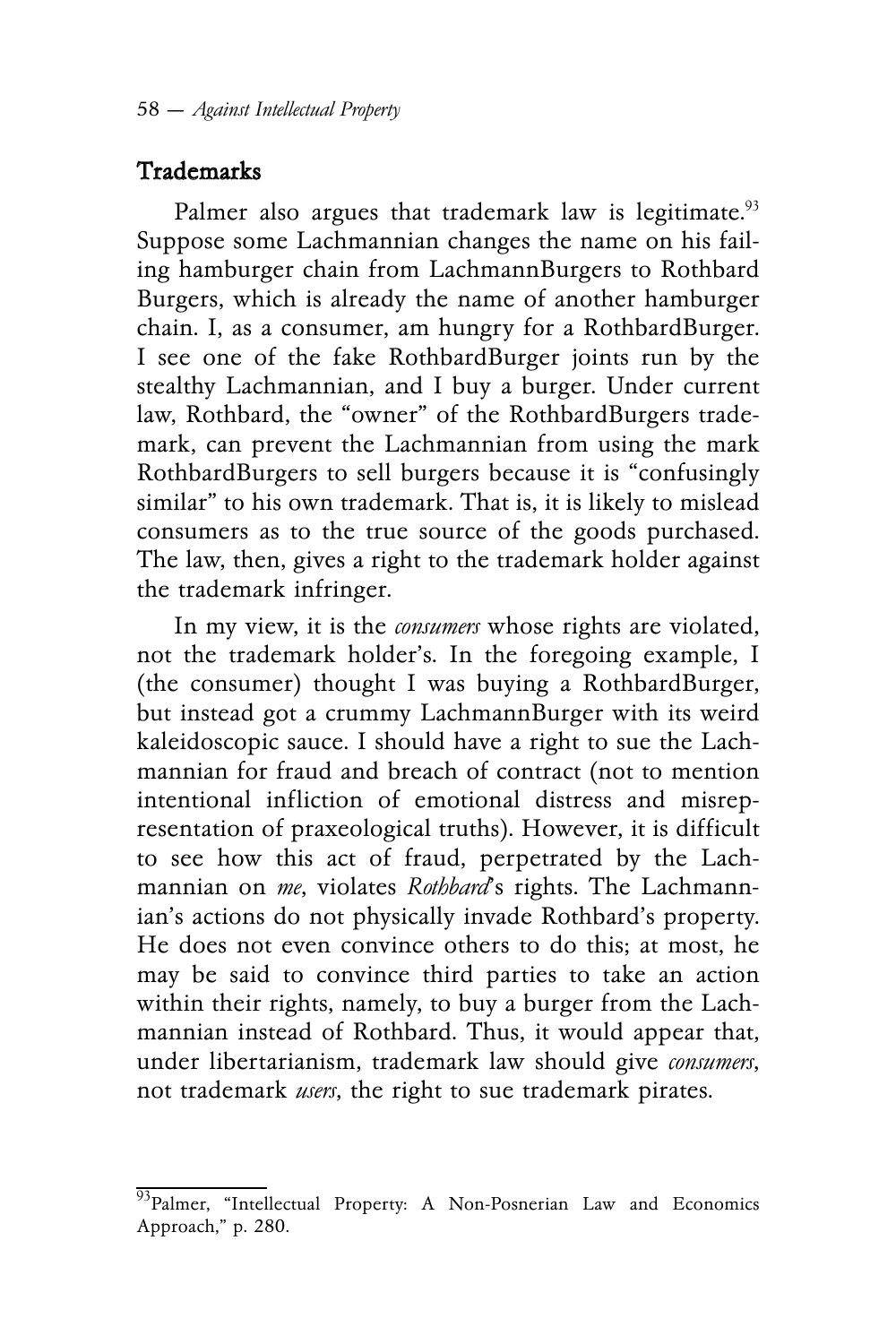Moreover, more novel extensions of trademark, such as rights against trademark dilution or against certain forms of cybersquatting, cannot be justified. Just as a trademark holder does not have a right to his mark, neither does he have a right against his mark's dilution. The law against cybersquatting is simply based on an economically ignorant opposition to "scalping" and arbitrage. There is, of course, nothing wrong with being the first to acquire a domain name and thereafter selling it to the highest bidder.

## **CONCLUSION**

We see, then, that a system of property rights in "ideal" objects" necessarily requires violation of other individual property rights, e.g., to use one's own tangible property as one sees fit.<sup>94</sup> Such a system requires a new homesteading rule which subverts the firstoccupier rule. IP, at least in the form of patent and copyright, cannot be justified.

It is not surprising that IP attorneys, artists, and inventors often seem to take for granted the legitimacy of IP. However, those more concerned with liberty, truth, and rights should not take for granted the institutionalized use of force used to enforce IP rights. Instead, we should reassert the primacy of individual rights over our bodies and homesteaded scarce resources.

<sup>94</sup>See Palmer, "Intellectual Property: A Non-Posnerian Law and Economics Approach," p. 281; and Palmer, "Are Patents and Copyrights Morally Justified?" pp. 831, 862, 864–65.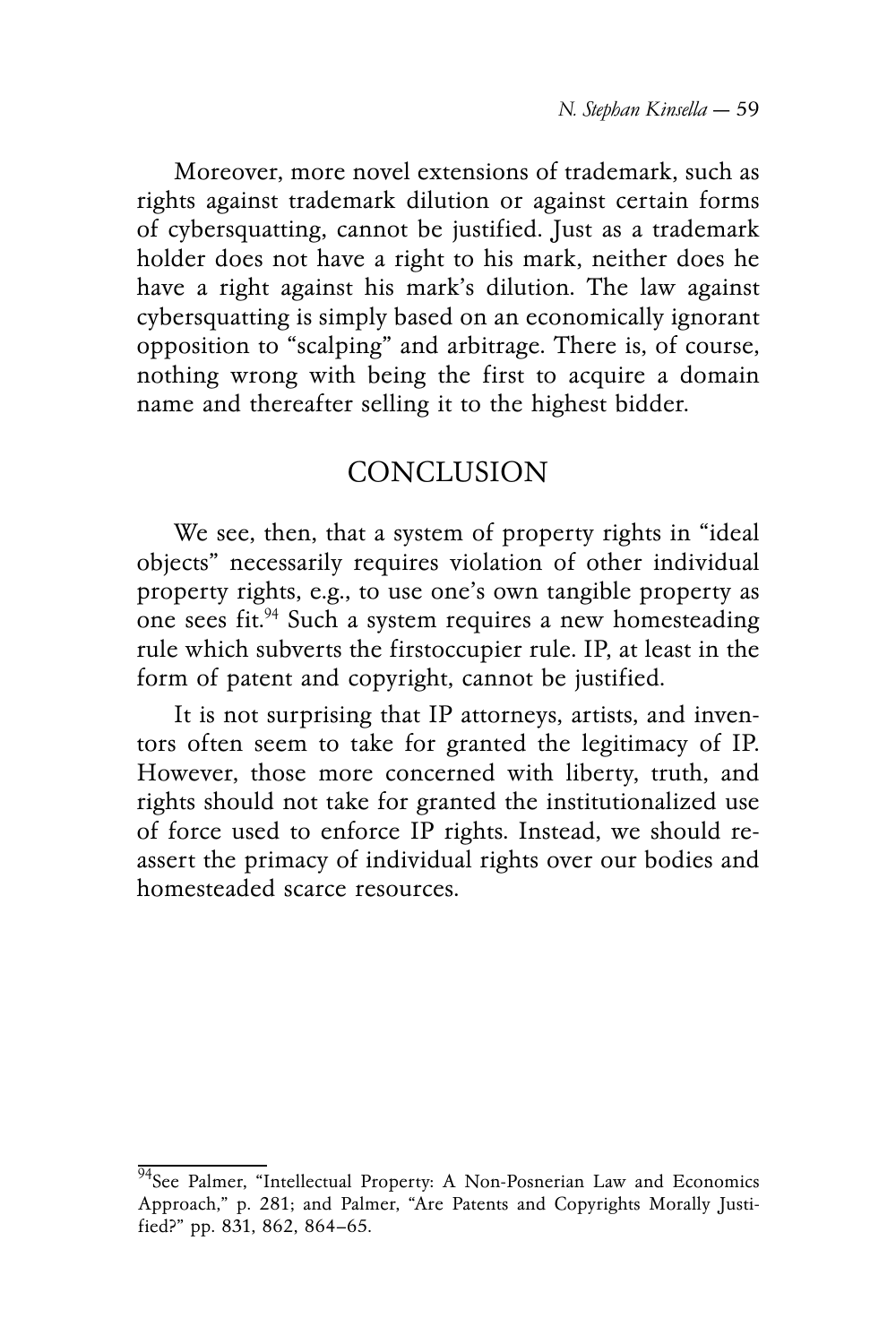## APPENDIX

# SOME QUESTIONABLE EXAMPLES OF PATENTS AND COPYRIGHTS

Some exemplary U.S. patents:<sup>95</sup>

- "Christmas Tree Stand Watering System," U.S. Pat. No. 4,993,176, Feb. 19, 1991 (Christmas tree watering stand shaped like Santa Claus);
- "Initiation Apparatus," U.S. Pat. No. 819,814, May 8, 1906 ("harmless" way of initiating a candidate into a fraternity by shocking him with electrodes);
- "Method of Exercising a Cat," U.S. Pat. No. 5,443,036, Aug. 22, 1995 (shining a laser light onto the floor to fascinate a cat and cause it to chase the light);
- "Pat on the Back Apparatus," U.S. Pat. No. 4,608,967, Sep. 2, 1986 (apparatus with simulated human hand to pat the user on the back);
- "Hyper-Light-Speed Antenna," U.S. Pat. No. 6,025,810, Feb. 15, 2000 (poking hole in another "dimension" to transmit RF waves at faster-than-light speed, incidentally accelerating plant growth);
- "Force-Sensitive, Sound-Playing Condom," U.S. Pat. No. 5,163,447, Nov. 17, 1992 (self-explanatory; for example, it could play "Dixie");

<sup>&</sup>lt;sup>95</sup>These and other patents may be retrieved at http://www.delphion.com, http://www.uspto.gov/patft/index.html, or http://www.patentgopher.com. See also "Wacky Patent of the Month," http://colitz.com/site/wacky.htm; IBM, "Gallery of Obscure Patents," http://www.patents.ibm.com/gallery; and Greg Aharonian, "Bustpatents," http://www.bustpatents.com.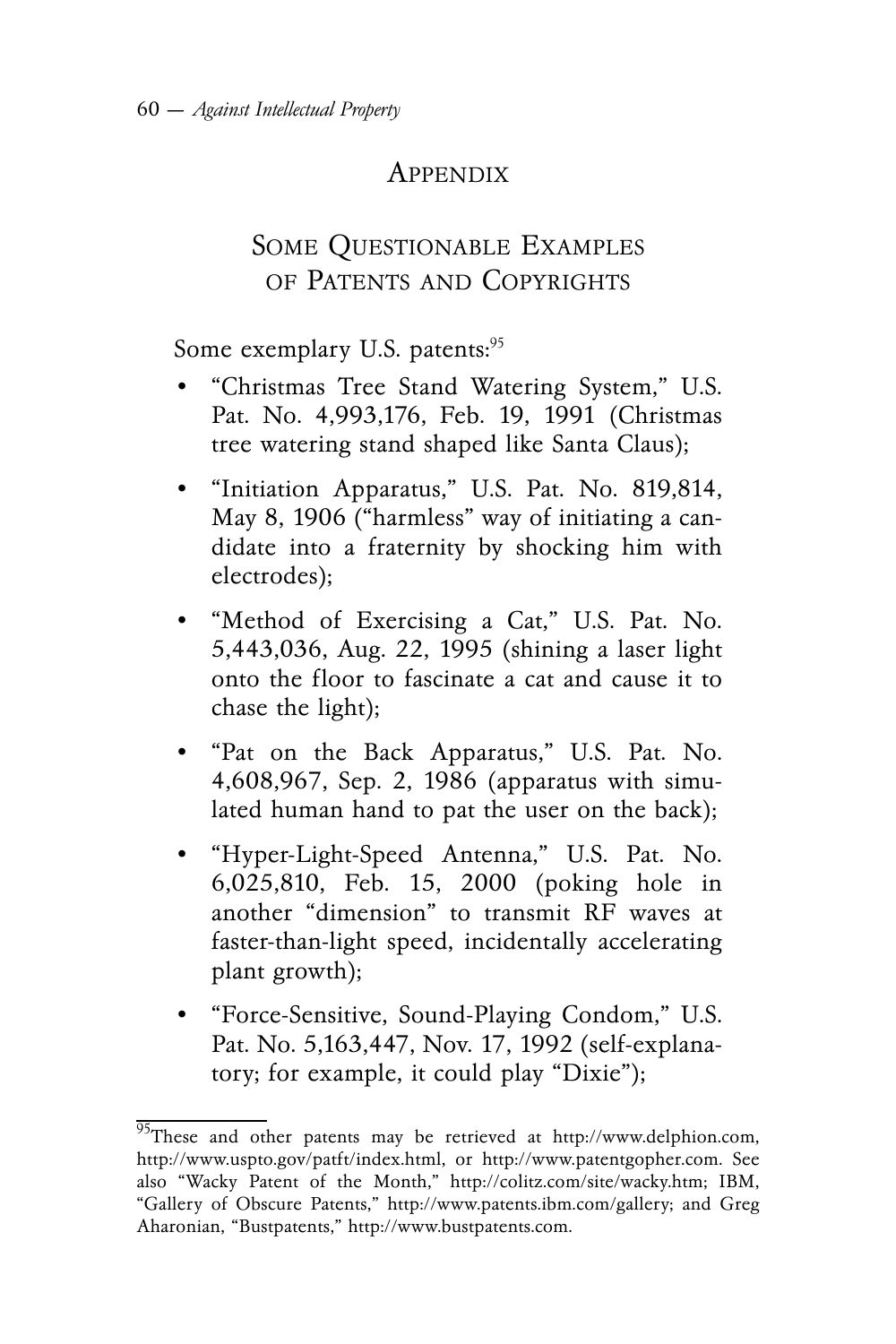- "Method and System for Placing a Purchase Order via a Communications Network," U.S. Pat. No. 5,960,411, Sep. 28, 1999 (Amazon.com's "one-click" method for purchasing an item on the world wide web by single mouse-click);
- "Financial Certificates, System and Process," U.S. Pat. No. 6,017,063, Jan. 25, 2000 (inflationindexed gift certificate or mutual fund share);
- "Method and System for Measuring Leadership Effectiveness," U.S. Pat. No. 6,007,340, Dec. 28, 1999 (assigned to Electronic Data Systems Corporation);
- "Sanitary Appliance for Birds," U.S. Pat. No. 2,882,858, April 21, 1959 (bird diaper);
- "Religious Soap," U.S. Pat. No. 3,936,384, Feb. 3, 1976 (bar of soap with religious design on one side and prayer on the other); and
- "Method of Preserving the Dead," U.S. Pat. No. 748,284, Dec. 29, 1903 (preserving dead person's head in block of glass).

Copyright law, while it has not led to as many clearly absurd applications, has also been extended greatly by the courts. Originally intended to cover literary works, the concept has been stretched so that authored "works" include computer programs, and even machine language and object code, which is more analogous to a machine part, such as a cam, than to a literary work. $96$ 

<sup>96</sup>*Final Report, National Commission on New Technological Uses (CONTU) of Copyright Works,* July 31, 1978 (Washington, D.C.: Library of Congress, 1979); *Apple Computer, Inc. v Franklin Computer Corporation*, 714 F2d 1240 (3d Cir 1983); *NEC Corp. and NEC Electronics, Inc. v Intel Corp*., 1989 Copr.L.Dec. ¶ 26,379, 1989 WL 67434 (ND Cal 1989).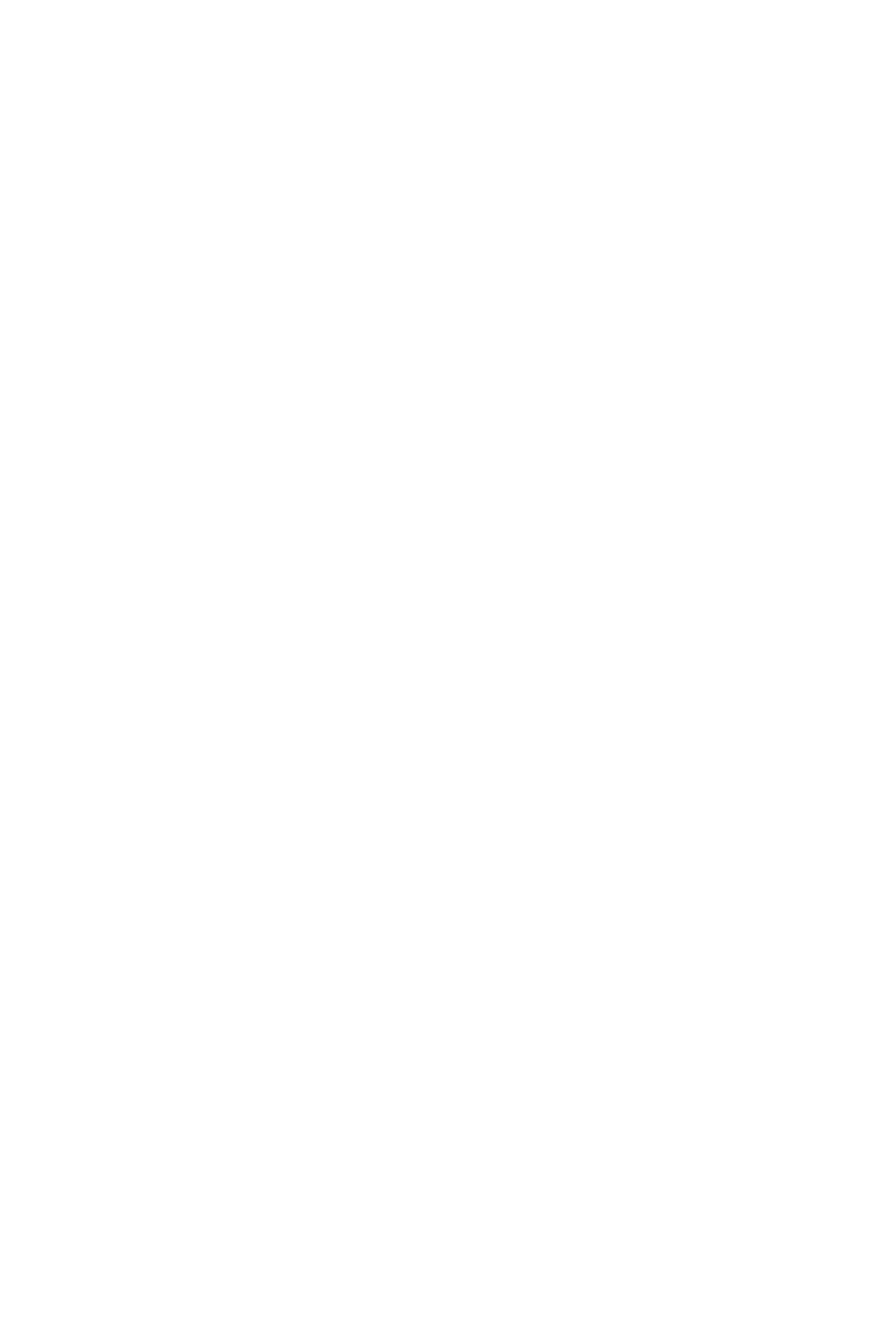#### BIBLIOGRAPHY

Aharonian, Greg. "Bustpatents." http://www.bustpatents.com.

- Barnett, Randy E. "A Consent Theory of Contract." *Columbia Law Review* 86 (1986): 269–321.
	- ——. *The Structure of Liberty: Justice and The Rule of Law*. New York: Oxford University (Clarendon) Press, 1998.
- "Bibliography of General Theories of Intellectual Property." *Encyclopedia of Law and Economics*,

http://encyclo.findlaw.com/biblio/1600.htm.

- Binswanger, Harry, ed. *The Ayn Rand Lexicon: Objectivism from A to Z*. New York: New American Library, 1986.
- *Black's Law Dictionary*. 6th ed. St. Paul, Minn.: West Publishing, 1990.
- Block, Walter. *Defending the Undefendable*. New York: Fleet Press, 1976.

——. "A Libertarian Theory of Blackmail." *Irish Jurist* 33 (1998): 280–310.

——. "Toward a Libertarian Theory of Blackmail." *Journal of Libertarian Studies* 15, no. 2 (Spring 2001).

——. "Toward a Libertarian Theory of Inalienability: A Critique of Rothbard, Barnett, Gordon, Smith, Kinsella and Epstein." *Journal of Libertarian Studies* 17, no. 2 (Spring 2003): 39–85.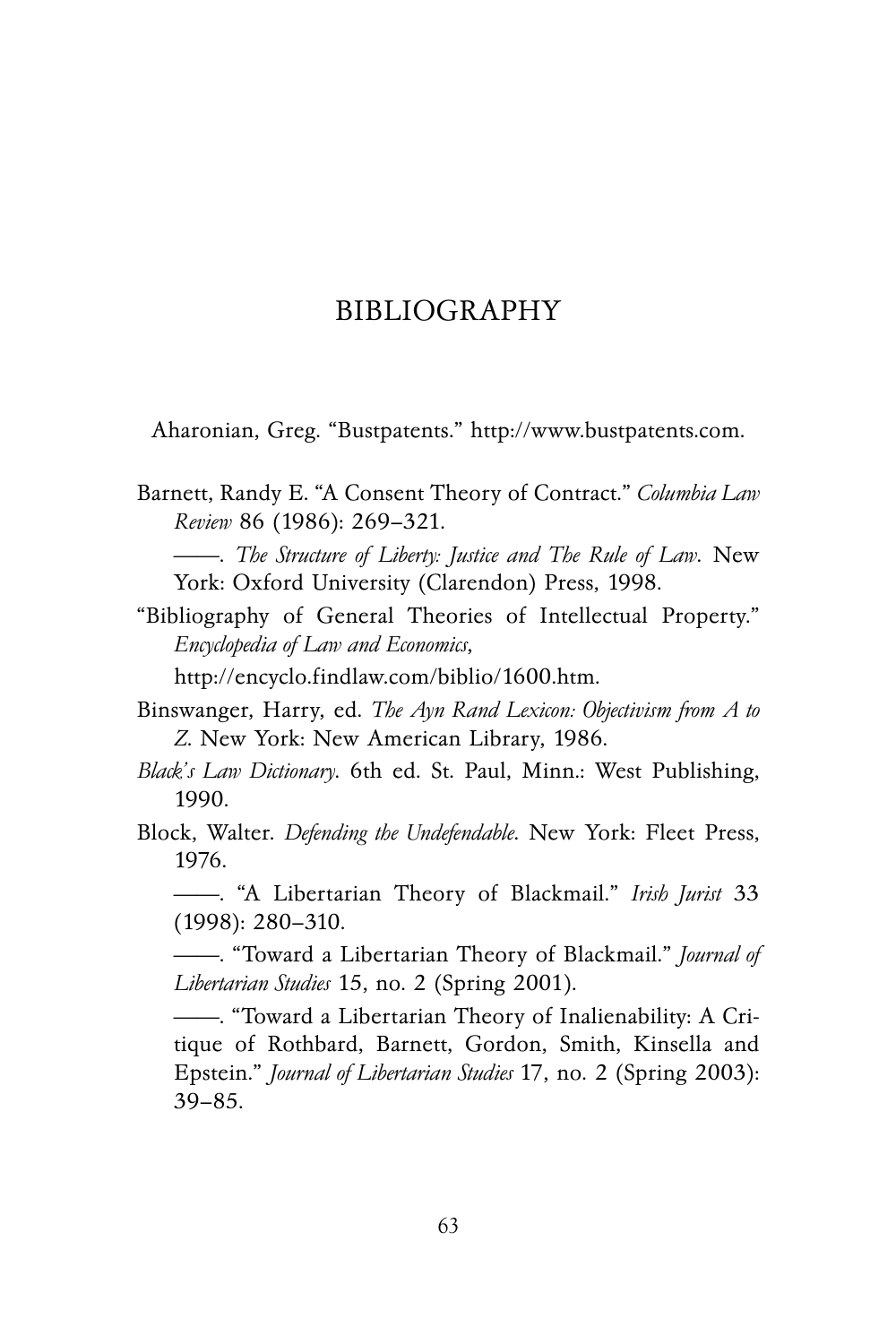- Bouckaert, Boudewijn. "What is Property?" In "Symposium: Intellectual Property." *Harvard Journal of Law & Public Policy* 13, no. 3 (Summer 1990).
- Breyer, Stephen. "The Uneasy Case for Copyright: A Study of Copyright in Books, Photocopies, and Computer Programs." *Harvard Law Review* 84 (1970).
- Chisum, Donald S. *Chisum on Patents*. New York: Matthew Bender, 2000.
- Cole, Julio H. "Patents and Copyrights: Do the Benefits Exceed the Costs?" http://www.economia.ufm.edu.gt/Catedraticos/ jhcole/Cole%20\_MPS\_.pdf
- Comeaux, Paul E., and N. Stephan Kinsella. *Protecting Foreign Investment Under International Law: Legal Aspects of Political Risk*. Dobbs Ferry, N.Y.: Oceana Publications, 1997.
- Epstein, Richard. "Blackmail, Inc." *University of Chicago Law Review* 50 (1983).
- Evers, Williamson M. "Toward a Reformulation of the Law of Contracts." *Journal of Libertarian Studies* 1, no. 1 (Winter 1977): 3–13.
- Foerster, Stephen. "The Basics of Economic Government." http://www.economic.net/articles/ar0001.html.
- Franck, Murray I. "Ayn Rand, Intellectual Property Rights, and Human Liberty." 2 audio tapes, Institute for Objectivist Studies Lecture (1991).

——. "Intellectual Property Rights: Are Intangibles True Property?" *IOS Journal* 5, no. 1 (April 1995).

- Franklin Pierce Law Center. "Intellectual Property Mall." http://www.ipmall.fplc.edu.
- Free World Order. "Invention and Intellectual Property." http://www.buildfreedom.com/ft/intellectual\_property.htm.
- Friedman, David D. "Standards As Intellectual Property: An Economic Approach." *University of Dayton Law Review* 19, no. 3 (Spring 1994): 1109–29.

——. "In Defense of Private Orderings: Comments on Julie Cohen's 'Copyright and the Jurisprudence of Self-Help'." *Berkeley Technology Law Journal* 13, no. 3 (Fall 1998): 1152–71.

<sup>——</sup>. "Intellectual and Personality Property." *IOS Journal* 5, no. 3 (September 1995).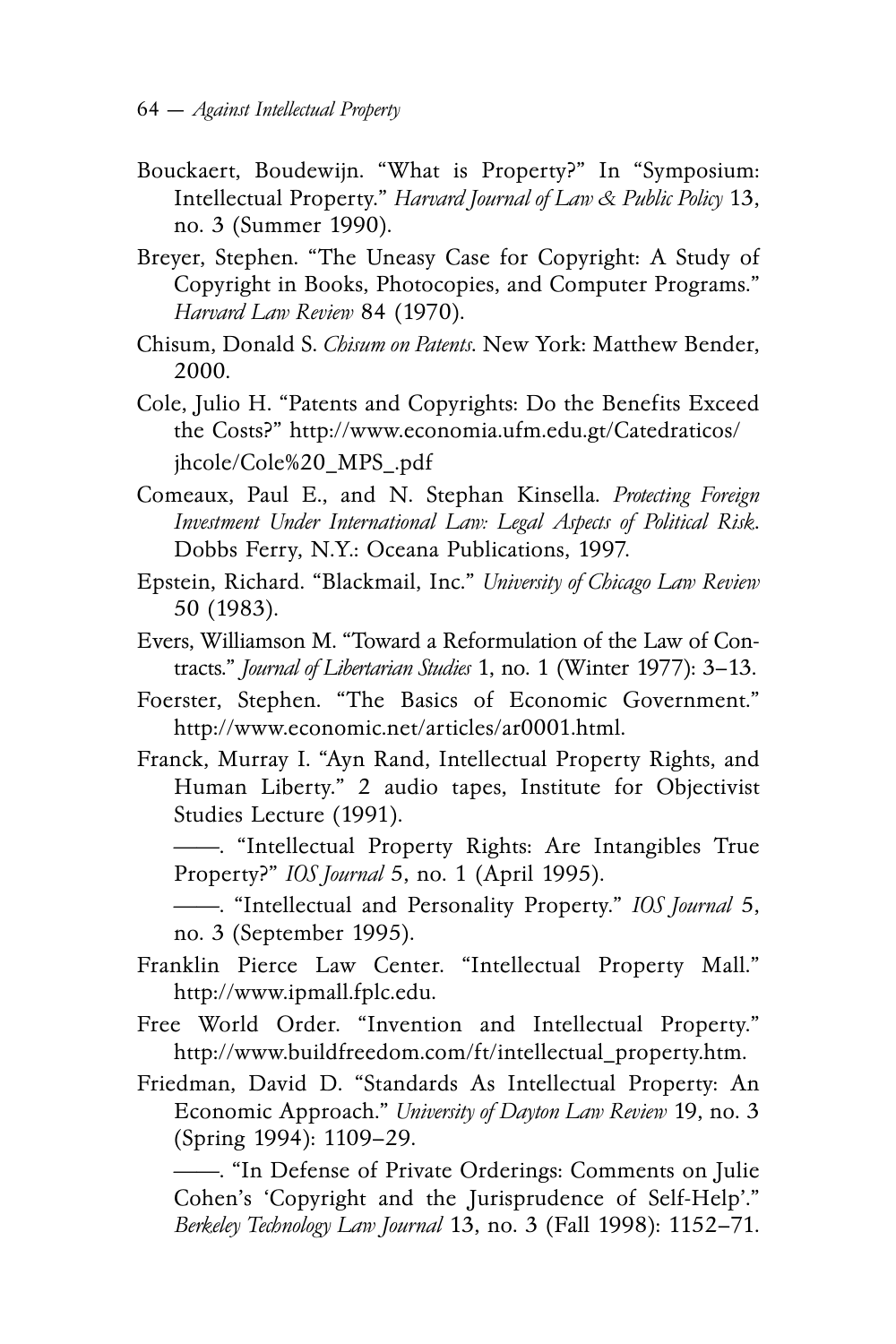——. *Law's Order: What Economics Has to do with Law and Why it Matters*. Princeton, N.J.: Princeton University Press, 2000.

- Frost, Robert. "The Mending Wall." In *North of Boston*, 2nd ed. New York: Henry Holt, 1915.
- Galambos, Andrew J. *The Theory of Volition*. Vol. 1. Edited by Peter N. Sisco. San Diego: Universal Scientific Publications, 1999.
- Ginsburg, Jane C. "Copyright, Common Law, and *Sui Generis* Protection of Databases in the United States and Abroad." *University of Cincinnati Law Review* 66 (1997).
- Goldstein, Paul. *Copyright: Principles, Law, and Practice*. Boston: Little, Brown, 1989.
- Gordon, Wendy J. "An Inquiry into the Merits of Copyright: The Challenges of Consistency, Consent, and Encouragement Theory." *Stanford Law Review* 41 (1989).
- Halliday, Roy. "Ideas as Property." *Formulations* 4, no. 4 (Summer 1997).
- Hammer, Richard O. "Intellectual Property Rights Viewed as Contracts." *Formulations* 3, no. 2 (Winter 1995–96).
- Hayek, F.A. *The Collected Works of F.A. Hayek*. Vol. 1, *Fatal Conceit: The Errors of Socialism*. Edited by W.W. Bartley. Chicago: University of Chicago Press, 1989.
- Hegel, Georg W.F. *Hegel's Philosophy of Right*. Translated by T.M. Knox. 1821; reprint, London: Oxford University Press, 1967.
- Herbener, Jeffrey M. "The Pareto Rule and Welfare Economics." *Review of Austrian Economics* 10, no. 1 (1997): 79–106.
- Hildreth, Ronald B. *Patent Law: A Practitioner's Guide*, 3rd ed. New York: Practising Law Institute, 1998.
- Hoppe, Hans-Hermann. "Fallacies of the Public Goods Theory and the Production of Security." *Journal of Libertarian Studies* 9, no. 1 (Winter 1989): 27–46.

——. *A Theory of Socialism and Capitalism*. Boston: Kluwer Academic Publishers, 1989.

——. "In Defense of Extreme Rationalism: Thoughts on Donald McCloskey's The Rhetoric of Economics." *Review of Austrian Economics* 3 (1989): 179–214.

——. *The Economics and Ethics of Private Property*. Boston: Kluwer Academic Publishers, 1993.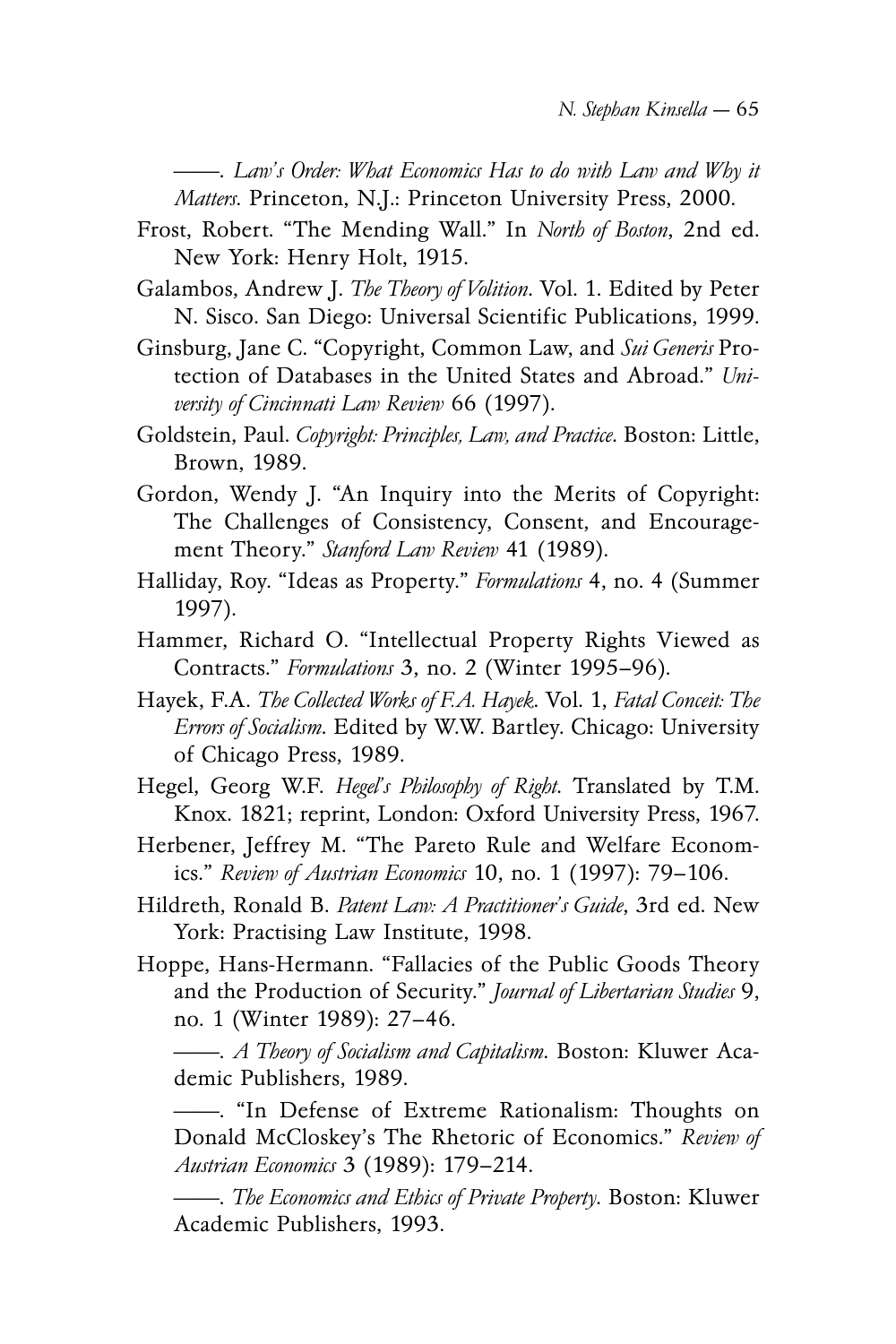——. *Economic Science and the Austrian Method*. Auburn, Ala.: Ludwig von Mises Institute, 1995.

——. "The Private Production of Defense." *Journal of Libertarian Studies* 14, no. 1 (Winter 1998–1999): 27–52.

- Hülsmann, Jörg Guido. "Knowledge, Judgment, and the Use of Property." *Review of Austrian Economics* 10, no. 1 (1997): 23–48.
- Hume, David. *An Inquiry Concerning the Principles of Morals: With a Supplement: A Dialogue*. 1751; reprint, New York: Liberal Arts Press, 1957.
- IBM. "Gallery of Obscure Patents." http://www.patents.ibm.com/gallery.
- Intellectual Property Owners Association. "IPO Daily News." http://www.ipo.org.
- de Jasay, Anthony. *Against Politics: On Government, Anarchy, and Order*. London: Routledge, 1997.
- Jefferson, Thomas. "Letter to Isaac McPherson, Monticello, August 13, 1813." In *The Writings of Thomas Jefferson*. Vol. 8. Edited by A.A. Lipscomb and A.E. Bergh. Washington, D.C.: Thomas Jefferson Memorial Association, 1904.

Justinian. *The Institutes of Justinian: Text, Translation, and Commentary*. Translated by J.A.C. Thomas. Amsterdam: North-Holland, 1975.

Kelley, David. In "David Kelley vs. Nat Hentoff: Libel Laws: Pro and Con." Free Press Association, Liberty Audio (1987).

——. "Reply to N. Stephan Kinsella, 'Letter on Intellectual Property Rights'." *IOS Journal* 5, no. 2 (June 1995), p. 13.

Kinsella, N. Stephan. "A Civil Law to Common Law Dictionary." *Louisiana Law Review* 54 (1994): 1265–305.

——. "Letter on Intellectual Property Rights." *IOS Journal* 5, no. 2 (June 1995): 12–13.

——. "A Libertarian Theory of Punishment and Rights." *Loyola of Los Angeles Law Review* 30 (Spring 1996).

——. "New Rationalist Directions in Libertarian Rights Theory." *Journal of Libertarian Studies* 12, no. 2 (Fall 1996): 313–26.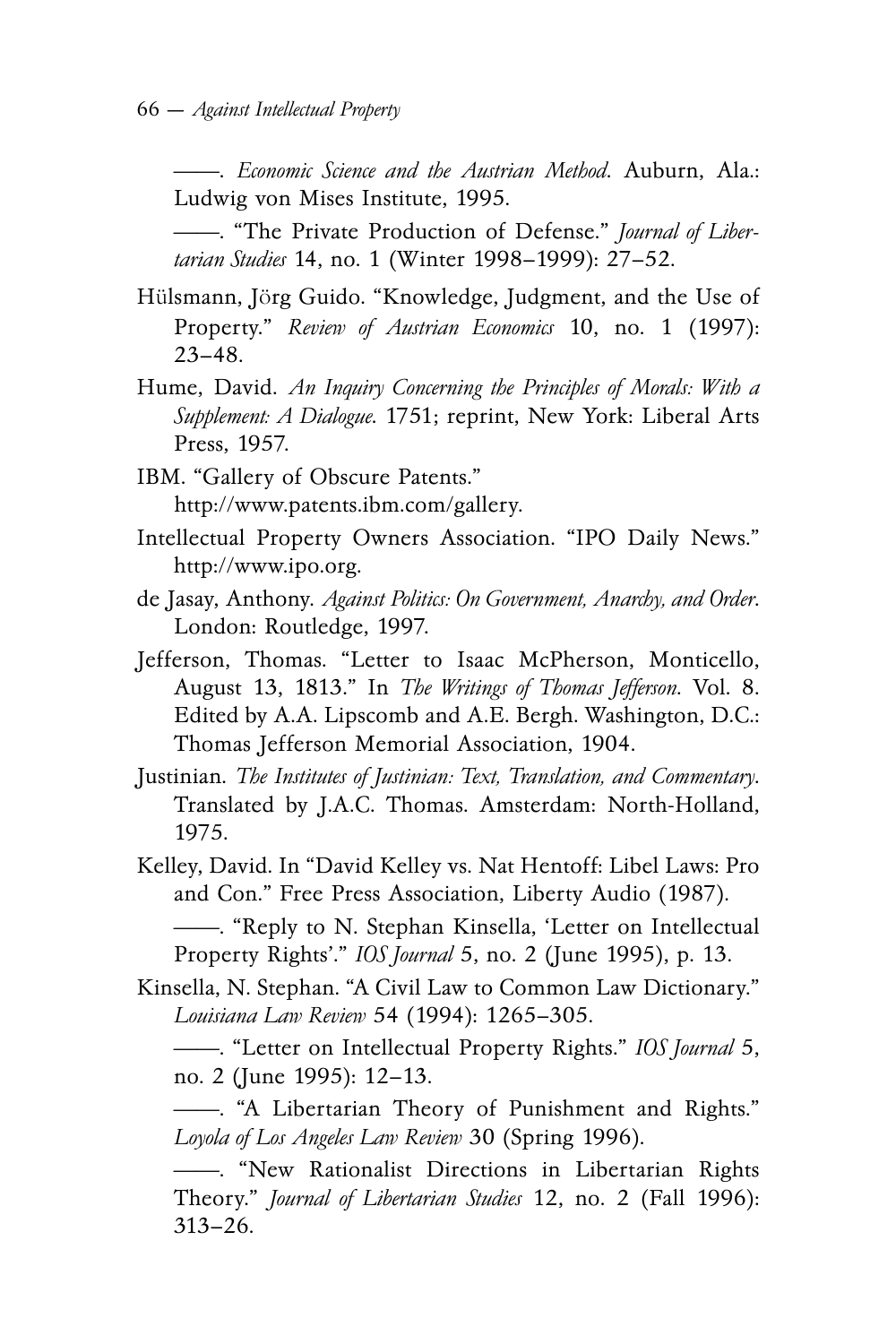——. "Is Intellectual Property Legitimate?" *Pennsylvania Bar Ass'n Intellectual Property Law Newsletter* 1, no. 2 (Winter 1998): 3

——. "Inalienability and Punishment: A Reply to George Smith." *Journal of Libertarian Studies* 14, no. 1 (Winter 1998–1999): 79–93.

——. "Knowledge, Calculation, Conflict, and Law: Review Essay of Randy E. Barnett, *The Structure of Liberty: Justice and The Rule of Law*." *Quarterly Journal of Austrian Economics* 2, no. 4 (Winter 1999): 49–71.

——. "A Theory of Contracts: Binding Promises, Title Transfer, and Inalienability." Paper presented at the Austrian Scholars Conference, Auburn, Ala., April 1999.

——. "In Defense of Napster and Against the Second Homesteading Rule." http://www.lewrockwell.com/orig/kinsella2. html, September 4, 2000.

- Kitch, Edmund. "The Nature and Function of the Patent System." *Journal of Law and Economics* 20 (1977).
- Kuester, Jeffrey. "Kuester Law: The Technology Law Resource." http://www.kuesterlaw.com.
- Library of Congress. "Thomas: Legislative Information on the Internet." http://thomas.loc.gov.
- Long, Roderick T. "The Libertarian Case Against Intellectual Property Rights." *Formulations* 3, no. 1 (Autumn 1995).
- Machlup, Fritz. "An Economic Review of the Patent System," Study No. 15, S*ubcomm. On Patents, Trademarks & Copyrights, Senate Comm. On the Judiciary*, 85th Cong., 2d Sess. (Comm. Print 1958)
- Machlup, Fritz, and Edith Penrose. "The Patent Controversy in the Nineteenth Century." *Journal of Economic History* 10 (1950).
- Mack, Eric. "In Defense of Blackmail." *Philosophical Studies* 41 (1982).
- Mackaay, Ejan. "Economic Incentives in Markets for Information and Innovation." In "Symposium: Intellectual Property," *Harvard Journal of Law & Public Policy* 13, no. 3 (Summer 1990).
- McCarthy, J. Thomas. *McCarthy on Trademarks and Unfair Competition*. 4th ed. St. Paul, Minn.: West Group, 1996.
- McElroy, Wendy. "Contra Copyright." *The Voluntaryist* (June 1985).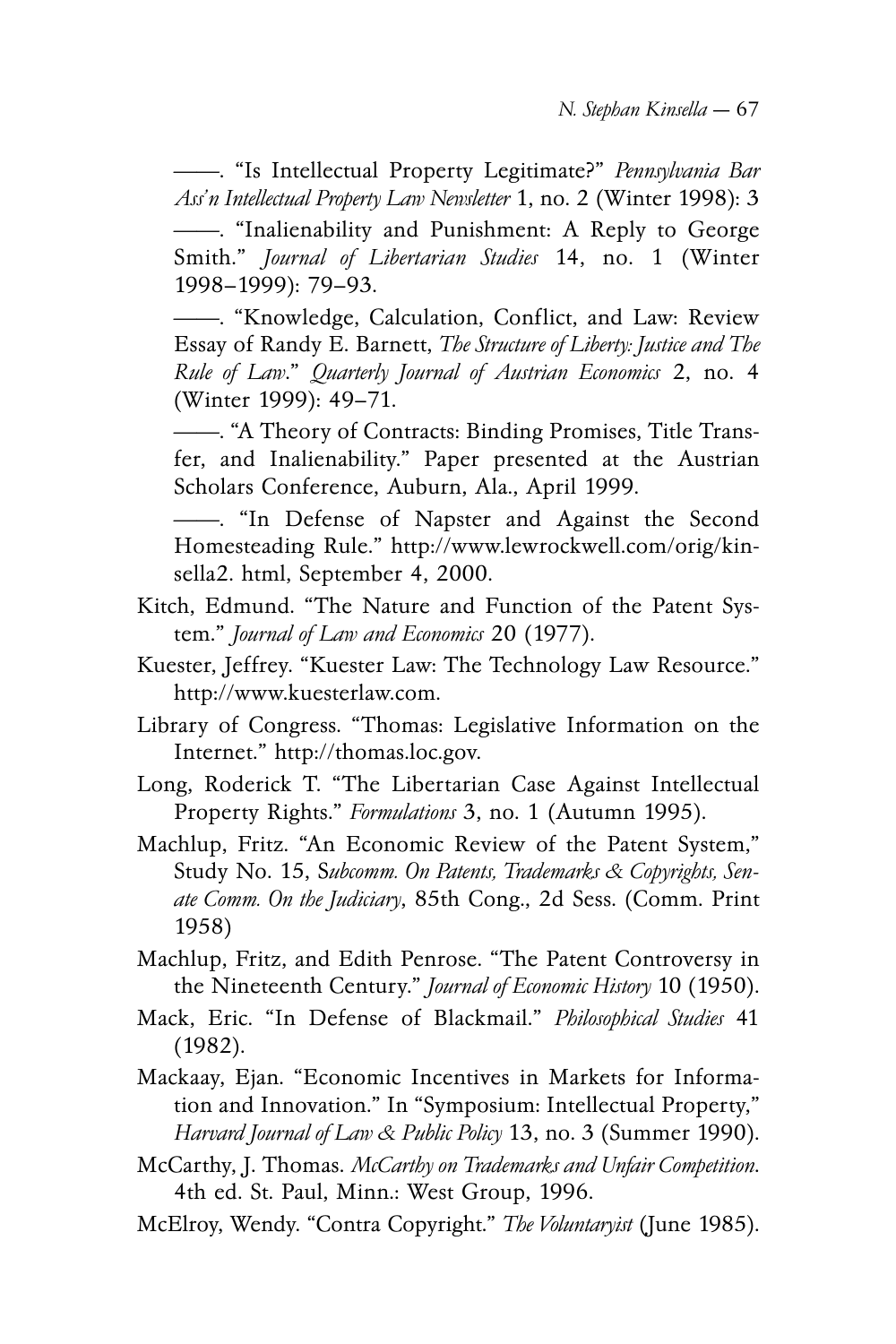68 — *Against Intellectual Property*

——. "Intellectual Property: Copyright and Patent." In *The Debates of Liberty*. Edited by Wendy McElroy (forthcoming).

- Meiners, Roger E., and Robert J. Staaf. "Patents, Copyrights, and Trademarks: Property or Monopoly?" In "Symposium: Intellectual Property," *Harvard Journal of Law & Public Policy* 13, no. 3 (Summer 1990).
- Milgrim, Roger M. *Milgrim on Trade Secrets*. New York: Matthew Bender, 2000.
- Miller, Arthur R., and Michael H. Davis. *Intellectual Property: Patents, Trademarks, and Copyrights in a Nutshell*. 2nd ed. St. Paul, Minn.: West Publishing, 1990.
- Mises, Ludwig von. *The Ultimate Foundation of Economic Science: An Essay on Method*. 2nd ed. Kansas City: Sheed Andrews and McMeel, 1962.
	- ——. *Human Action*. 3rd rev. ed. Chicago: Henry Regnery, 1966.
	- ——. *The Theory of Money and Credit*. Translated by H.E. Batson.
	- 1912; reprint, Indianapolis, Ind.: Liberty Fund, 1980.
	- ——. *Epistemological Problems of Economics*. Translated by George Reisman. New York: New York University Press, 1981.
	- ——. *Socialism: An Economic and Sociological Analysis*. 3rd rev. ed. Trans. J. Kahane. Indianapolis, Ind.: Liberty Press, 1981.
- Moore, Adam D., ed. *Intellectual Property: Moral, Legal, and Ethical Dilemmas.* New York: Rowman and Littlefield, 1997.
- Nance, Dale A. "Foreword: Owning Ideas." In "Symposium: Intellectual Property." *Harvard Journal of Law & Public Policy* 13, no. 3 (Summer 1990).
- National Commission on New Technological Uses (CONTU) of Copyright Works. *Final Report*. July 31, 1978. Washington, D.C.: Library of Congress, 1979.
- New York Intellectual Property Law Association. "FAQ on IP." http://www.nyipla.org/public/10\_faq.html.
- Nimmer, Melville B., and David Nimmer. *Nimmer on Copyright*. New York: Matthew Bender, 2000.
- Nozick, Robert. *Anarchy, State, and Utopia*. New York: Basic Books, 1974.
- Oppedahl & Larson LLP. "Intellectual Property Law Web Server." http://www.patents.com.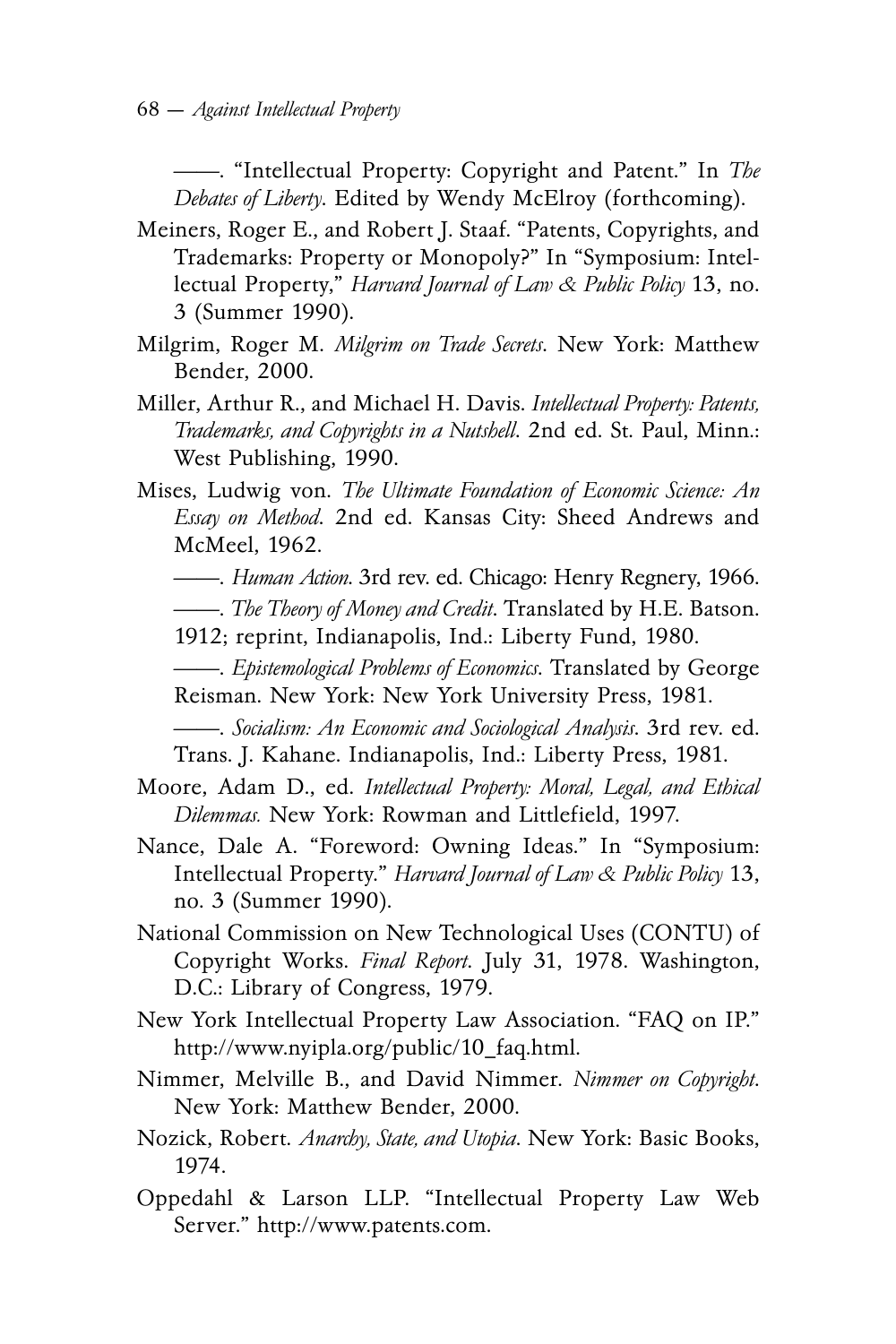Palmer, Tom G. "Intellectual Property: A Non-Posnerian Law and Economics Approach." *Hamline Law Review* 12 (1989).

——. "Are Patents and Copyrights Morally Justified? The Philosophy of Property Rights and Ideal Objects." In "Symposium: Intellectual Property." *Harvard Journal of Law & Public Policy* 13, no. 3 (Summer 1990).

Patent and License Exchange. http://www.pl-x.com.

- Patent and Trademark Office Society. "Home Page." http://www.ptos.org.
- Patent Auction. "Online Auction for Intellectual Properties." http://www.patentauction.com.
- Plant, Arnold. "The Economic Theory Concerning Patents for Inventions." In *Selected Economic Essays and Addresses*. London: Routledge & Kegan Paul, 1974.
- Posner, Richard A. *Economic Analysis of Law*. 4th ed. Boston: Little, Brown, 1992.
- Prusak, Leonard. "The Economic Theory Concerning Patents and Inventions." *Economica* 1 (1934): 30–51.

——. "Does the Patent System Have Measurable Economic Value?" *AIPLA Quarterly Journal* 10 (1982): 50–59.

- Rand, Ayn. *Capitalism: The Unknown Ideal*. New York: New American Library, 1967.
- Reisman, George. *Capitalism: A Treatise on Economics*. Ottawa, Ill.: Jameson Books, 1996.
- Rothbard, Murray N. *Man, Economy, and State*. Los Angeles: Nash Publishing, 1962.

——. *An Austrian Perspective on the History of Economic Thought*. Vol. 1, *Economic Thought Before Adam Smith*. Brookfield, Vt.: Edward Elgar, 1995.

——. *The Logic of Action One*. Cheltenham, U.K.: Edward Elgar, 1997.

——. *The Ethics of Liberty*. New York: New York University Press, 1998.

- Schulman, J. Neil. "Informational Property: Logorights." *Journal of Social and Biological Structures* (1990).
- Source Translation Optimization. "Legal Resources and Tools for Surviving the Patenting Frenzy of the Internet, Bioin-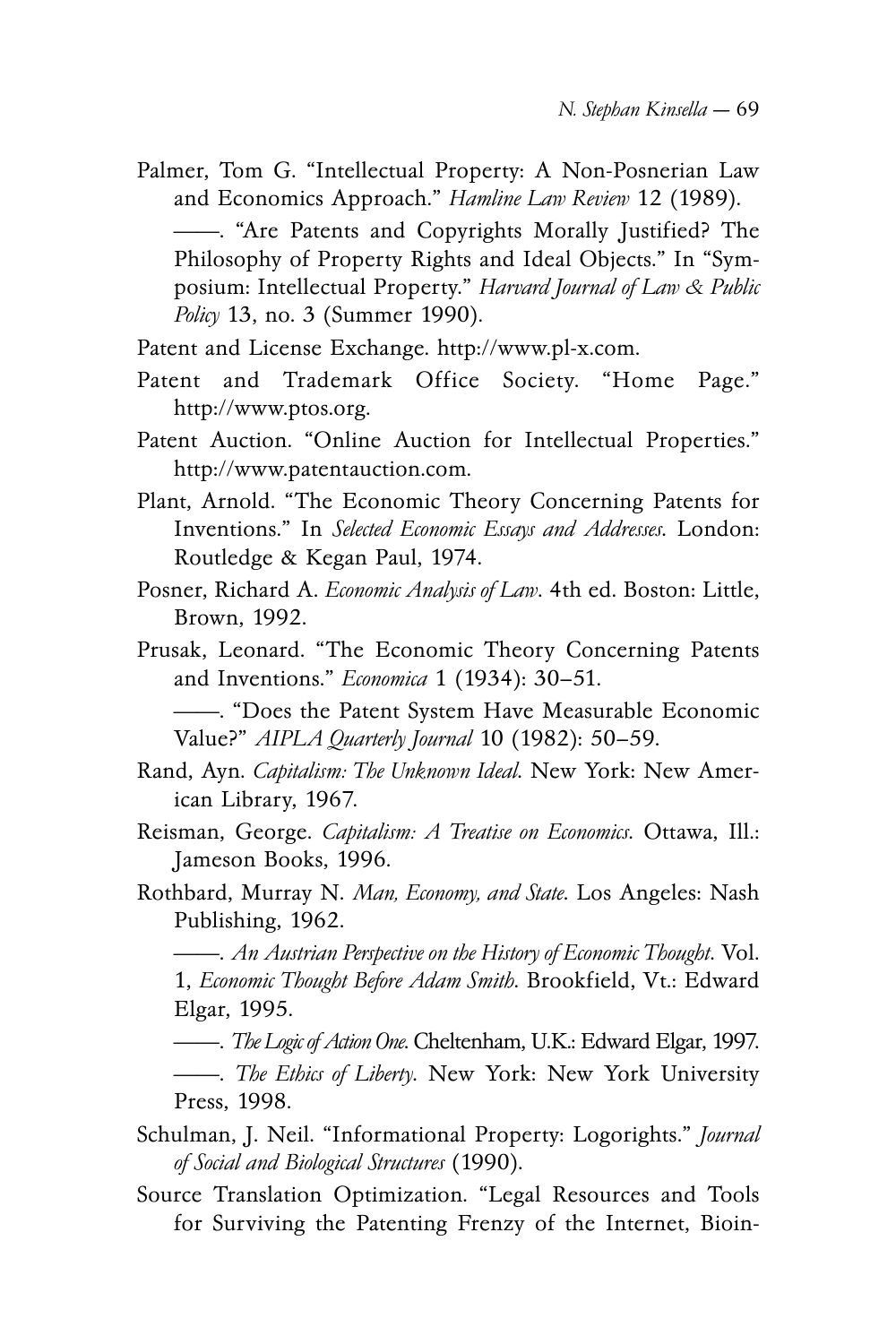formatics, and Electronic Commerce." http://www.bustpatents.com.

- Spencer, Herbert. *The Principles of Ethics*. Vol. 2. 1893; reprint, Indianapolis, Ind.: Liberty Press, 1978.
- Spooner, Lysander. "The Law of Intellectual Property: or An Essay on the Right of Authors and Inventors to a Perpetual Property in Their Ideas." In *The Collected Works of Lysander Spooner*. Vol. 3. Edited by Charles Shively. 1855; reprint, Weston, Mass.: M&S Press, 1971).
- Tuccille, Jerome. *It Usually Begins with Ayn Rand*. San Francisco: Cobden Press, 1971.
- United States Copyright Office. http://lcweb.loc.gov/copyright.
- United States Department of Commerce, Patent and Trademark Office. http://www.uspto.gov.
- Universal Scientific Publications Company. http://www.tuspco.com/.
- van Slyke, Paul C., and Mark M. Friedman. "Employer's Rights to Inventions and Patents of Its Officers, Directors, and Employees." *AIPLA Quarterly Journal* 18 (1990).
- "Wacky Patent of the Month." http://colitz.com/site/wacky.htm.
- Walker, Jesse. "Copy Catfight: How Intellectual Property Laws Stifle Popular Culture." *Reason* (March 2000).
- Walterscheid, Edward C. "Thomas Jefferson and the Patent Act of 1793." *Essays in History* 40 (1998).
- Woodcock, Washburn, Kurtz, Mackiewicz and Norris. "Legal Links." http://www.woodcock.com/links/links.htm.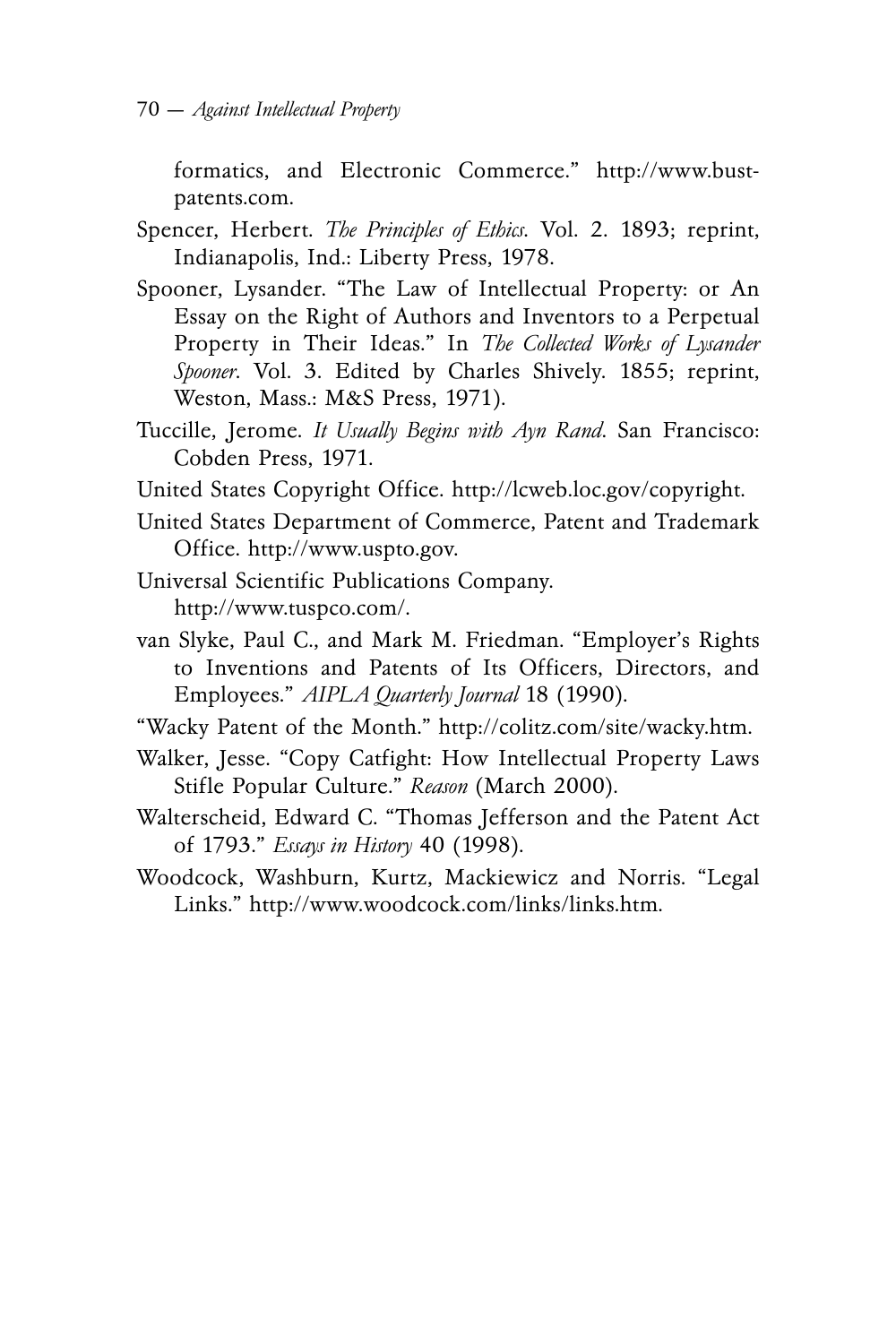$\label{eq:2} \begin{split} \mathcal{L}_{\text{max}}(\mathbf{r}) = \mathcal{L}_{\text{max}}(\mathbf{r}) \,, \end{split}$